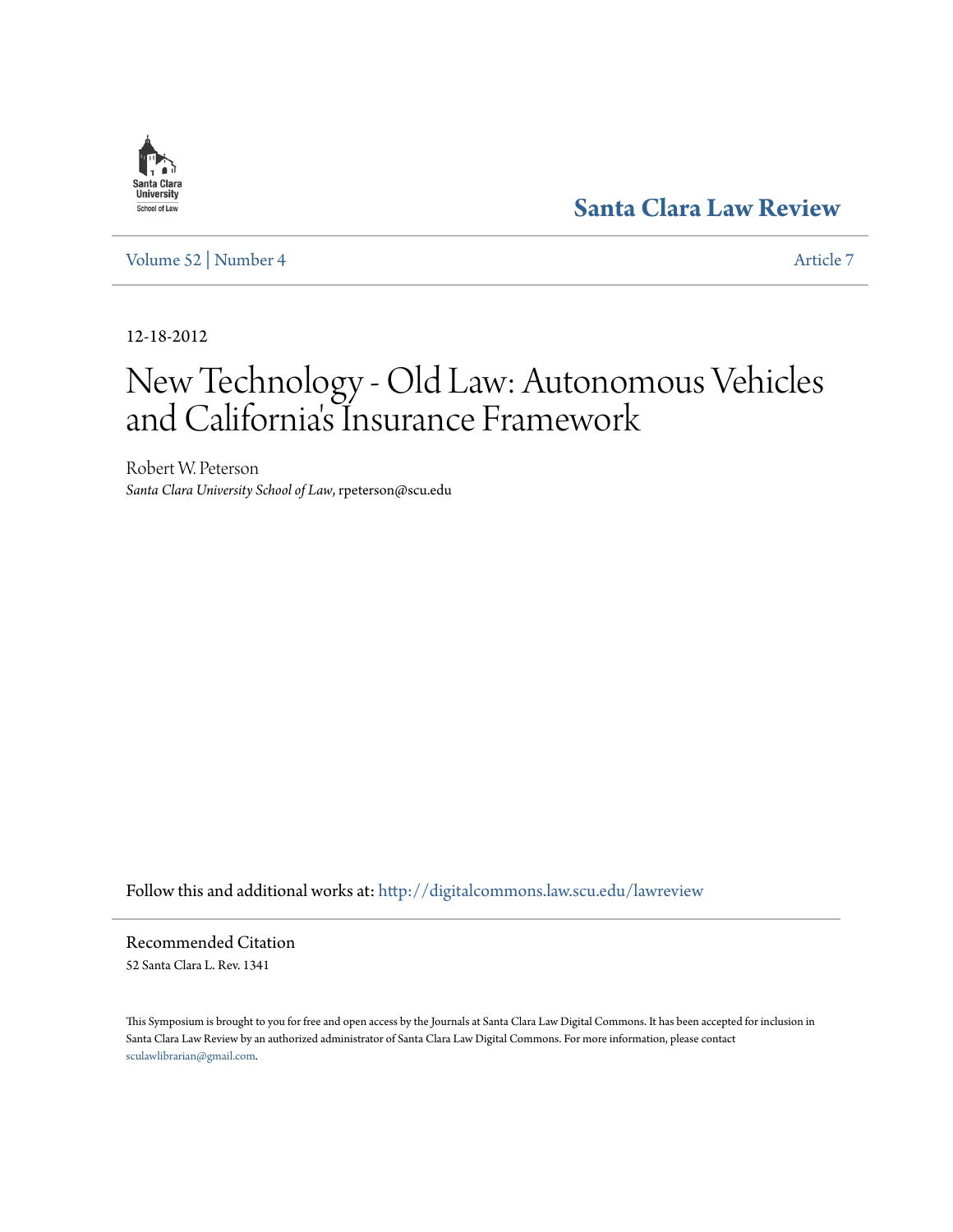## **NEW TECHNOLOGY—OLD LAW: AUTONOMOUS VEHICLES AND CALIFORNIA'S INSURANCE FRAMEWORK**

#### **Robert W. Peterson\***

#### TABLE OF CONTENTS

Introduction

- I. Current Insurance Regulation
	- A. Some Insurance Issues Unique to California 1. Political History of Proposition 103
- II. Insurance Issues and AVs
	- A. Liability Coverage in the Standard Automobile Insurance Contract
	- B. Possible Insurance Frameworks for AVs
		- 1. Products Liability
		- 2. Insurance Coverage After Acquisitions
		- 3. Strict Liability When an AV Is "At Fault"
		- 4. First-Party Insurance
- III. Insurance Rates and Policies for AVs
	- A. Rating Factors
	- B. Examples of Difficulty in Setting Rates for New Technologies
		- 1. Airbags
		- 2. ABS Brakes
	- C. Proposition 103 and AVs
	- D. Some Mandatory Rating Factors Do Not Work with AVs
	- E. The Good Driver Discount
	- F. Putting It All Together
- IV. Adjusting Rates to Reflect Rapidly Improving
	- Technology

Conclusion

#### **INTRODUCTION**

Insurance law and tort law are fraternal twins. Though not identical, they reflect one another. They may even finish one another's sentences.

Regardless of the bells and whistles on an automobile, there will be accidents. So long as automobiles have drivers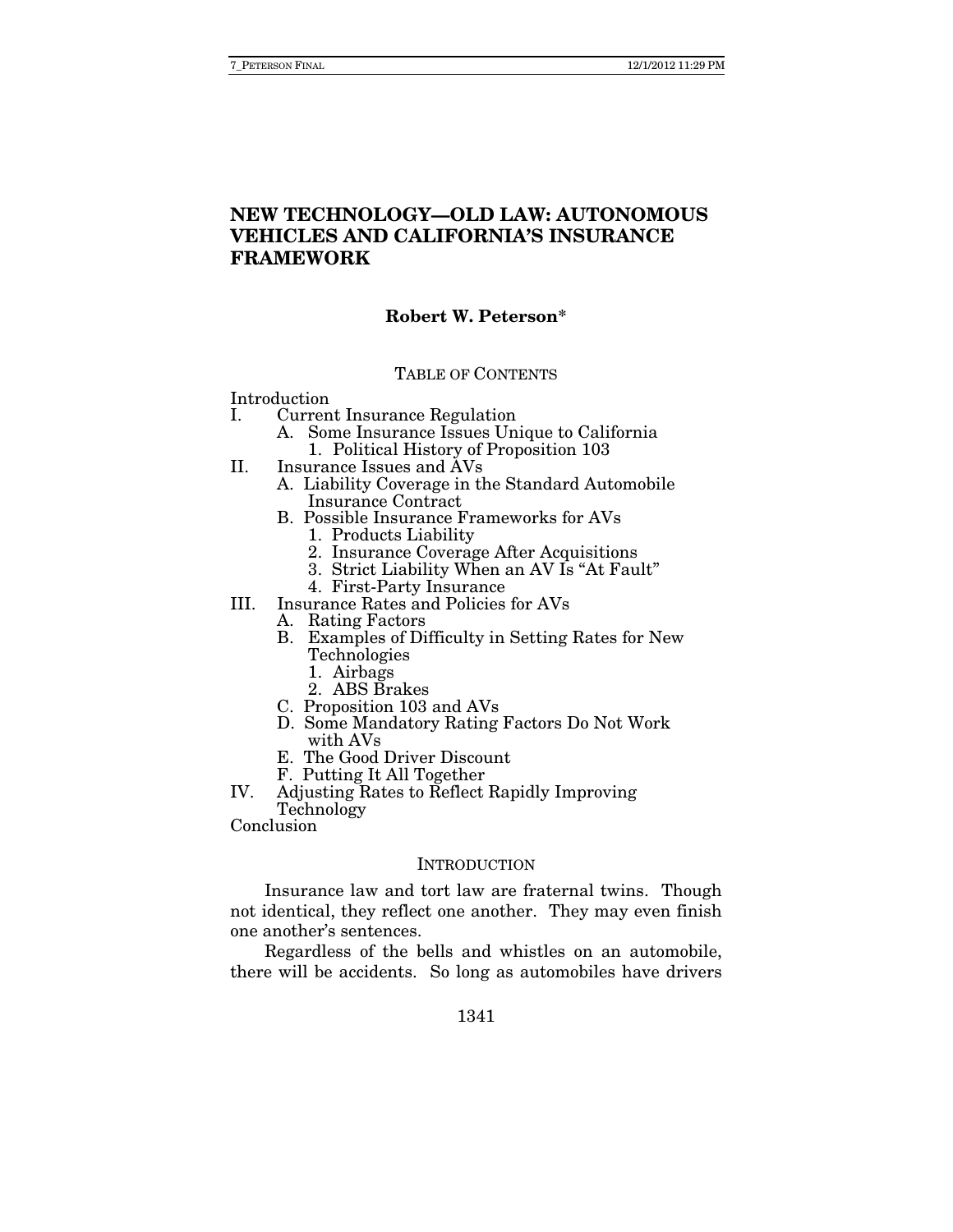responsible for controlling the wheel, the insurance scheme may look much as it does at present. When the bells and whistles do not sound as they should, however, an increasing amount of liability for injuries is likely to bypass drivers and alight on the sellers and manufacturers of the vehicle.<sup>1</sup>

Apart from other social benefits, there is every reason to assume that autonomous vehicles (AVs) will be safer than current automobiles. Among other features, they will enjoy a 360-degree field of vision, they will have a faster reaction time, and they will not fall asleep.<sup>2</sup> Assuming they are safer, in an efficient market the overall cost of insuring AVs should decrease. To the extent the insurance burden is ultimately shouldered by those other than the driver,<sup>3</sup> it will be added to the cost of the car. Although lower, the owner will still bear the cost of the premium.4 The lower direct and indirect insurance cost should, therefore, benefit consumers. It also should be more efficient for the manufacturer to purchase one policy covering 10,000 automobiles than for drivers to purchase 10,000 policies, each covering only one automobile.

If we contemplate the futuristic world of the totally autonomous vehicle—one in which the driver is simply a passenger free to read, text,<sup>5</sup> or even sleep—the dynamics of

<sup>\*</sup> Robert W. Peterson is a Professor of Law at Santa Clara University and Director for the School of Law's Center for Insurance Law and Regulation. The author is very grateful to law student and research assistant, Nicole Hess, for her assistance with this Article.

<sup>1</sup>. See Barker v. Lull Eng'g Co., 20 Cal. 3d 413, 417 (1978); Soule v. Gen. Motors Corp., 8 Cal. 4th 548, 559 (1994).

<sup>2</sup>. See HANS-JOACHIM WUENSCHE ET AL., RESARCH FOR THE INSTITUTE FOR AUTONOMOUS SYSTEMS TECHNOLOGY, available at http://www.elrob.org/fileadmin/catalogue/9.pdf.

 <sup>3.</sup> Although the car may "drive" itself, this Article will use "driver" as shorthand for driver/owner/operator/passenger in charge.

 <sup>4.</sup> Since auto insurance is mandatory in California, the premium is a cost of owning a car. See CAL. VEH. CODE § 16020 (West 2007). Although products liability insurance is not mandatory, manufacturers and suppliers will also pass their insurance costs through to purchasers.

 <sup>5.</sup> Nevada recently amended its vehicle code to permit texting while in a self-driving vehicle. Senate Bill 104 amended Nevada Revised Statutes section 484B.165 to read:

For the purposes of this section [prohibiting texting and mobile phone use while operating a motor vehicle], a person shall be deemed not to be operating a motor vehicle if the motor vehicle is driven autonomously through the use of artificial-intelligence software and the autonomous operation of the motor vehicle is authorized by law.

NEV. REV. STAT. § 484B.165.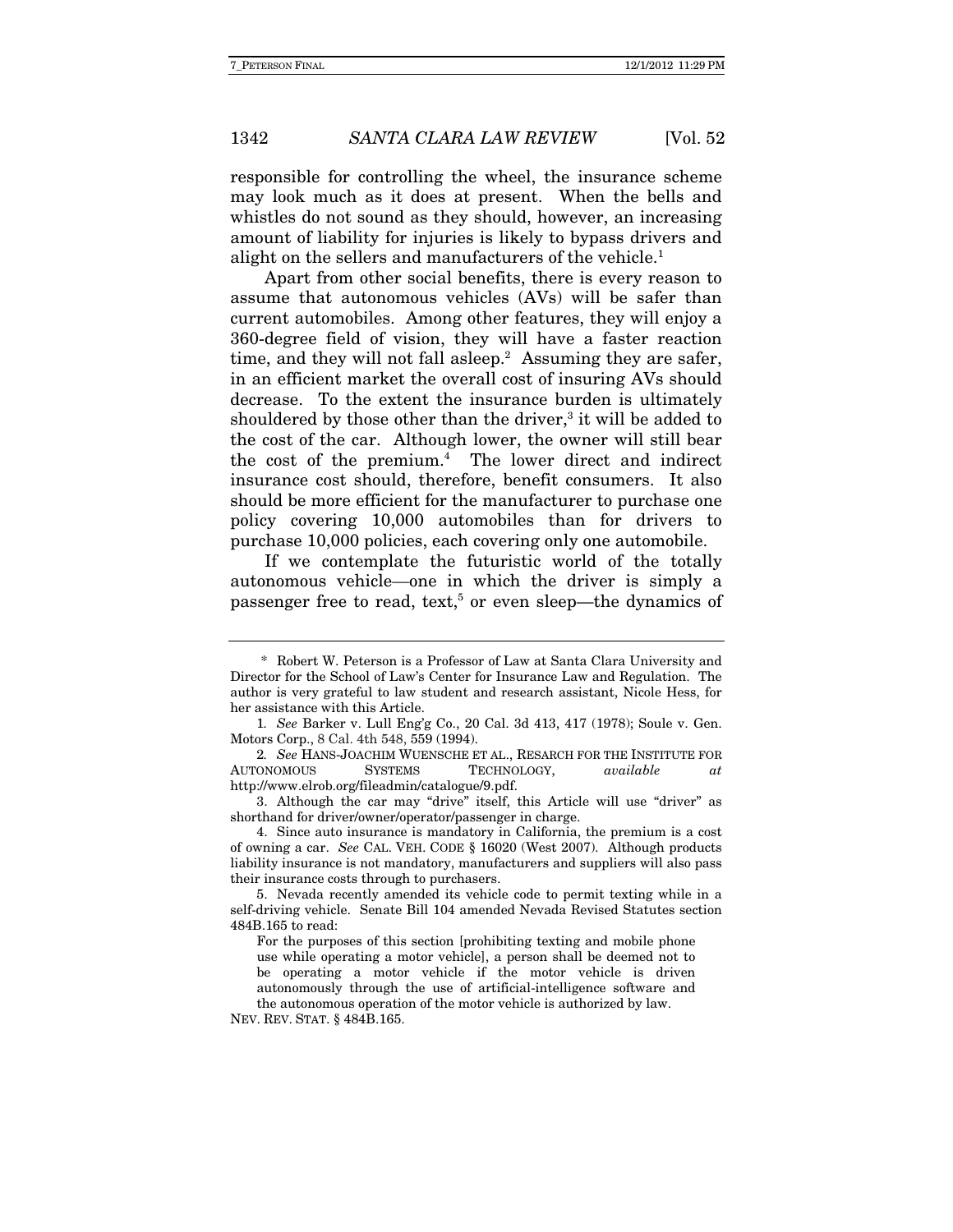insuring a car may change considerably.6 If a driver is merely a passenger, and if the driver's responsibility is to remain fault-based, then what purpose would a typical automobile liability policy serve?<sup>7</sup> What relevance remains for auto insurance? This Article will address this issue and propose ways in which auto insurance might change to accommodate the use of AVs. Part I briefly reviews the background of insurance regulation nationally and in California. Part II discusses general insurance and liability issues related to AVs. Part III discusses some challenges that insurers and regulators may face when setting rates for AVs, both generally and under California's more idiosyncratic regulatory structure. Part IV discusses challenges faced by California insurers who may want to reduce rates in a timely way when technological improvements rapidly reduce risk.

#### I. CURRENT INSURANCE REGULATION

In 1945 Congress enacted the McCarran-Ferguson Act.<sup>8</sup> This Act largely ceded regulation of insurance to the states.<sup>9</sup> With rare exception, regulation of insurance has remained in the states.10 The year following the enactment of the McCarran-Ferguson Act, the National Association of Insurance Commissioners (NAIC) surveyed existing state laws and proposed its model rating bills.<sup>11</sup> These included the

 <sup>6.</sup> Popular culture has imagined autonomous cars for years, from Woody Allen's 1973 movie "Sleeper," to Stephen King's 1986 movie "Maximum Overdrive," where cars come to life and reign terror over a small town, to the popular animated children's movies Cars and Cars 2. SLEEPER (Universal Artist 1973); MAXIMUM OVERDRIVE (De Laurentiis Entertainment Group 1986); CARS (Walt Disney Pictures 2006); CARS 2 (Walt Disney Pictures 2011).

 <sup>7.</sup> Celent, a research group, published a study suggesting the possible demise of liability insurance. Donald Light, A Scenario: The End of Auto Insurance, CELENT (May 8, 2012), http://www.celent.com/reports/scenario-endauto-insurance (includes an Abstract and projected time line).

Of course, there will still be a need for collision, comprehensive, medical pay, and perhaps underinsured motorist—although recovery under underinsured motorist coverage requires proof of liability on the part of the underinsured motorist. See CAL. INS. CODE § 11580.2 (West 2006).

<sup>8</sup>. See McCarran-Ferguson Act, 15 U.S.C. §§ 1011–1015 (2011).

<sup>9</sup>. See 15 U.S.C. § 1012.

 <sup>10.</sup> ERISA and the Patient Protection and Affordable Care Act are exceptions. See Pilot Life Ins. Co. v. Dedeaux, 481 U.S. 41, 47–49 (1987).

 <sup>11.</sup> Michael J. Miller, Disparate Impact and Unfair Discriminatory Insurance Rates, CASUALTY ACTUARIAL SOC'Y E-FORUM, Winter 2009, at 276, 279, http://www.casact.org/pubs/forum/09wforum/miller.pdf.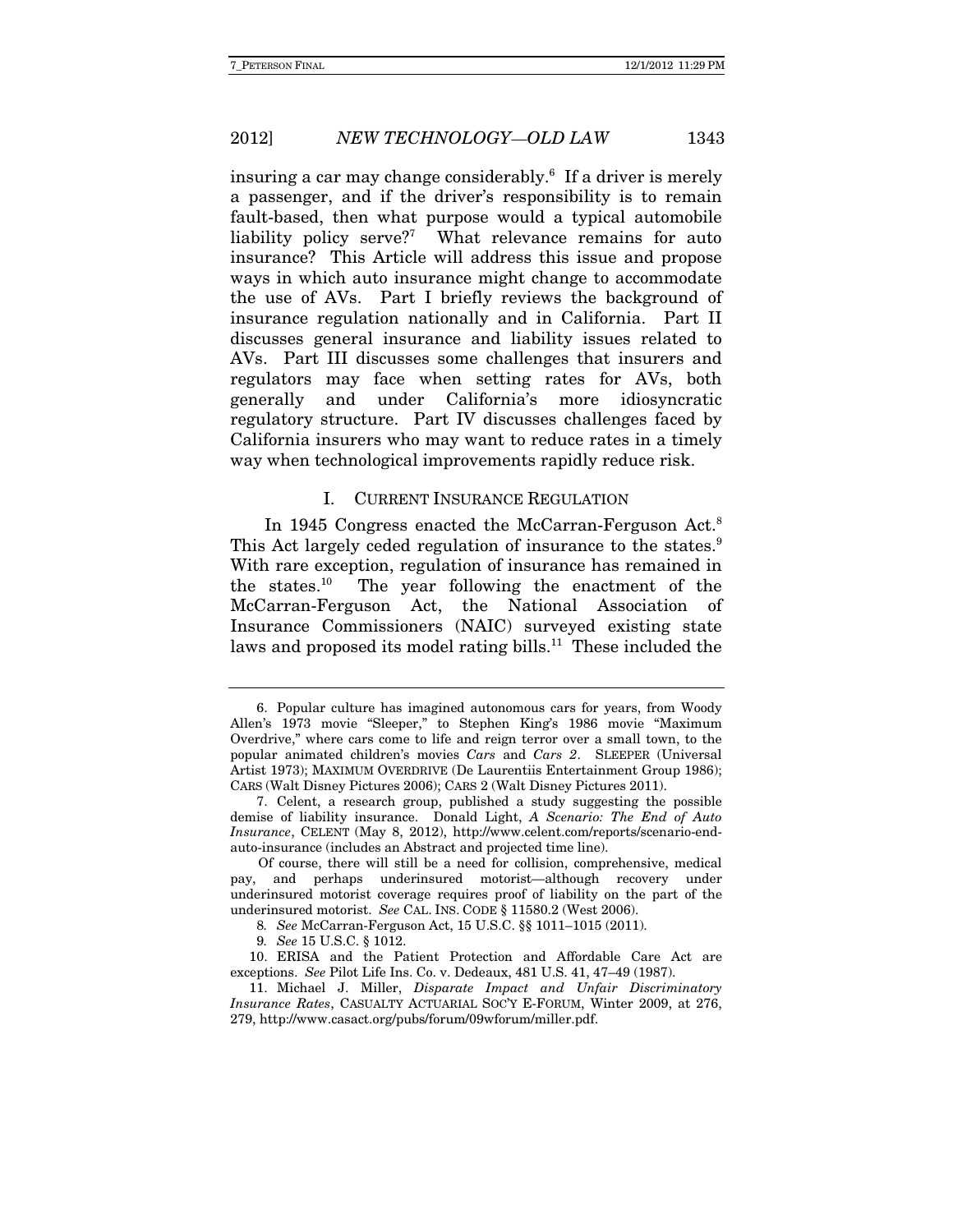provisions, now virtually standard in all states, that rates not be excessive, inadequate, or unfairly discriminatory.<sup>12</sup> Rates could be modified for individual risks only if based on "variations in hazards or expense provision, or both."13 California adopted the restriction on unfairly discriminatory rates in the 1947 McBride-Grunsky Act, and the restriction that rates may not be "excessive, inadequate, or unfairly discriminatory" was carried forward into Proposition 103.14

Virtually all insurance regulators include an assurance within their brief that insurance companies remain solvent and pay their claims. This is reflected by the word "inadequate" in the phrase "excessive, inadequate or unfairly discriminatory."15 A second goal, consumer protection, will be reflected in statutes and regulations directed at, for example, claims and marketing practices. Depending on how market oriented the state may be, consumer protection is also reflected by the fact that states regulate rates with the purpose to keep them as low as practical. States differ greatly with respect to their approach to accomplishing this latter goal. $16$ 

Focusing on automobile insurance, most states divide into three broad categories of regulation: prior approval, fileand-use, and use-and-file. File-and-use or use-and-file states rely primarily on competition to determine insurance rates.<sup>17</sup> Insurers may simply file their rates with their Insurance Commissioner and use them (sometimes after a fairly short waiting period), or use them immediately as long as they file the rates within a specified period of time.<sup>18</sup> Although commissioners in these states have broad oversight and can disapprove a rate based on inadequacy, excessiveness, or unfair discrimination, they tend primarily to rely on the

18. Id.

<sup>12</sup>. Id. at 280.

<sup>13</sup>. Id.

<sup>14</sup>. See MacKay v. Superior Court, 188 Cal. App. 4th 1427, 1445 (Ct. App. 2010); CAL. INS. CODE § 1861.05(a) (West 2011).

<sup>15</sup>. Id. § 1861.05(a).

<sup>16</sup>. See Vanessa Wells, Ships Passing in the Night: How California's Statutory Framework Directs Traffic Through the Maze of Jurisdictional Doctrines Concerning Insurance Rates, 44 U.S.F. L. REV. 853 (2010).

 <sup>17.</sup> J. ROBERT HUNTER, CONSUMER FEDERATION OF AMERICA, STATE AUTOMOBILE INSURANCE REGULATION: A NATIONAL QUALITY ASSESSMENT AND IN-DEPTH REVIEW OF CALIFORNIA'S UNIQUELY EFFECTIVE REGULATORY SYSTEM 2–3 (2008), available at http://www.consumerfed.org.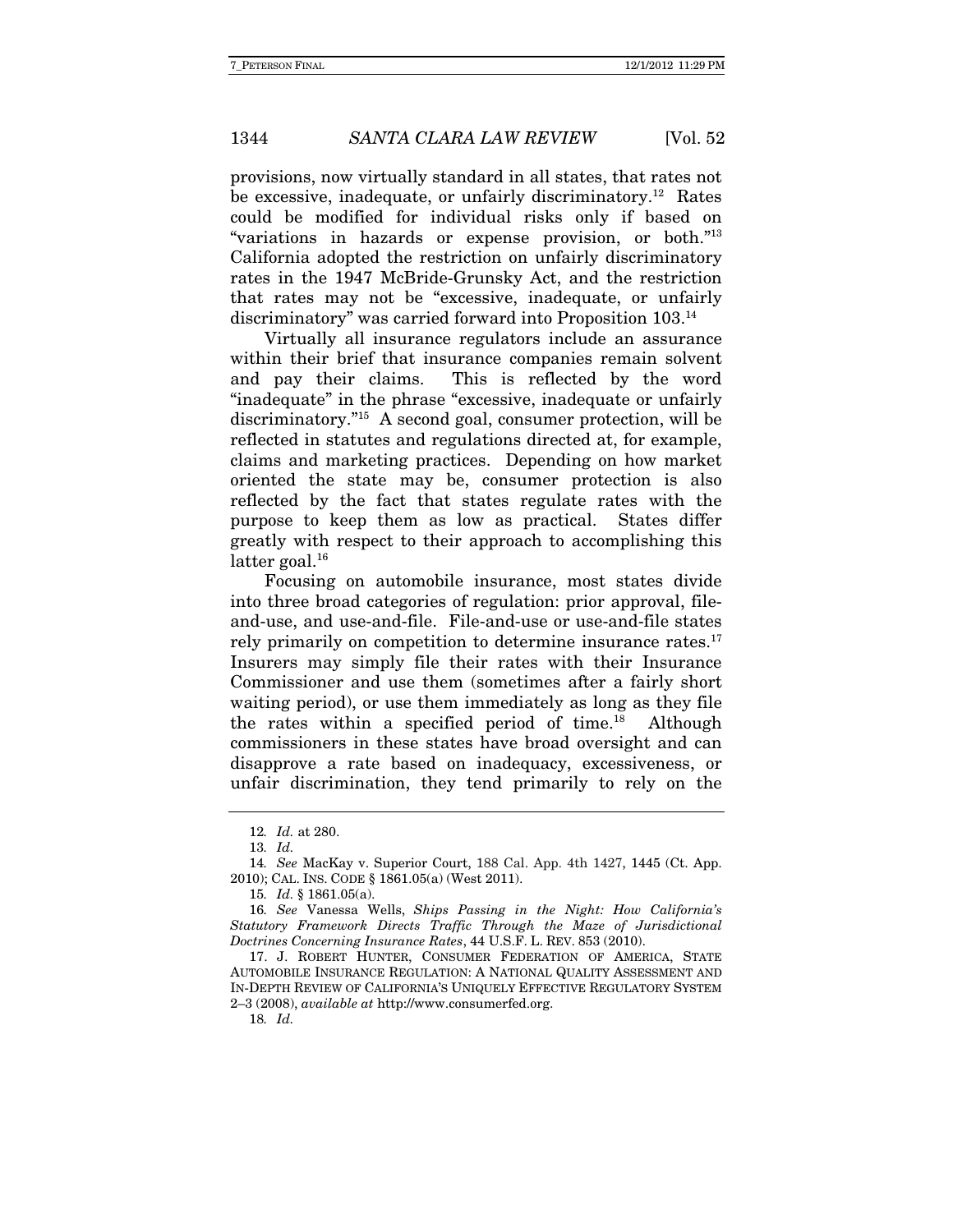marketplace to regulate rates.<sup>19</sup>

There is a substantial amount of data about automobile loss experiences on which insurers and regulators base their rates. All automobile owners are familiar with the practice of adjusting auto rates up or down based on various factors relevant to risk. Common factors relevant to risk include driving record, miles driven, years licensed, education, marital status, gender, location, type of car, years of coverage by the company, academics, number of cars and drivers, etc.<sup>20</sup>

When working within the context of a file-and-use or useand-file environment, AVs will present only modest challenges to an insurer that wants to write these policies. The main challenge will arise from the fact that the policy must be rated for a new technology that may have an inadequate base of experience for an actuary to estimate future losses.<sup>21</sup>

"Prior approval" states, like California, require that automobile rates be approved prior to their use in the marketplace.<sup>22</sup> These states rely more on regulation than on competition to modulate insurance rates. $23$  In California, automobile insurance rates are approved in a two-step process. The first step is the creation of a "rate plan."24 The rate plan considers the insurer's entire book of business in the relative line of insurance and asks the question: How much total premium must the insurer collect in order to cover the projected risks, overhead and permitted profit for that line?25 The insurer then creates a "class plan." The class plan asks the question: How should different policyholders' premiums be adjusted up or down based on the risks presented by different groups or classes of policyholders?26

<sup>19</sup>. See id.

<sup>20</sup>. See Spanish Speaking Citizens' Found. v. Low, 85 Cal. App. 4th 1179, 1187 (Ct. App. 2000); HUNTER, supra note 17, at 36–39.

<sup>21</sup>. See Rodney Griffin, New Technologies Rapidly Changing Auto Insurance Business, PROPERTY CASUALTY 360° (Feb. 10, 2011), http://www.propertycasualty360.com/2011/02/10/new-technologies-rapidlychanging-auto-insurance-b.

 <sup>22.</sup> Wells, supra note 16, at 853.

<sup>23</sup>. See HUNTER, supra note 17.

<sup>24</sup>. See MacKay v. Superior Court, 188 Cal. App. 4th 1427, 1431 (Ct. App. 2010).

<sup>25</sup>. See id. at 1436.

<sup>26</sup>. See Spanish Speaking Citizens' Found. v. Low, 85 Cal. App. 4th 1179, 1201 (Ct. App. 2000).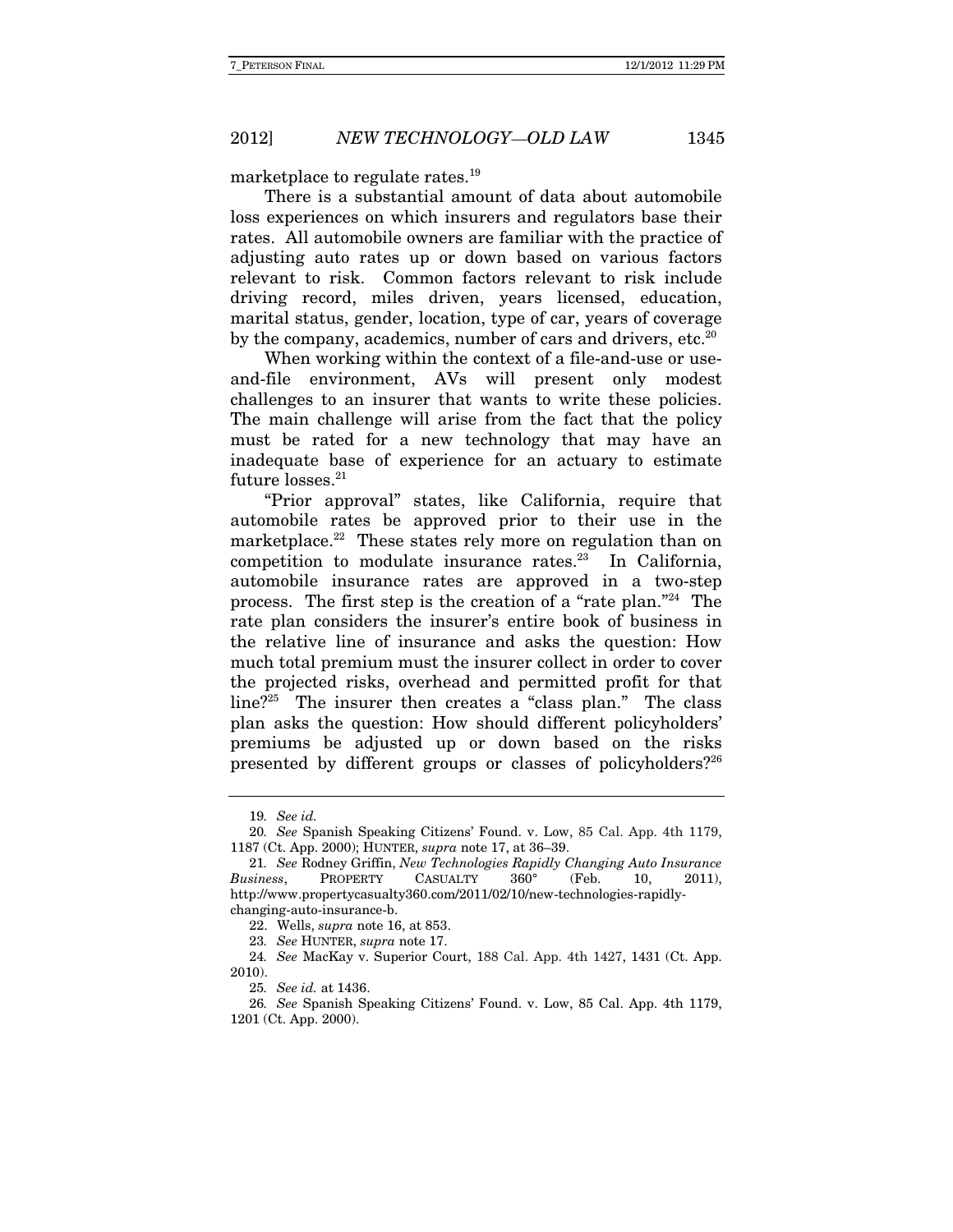Among other factors, the Department of Insurance requires that the rating factors comply with California law and be justified by the loss experience for the group. $27$ 

Rating a new technology with an unproven track record may include a considerable amount of guesswork. Of course, those marketing AVs will have subjected the vehicles to rigorous testing in an environment, one may assume, congruent with those the auto is likely to encounter. These test results, if shared with insurance companies, would give some basis for rating the automobile. Nevertheless, insurers may over or underestimate the frequency and severity of future accidents. The rate may be excessive, or it may be inadequate. Since one might expect that there will be few AVs initially, an inadequate rate may not implicate serious solvency issues for an insurer that has a large book of traditional automobile insurance. A rate that turns out to be excessive may be "unfairly discriminatory," but the practicalities of making a more accurate estimate based on little or no experience would likely prove a defense to any discrimination claim.

#### A. Some Insurance Issues Unique to California

California is the largest insurance market in the United States, and it is the sixth largest among the countries of the world.<sup>28</sup> Cars are culture in this most populous state. There are far more insured automobiles in California than any other state.29 The California Department of Insurance employs between 1200 and 1300 employees, including over eighty lawyers.<sup>30</sup> It works with a budget of approximately \$150 million.<sup>31</sup>

<sup>27</sup>. See id. at 1201–04.

<sup>28</sup>. Analysis of 2006–07 Budget Bill, LEGISLATIVE ANALYST'S OFFICE, http://www.lao.ca.gov/analysis\_2006/general\_govt/gen\_05\_0845\_anl06.html (last visited Apr. 23, 2012).

<sup>29</sup>. Auto Insurance, INSURANCE INFORMATION INSTITUTE, http://www.iii.org/ media/facts/statsbyissue/auto/ (last visited Apr. 23, 2012).

<sup>30</sup>. Center for Insurance Law and Regulation, SANTA CLARA LAW, http://law.scu.edu/insurancelaw/ (last visited Apr. 23, 2012).

 <sup>31.</sup> Marc Lifsher, California Insurance Commissioner to Gain More Power from Federal Healthcare Law, L.A. TIMES (Oct. 14, 2010), http://articles.latimes.com/2010/oct/14/business/la-fi-insurance-commissioner-20101014.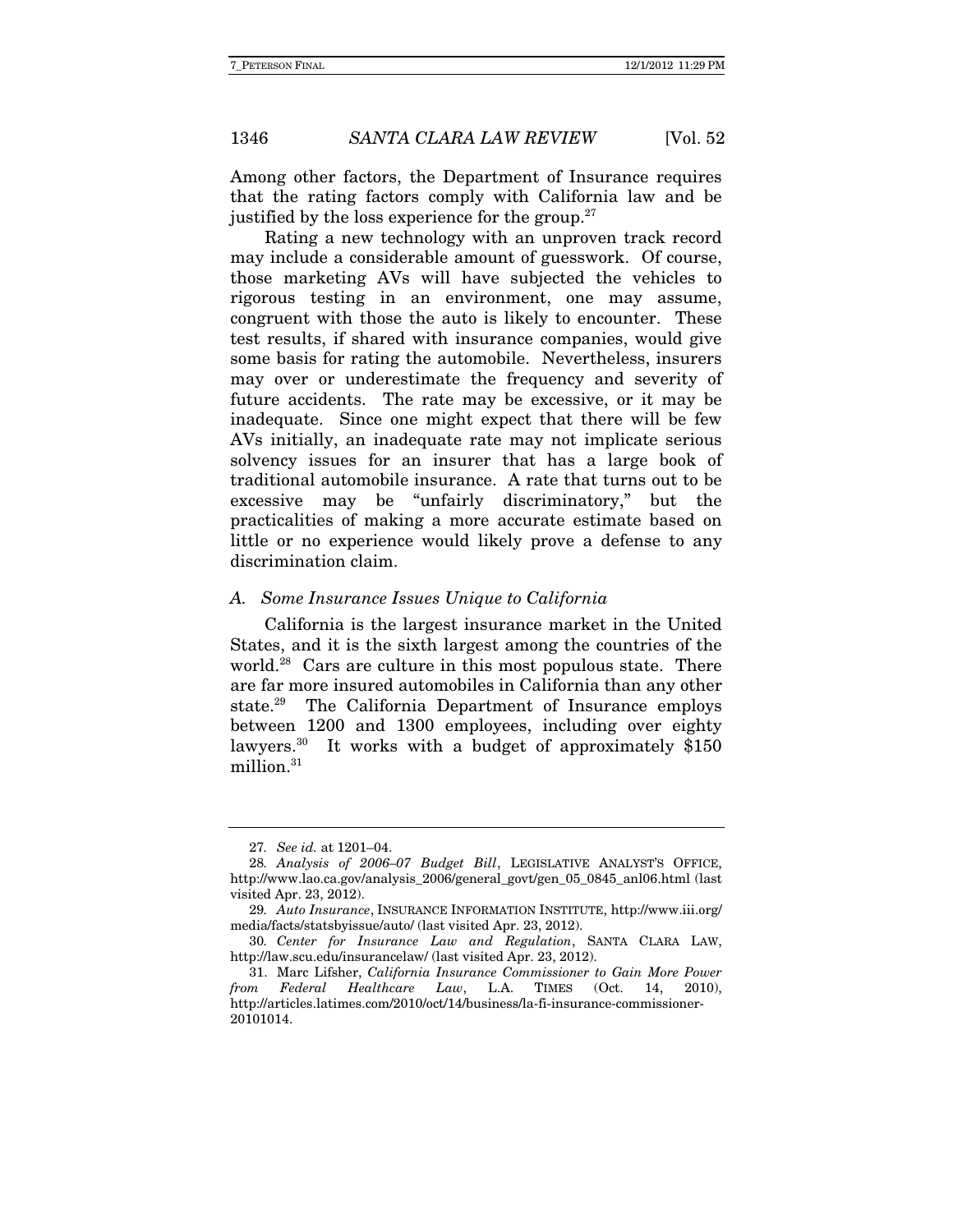Automobile insurance in California is governed by Proposition 103, adopted by the voters in 1988.<sup>32</sup> Proposition 103 has a history which may be instructive in understanding some of the challenges to implementing AV coverage in California.

#### 1. Political History of Proposition 103

 The historian Edward Gibbon often noted that the fate of nations frequently turned on the "chance of arms."33 The phrase reflects that battles often have unpredictable outcomes. One may think of Proposition 103 as the last soldier still standing after the "Tort Wars" of the late 1980's.<sup>34</sup>

In a 1986 skirmish, insurance and defense interests were successful in persuading voters to adopt Proposition 51.<sup>35</sup> Proposition 51 limited defendants' responsibility for noneconomic harm to each defendant's share of relative fault.<sup>36</sup> This victory emboldened the defense side and galvanized the opposition of those representing claimants' interests.37 Each drew its battle lines with proposed legislation and further propositions.

Representatives of some of the warring parties agreed to parle at Frank Fat's restaurant in Sacramento. With then Speaker of the House, Willie Brown, shuttling among the belligerents' tables, the parties outlined a treaty on a Napkin.38 This has become known as the "Napkin Deal," and

 <sup>32.</sup> MacKay v. Superior Court, 188 Cal. App. 4th 1427, 1440 (Ct. App. 2010). The sections of Proposition 103 are found in CAL. INS. CODE §§ 1861.01–1861.14 (West 2011).

 <sup>33.</sup> EDWARD GIBBON, THE HISTORY OF THE DECLINE AND FALL OF THE ROMAN EMPIRE 399 (1831).

<sup>34</sup>. See Wells, supra note 16; Stephen D. Sugarman, California's Insurance Regulation Revolution: The First Two Years of Proposition 103, 27 SAN DIEGO L. REV. 683, 683–86 (2010); Regulation Modernization, INS. INFO. INST., http://www.iii.org/issue\_updates/Regulation-Modernization.html (last visited Apr. 23, 2012). Every decade seems to have its "Tort Wars." See, e.g., Dan Walters, Tort Wars Are Being Revived, MOSCOW-PULLMAN DAILY NEWS, Dec. 13, 1996, at 8B, available at http://news.google.com/newspapers? nid=2026&dat=19961213&id=T1996121BAJ&sj8qAAAAIBAJ&sjid=i9AFAAAA IBAJ&pg=4443,1187484. The battles of the 1980's, however, are most relevant to the insurance issues presented by AVs.

<sup>35</sup>. See Evangelatos v. Superior Court, 44 Cal. 3d 1188, 1192 (1988).

<sup>36</sup>. See id.; CAL. CIV. CODE § 1431.2 (West 2011).

<sup>37</sup>. See Sugarman, supra note 34.

<sup>38</sup>. See Rodney R. Moy, Tobacco Companies, Immune No More—California's Removal of the Legal Barriers Preventing Plaintiffs from Recovering for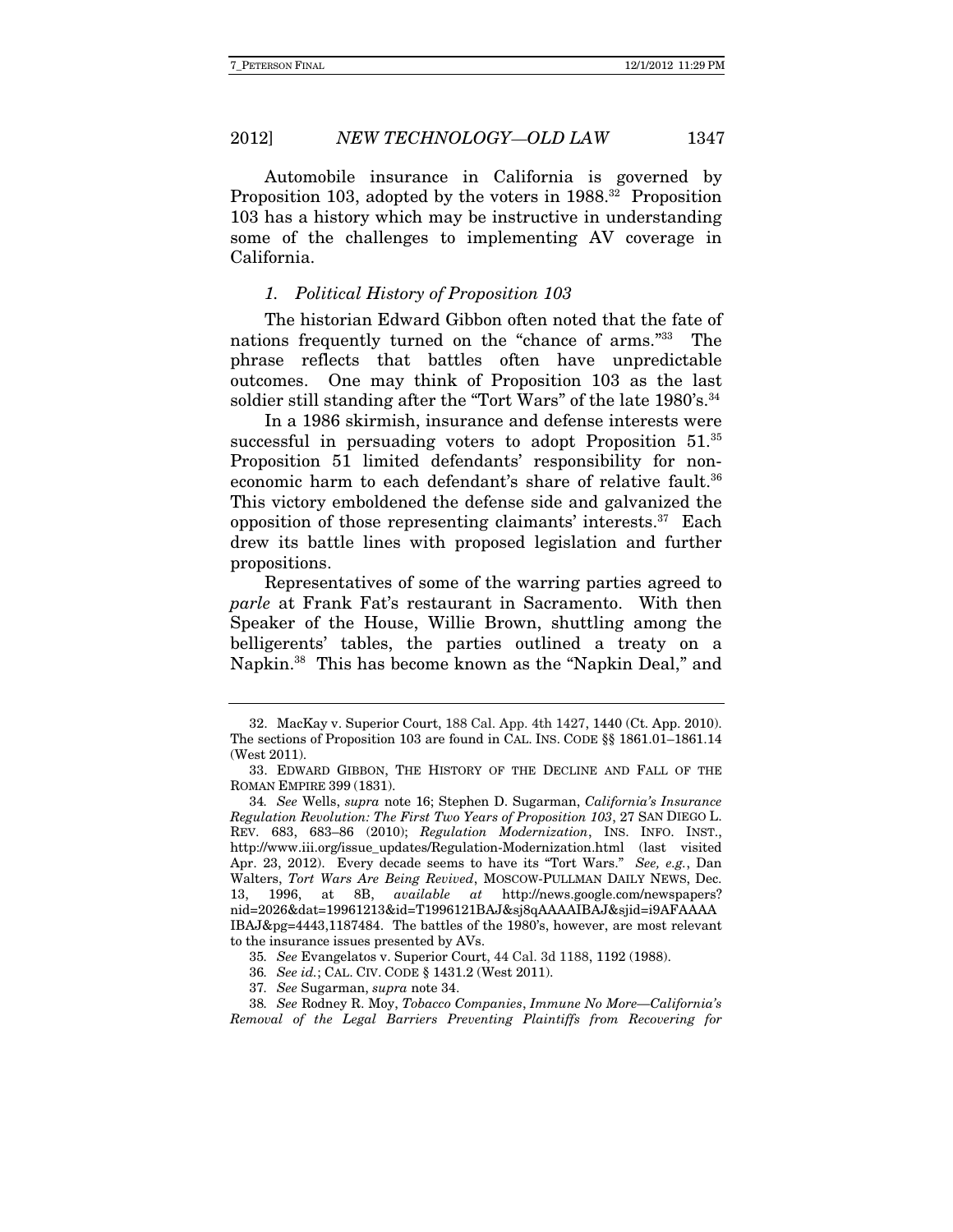a copy occupies a place of honor in the lobby of Frank Fat's.39 It was too much to hope for "piece in our time," but the belligerents did agree to some modest legislative reforms and a five-year armistice in which they would cease seeking tort reform in either the legislature or by initiative. $40$  The agreement included a disarmament provision in which the parties entered into contracts with the main petition signature gathering businesses in California in order to make it difficult for them to work for either side during the armistice.<sup>41</sup>

The legislative portion of the Napkin Deal passed through the committees of both houses, was adopted by both houses, and was signed by the Governor within three days of the famous meal at Frank Fat's.<sup>42</sup> This seemed like unseemly haste to many stakeholders who believed they had been either left out of the negotiations or had been poorly represented in the process.<sup>43</sup> Consequently, an insurgency formed among those who did not accept that they were bound by the Napkin Deal.<sup>44</sup>

Thus, in 1988 the parties again cast their lot to the chance of arms. This year saw five ballot initiatives directed towards tort reform or insurance. Several were cunningly designed so that, if they passed and received more votes than a rival proposition that also passed, the one with the greater number of votes would supplant the rival. When the cannon thunder ceased and the smoke of battle cleared, Proposition 103 was the only proposition to pass.

Proposition 103 radically changed insurance law and regulation in California. Among other things, it changed California from a free-market state to a state in which most rates charged by insurers are set by regulation.<sup>45</sup> Even though Proposition 103 promised voters a 20% roll back in

Tobacco-Related Illness, 29 MCGEORGE L. REV. 761, 770 (1998).

<sup>39</sup>. Id.

<sup>40</sup>. Id.; Richard L. Abel, Questioning the Counter-Majoritarian Thesis: The Case of Torts, 49 DEPAUL L. REV. 533, 543 (1999).

<sup>41</sup>. See JAMES RICHARDSON, WILLIE BROWN: A BIOGRAPHY 348–49 (1996).

<sup>42</sup>. See id.

<sup>43</sup>. See id. at 350–51.

<sup>44.</sup> Id. ("[T]he narrowness of the participation in the napkin deal brought a narrow result. Consumer groups vowed to get even.").

<sup>45</sup>. See 20th Century Ins. Co. v. Garamendi, 8 Cal. 4th 216, 299–300 (1994).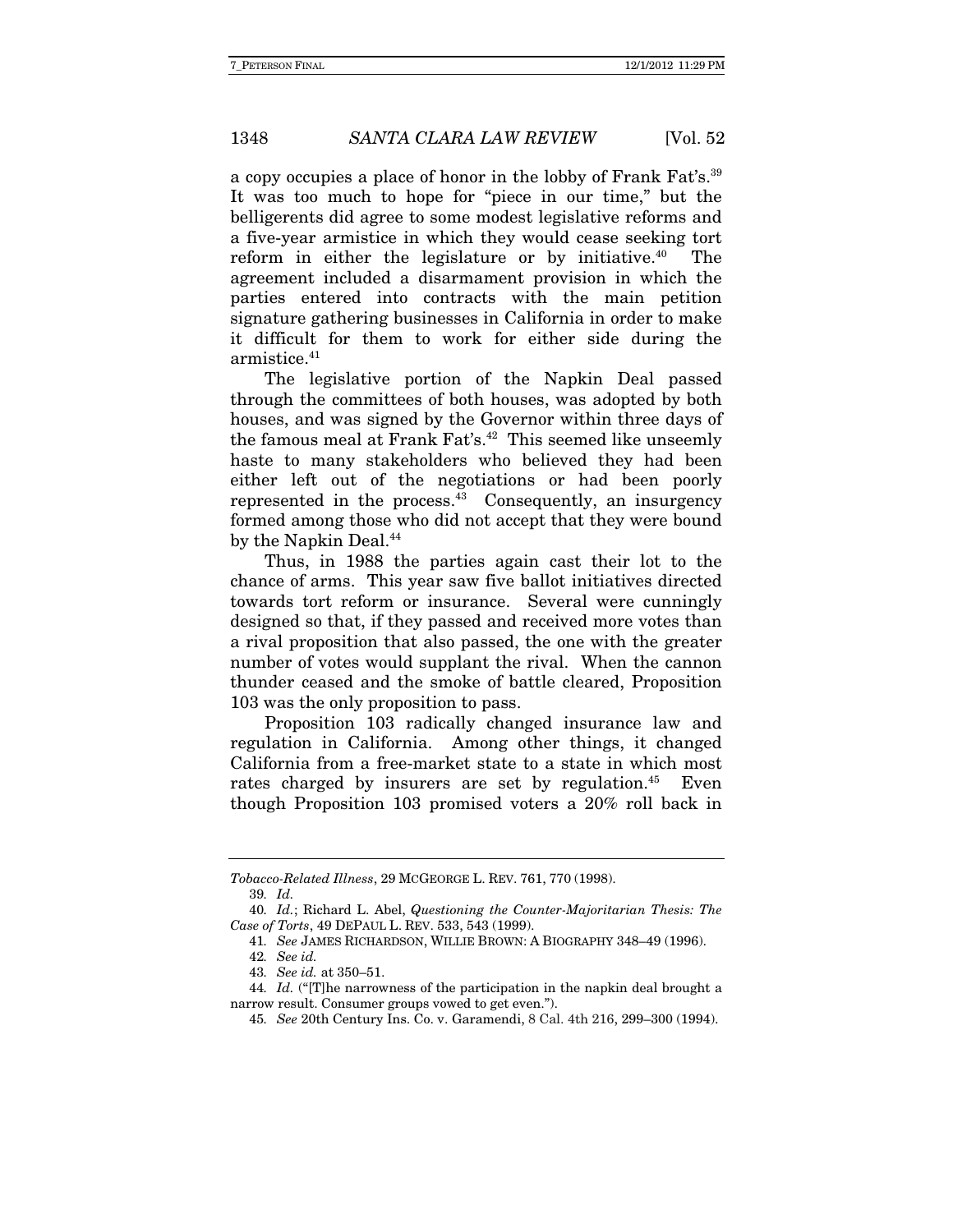their rates, it nevertheless passed by a slim margin<sup>46</sup>—less than  $51\%$ .<sup>47</sup> The voters never received their anticipated  $20\%$ roll back—that portion of the Proposition was declared unconstitutional.48 The California Supreme Court ruled that it was "confiscatory" and held that insurers are entitled to a "fair and reasonable" return on their investment.<sup>49</sup>

Invalidating the 20% roll back removed a major incentive for voters to support the Proposition. Despite the slim margin of victory, the Court nevertheless upheld the Proposition's severability clause and also upheld most of the Proposition's remaining provisions.<sup>50</sup> These changes included:

- Moving California from a state in which rates are regulated by the market place to a state in which most rates must receive prior approval (a "prior approval" state in insurance parlance).<sup>51</sup>
- Changing the office of Commissioner of Insurance from an appointed office to an elected office.<sup>52</sup>

Forbidding the charging of any rate unless the insurer files a complete rate application with the commissioner.<sup>53</sup>

 Mandating a "Good-Driver" discount of at least twenty percent (a discount, as explained later, that turns largely on traffic convictions and/or "principally at-fault accidents").<sup>54</sup>

50. Calfarm Ins. Co., 48 Cal. 3d at 821–22, 839–41 ("[I]t seems eminently reasonable to suppose that those who favor the proposition would be happy to achieve at least some substantial portion of their purpose."). Given the allure and heavy promotion of the twenty percent role back, one may legitimately wonder whether the voters understood the cross-subsidies and other consequences of Proposition 103. Compare Nevada where their equivalent of Proposition 103 was struck down in its entirety. See Guaranty Nat'l Ins. Co. v. Gates, 916 F.2d 508, 512–15 (9th Cir. 1990).

52. Id. § 12900(a) (West 2006).

<sup>46</sup>. See CAL. INS. CODE § 1861.01 (West 2011).

<sup>47</sup>. See Should State Regulate Health Insurance Premiums?, CAL. HEALTHLINE (June 20, 2011), http://www.californiahealthline.org/thinktank/2011/should-state-regulate-health-insurance-premiums.aspx.

 <sup>48.</sup> Calfarm Ins. Co. v. Deukmejian, 48 Cal. 3d 805, 832 (1989).

<sup>49</sup>. Id. at 819. Based on Article II, section 12 of the California Constitution: statutes may not identify "any private corporation to perform any function . . . ." Id. The court also struck down the portion of Proposition 103 that created a consumer-advocacy corporation.). CAL. INS. CODE § 1861.10(c) (West 2011).

 <sup>51.</sup> CAL. INS. CODE § 1861.05(b).

<sup>53</sup>. Id. § 1861.05(b) (West 2011).

<sup>54</sup>. Id. §§ 1861.02(b), 1861.025.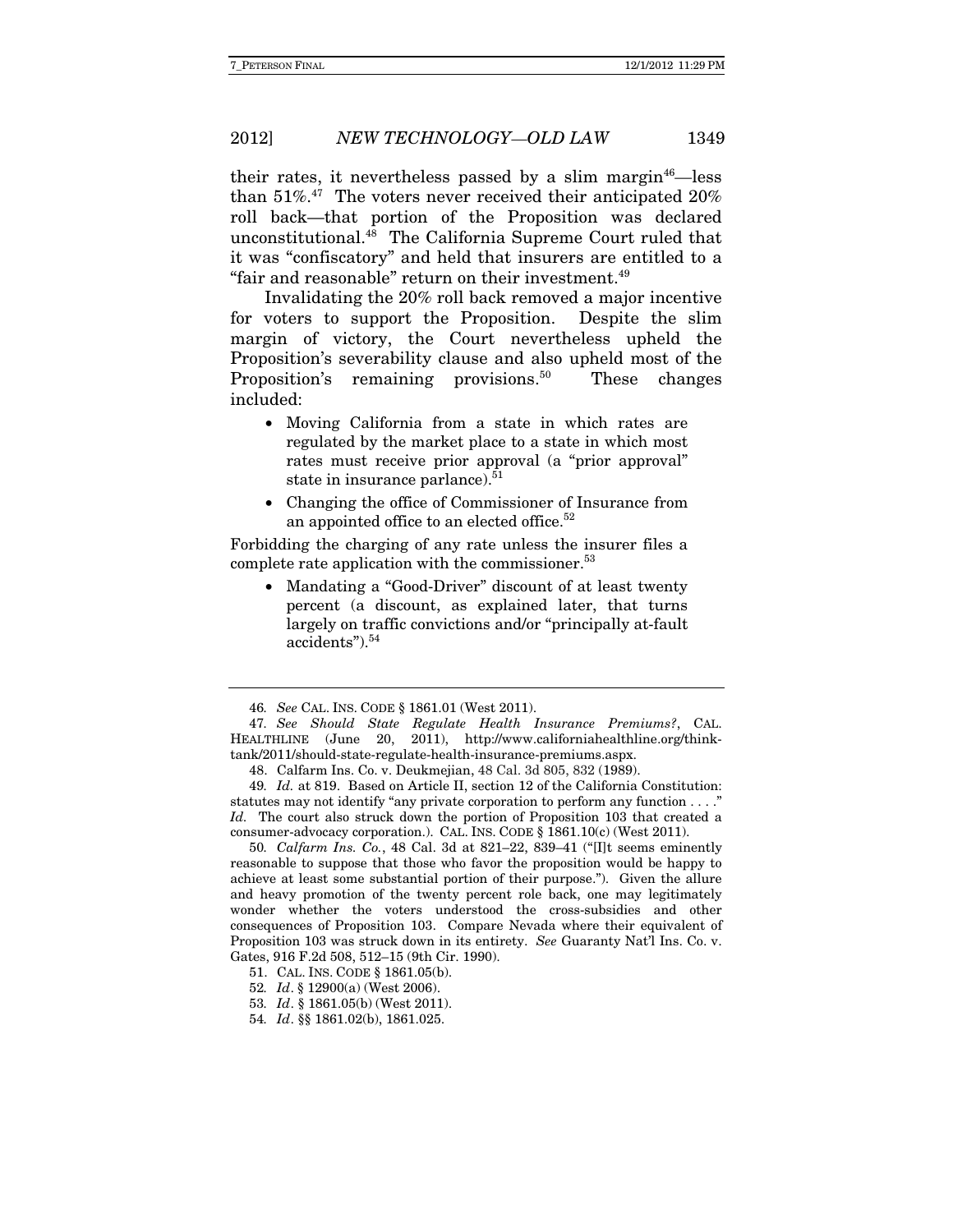• Requiring that the top three rating factors for auto insurance must be, in descending order of importance: (1) insured's driving safety record, (2) miles driven annually, and  $(3)$  years of driving experience.<sup>55</sup>

Whether prior approval or one of the more opencompetition based systems saves consumers money may be fairly debated. Proposition 103 did little to address the major costs that drive automobile insurance rates—the costs of adjusting, defending and paying claims. Some restrictions extend to executive compensation (at least to the extent that it can be counted as a legitimate cost in rate making),  $56$ efficiency standards for the costs of reasonably efficient insurers,<sup>57</sup> permitted rates of return,<sup>58</sup> and maximum and minimum permitted earned premium.59

One can argue that these are merely the icing on the cake. The "cake" is the cost of the product being sold defending and paying claims. Major cost containment developments in this arena all occurred outside the purview of Proposition 103. For example, Moradi-Shalal v. Fireman's Fund Insurance Co. $60$  eliminated third-party bad faith claims; Thing v. La Chusa<sup>61</sup> narrowed the circle of parties who may recover for negligently caused emotional damages; State  $Farm$  Mutual Automobile Insurance Co. v. Campbell<sup>62</sup> restricted the amount of punitive damages that may be awarded for torts; Howell v. Hamilton Meats & Provisions, Inc.<sup>63</sup> greatly reduced the amount recoverable under the

- 58. Id. tit. 10, §§ 2644.15–2644.16.
- 59. Id. tit. 10, §§ 2644.2–2644.3.
- 60. Moradi-Shalal v. Fireman's Fund Ins. Co., 46 Cal. 3d 287, 304 (1988).
- 61. Thing v. La Chusa, 48 Cal. 3d 644, 647 (1989).

 62. State Farm Mut. Auto. Ins. Co. v. Campbell, 538 U.S. 408, 416–17 (2003); see JEFFREY W. STEMPEL, LITIGATION ROAD: THE STORY OF CAMPBELL V. STATE FARM (2008). Bad faith judgments, one major source of punitive damages, may not be counted as an expense for ratemaking purposes. CAL. CODE REGS. tit. 10,  $\S$  2644.10(c). Punitive damages are sometimes not covered either because directly or indirectly excluded by the policy language, or because of public policy. See Tom Baker, Reconsidering Insuance for Punitive Damages, 1998 WIS. L. REV. 101 (1998); PPG Indus. Inc. v. Transamerica Ins. Co, 20 Cal. 4th 310, 318–19 (1999) (no coverage for punitive damages). Insurers may, nevertheless, be obliged to defend a claim which includes punitive damages. Ohio Cas. Ins. Co. v. Hubbard, 162 Cal. App. 3d 939, 946 (Ct. App. 1984).

63. Howell v. Hamilton Meats & Provisions, Inc., 52 Cal. 4th 541, 548

<sup>55</sup>. Id. § 1861.05(a).

 <sup>56.</sup> CAL. CODE REGS. tit. 10, § 2644.10 (2008) (excluded expenses).

<sup>57</sup>. Id. tit. 10, § 2644.12 (efficiency standard).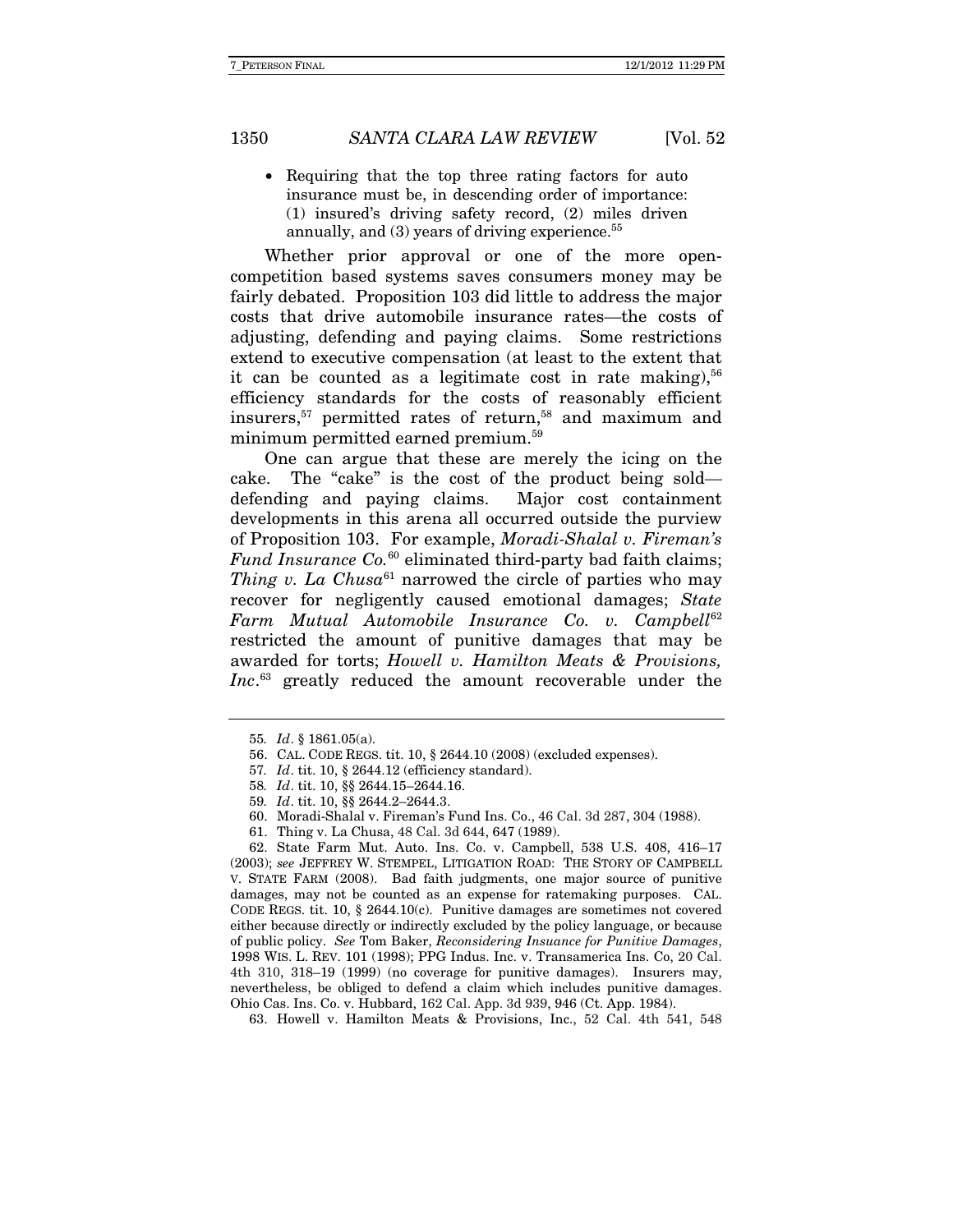collateral source rule when medical bills are covered by health insurance; California Civil Code section 3333.4 eliminated pain and suffering claims for injured drunk or uninsured drivers;  $Truman$  v.  $Vargas^{64}$  established that failure to wear a seat belt is contributory negligence; and California Civil Code section 1431.2 (Proposition 51) limited liability for noneconomic damages (i.e., pain and suffering) to each defendant's portion of fault.<sup>65</sup> In addition, automobiles are safer today than in the past, and the number of fatalities per miles driven is steadily dropping.<sup>66</sup> Insurers also have developed more sophisticated ways to streamline and reduce the costs of automobile repairs by, for example, adopting arrangements with automobile repair facilities. $67$  All of these changes in tort law, automobile design, and automobile repair took palpable slices out of the cake and reduce the overall cost of insuring drivers.

Although adopted by the barest majority, Proposition 103 may be amended by the legislature only by a two-thirds vote, and then only if the legislation "further[s] [the] purposes" of Proposition 103.68 Thus, Proposition 103 and the regulations adopted by the Department of Insurance are the matrix in which most (but not all) insurance is sold and regulated in California.69

 69. For example, health insurance rates are not regulated in California. There is currently a bill before the California Legislature, A.B. 52 2010–2011

<sup>(2011).</sup> There is currently a bill before the California legislature to modify the Howell decision. S.B. 1528, 2011–2012 Reg. Sess. (Cal. 2012).

 <sup>64.</sup> Truman v. Vargas, 275 Cal. App. 2d 976, 983–84 (Ct. App. 1969).

 <sup>65.</sup> CAL. CIV. CODE § 1431.2(a) (West 1988); see also CAL. CIV. CODE §  $3333.2(a)$ –(b) (West 1988) (limiting pain and suffering in medical malpractice cases to \$250,000). The \$250,000 cap, which was adopted in 1975, was not indexed for inflation. In 2010 dollars the cap is worth only about \$58,112. Today it would cost about \$1,001,569 to purchase what could be purchased for \$250,000 in 1975. S. Morgan Friedman, THE INFLATION CALCULATOR, http://www.westegg.com/inflation/ (last visited Apr. 23, 2012).

<sup>66</sup>. See Nat'l Highway Traffic Safety Admin., Traffic Safety Performance (Core Outcomes) Measures for California, http://www-nrd.nhtsa.dot.gov/ departments/nrd-30/ncsa/STSI/6\_CA/2008/6\_CA\_2008.htm (last visited Apr. 23, 2012).

 <sup>67.</sup> See CAL. INS. CODE § 758.5 (West 1988) (insurer may not require insured to use a particular auto repair facility, but insurer may truthfully explain the benefits of using the automobile repair facility with which the insurer has a relationship).

<sup>68</sup>. See Found. for Taxpayer and Consumer Rights v. Garamendi, 132 Cal. App. 4th 1354, 1365–66 (Ct. App. 2005) (invalidating legislation that did not, in the court's view, further the purposes of Proposition 103).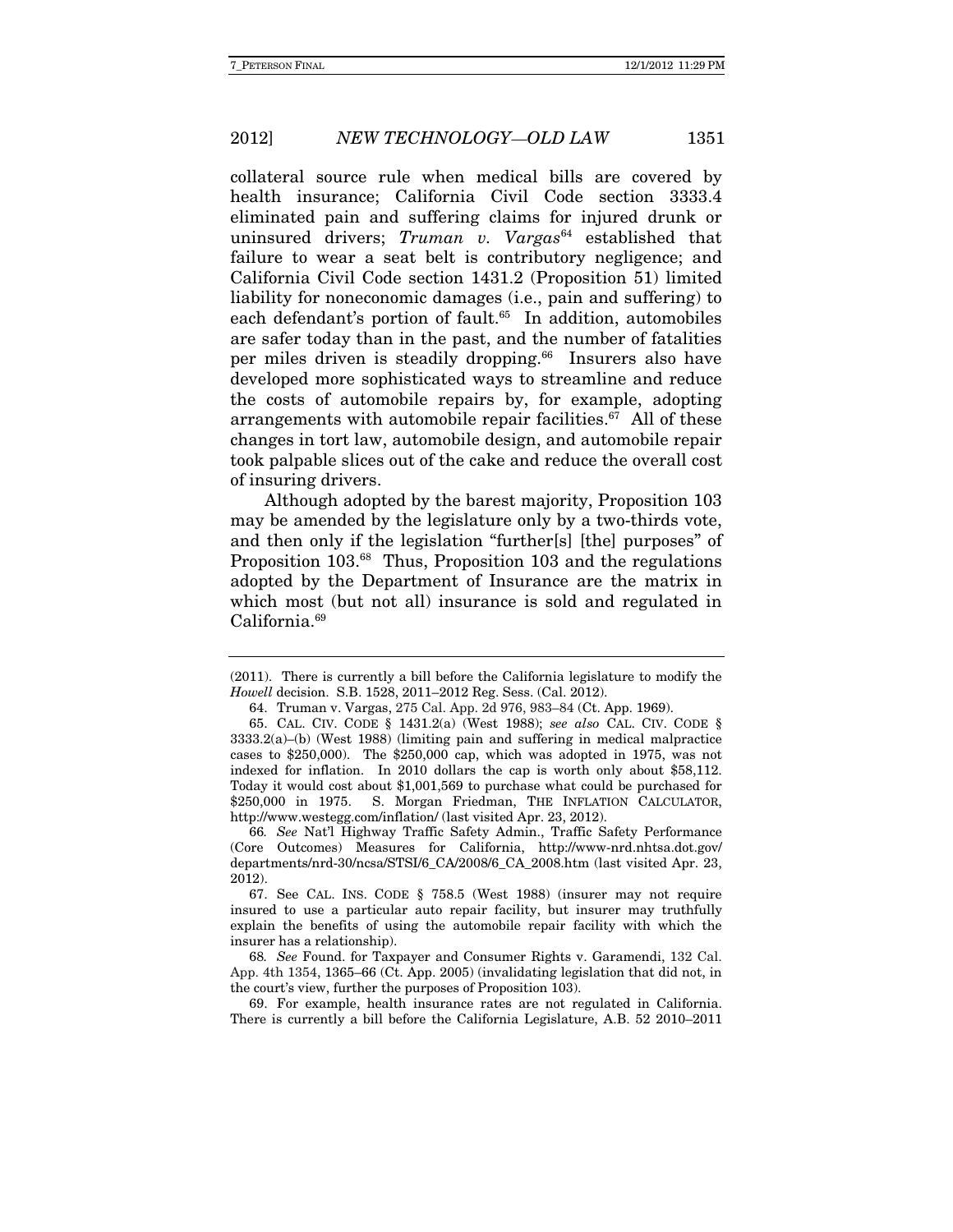#### II. INSURANCE ISSUES AND AVS

### A. Liability Coverage in the Standard Automobile Insurance Contract

The standard automobile insurance contract contains a bundle of coverages. Some are "first-party" coverages. These coverages give a claim directly against the policyholder's insurer.70 Among these are: comprehensive (covering such things a falling trees, collisions with animals, etc.), collision (covering the policyholder's automobile for damage to it from other accidents whether or not there is fault on the part of any party), medical payments coverage ("MedPay"—covering medical expenses up to a usually fairly modest limit), and uninsured/underinsured motorist ("UM") (covering, up to a limit, the insured person, family member, or person occupying the covered automobile for their damages, including bodily injury and pain and suffering, if they are legally entitled to recover them from the owner or operator of an uninsured/underinsured motor vehicle). There may also be some other modest coverages, such as reimbursement for towing and rental.

To the extent these coverages are triggered against one's own insurance company without the need of a finding of fault on the part of anyone, they may not present interesting or unique challenges in a world of AVs. Presumably, owners of AVs will continue to want comprehensive, collision, MedPay, and UM coverage for their vehicles, and presumably insurers will continue to see a business opportunity in writing the coverages.

The question becomes more perplexing, however, when "liability" is required to trigger coverage. Liability almost always turns on some level of fault. While it is common to speak of an automobile as "covered," in reality the liability coverage under the policy only extends to a constellation of people or entities who bear some relationship to the automobile or the insured (e.g., the owner, the insured, the

Reg. Sess. (Cal. 2010), and possibly a ballot initiative for the November 2012 ballot aimed at requiring approval of health insurance rates.

<sup>70</sup>. See Garvey v. State Farm Fire & Cas. Co., 48 Cal. 3d 395, 399 n.2 (1989) (" $[If the\;*insertance* is seeking coverage against *loss* or *damage* sustained by the$ insured, the claim is first party in nature. If the insured is seeking coverage against liability of the insured to another, the claim is third party in nature.").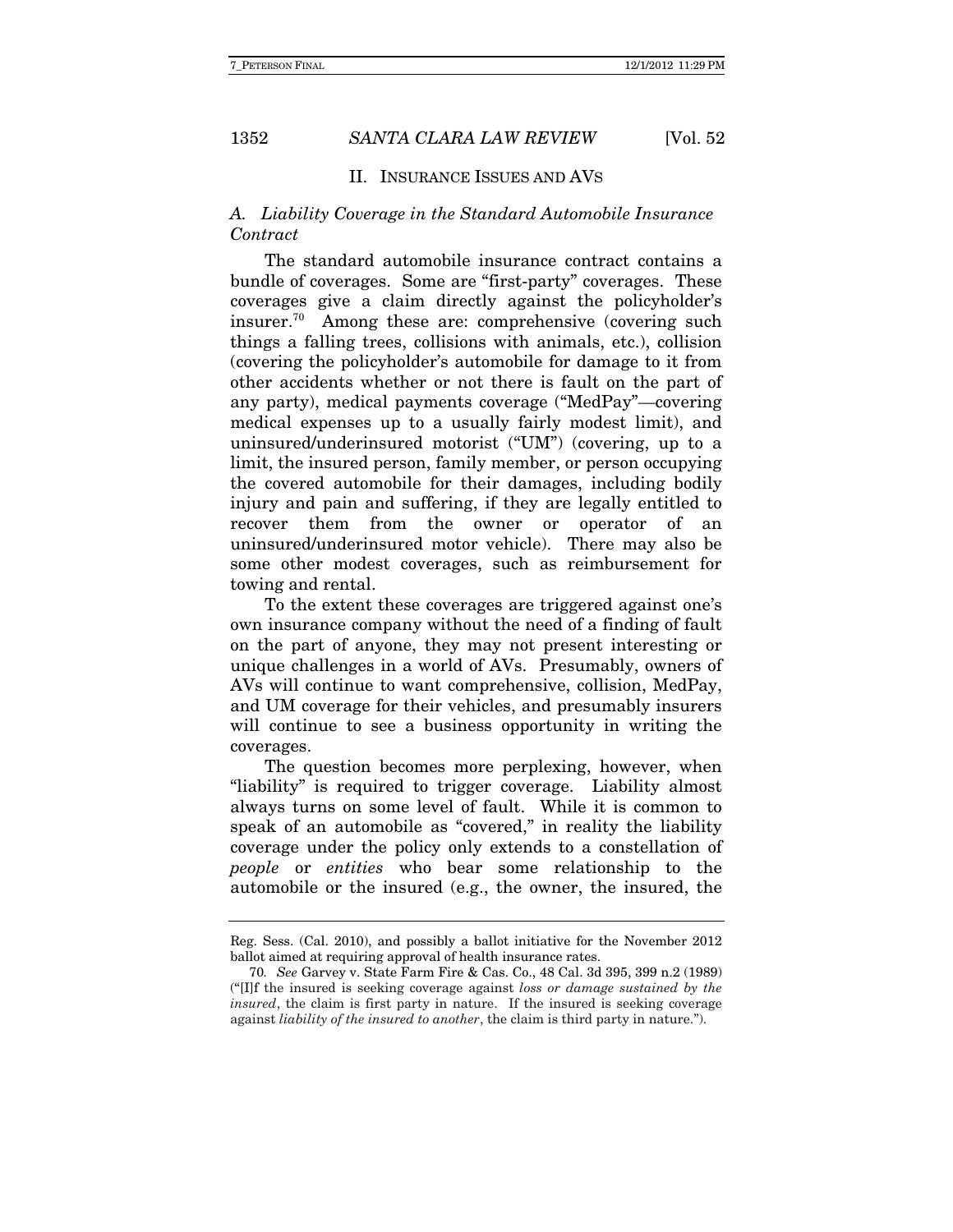insured's family, or a permissive driver of the car). Typical language may provide words to the effect that the insurer will pay damages for bodily injury or property damage for which any covered person becomes legally responsible because of an auto accident.71 The policy will also provide that the insurer will defend and, if it thinks appropriate, settle any such claim. Similarly, UM coverage is triggered only when the policyholder is "legally entitled" to recover from the other motorist. In both cases, the coverage attaches only when either the covered person or the owner or operator of the UM vehicle is at fault. Fault usually requires negligence, and in the context of automobiles, negligence usually flows from the violation of one of the many rules of the road.<sup>72</sup>

 If the owner properly maintains an AV and the vehicle drives itself, there is a serious question whether the innocent "driver" (if that is even a proper description of the person's role) is "legally" responsible. The coverage may not be triggered because no one is either "legally responsible" or "legally entitled."

The State of Nevada recently adopted regulations for licensing the testing of AVs in the state. The regulations would require insurance in the minimum amounts required for other cars "for the payment of tort liabilities arising from the maintenance or use of the motor vehicle."73 The

 73. NEV. ADMIN. CODE. § 482.2(2) (2011). Any licensee who wishes to operate for testing purposes an autonomous vehicle on any of the Nevada highways must continuously maintain and:

a. Provide proof of liability insurance that is equal to or greater than the minimum liability requirements for the State of Nevada:

- 1. In the amount of \$15,000 for bodily injury to or death of one person in any one accident;
- 2. Subject to the limit for one person, in the amount of \$30,000 for bodily injury to or death of two or more persons in any one accident; and
- 3. In the amount of \$10,000 for injury to or destruction of property of others in any one accident, for the payment of tort liabilities

<sup>71</sup>. See, e.g., United Serv. Auto. Assn. v. Lilly, 217 Cal. App. 3d 1396, 1399 (Ct. App. 1990) (emphasis added).

 <sup>72.</sup> CAL. EVID. CODE § 669(b) creates a rebuttable presumption that violation of a statute, ordinance or regulation is a failure to exercise due care. CAL. EVID. CODE  $\S$  669(b) (West 1988). There are exceptions. See, e.g., CAL. VEH. CODE § 40831 (West 2007) ("In any civil action proof of speed in excess of any prima facie limit declared in Section 22352 at a particular time and place does not establish negligence as a matter of law but in all such actions it shall be necessary to establish as a fact that the operation of a vehicle at the excess speed constituted negligence.") (emphasis added).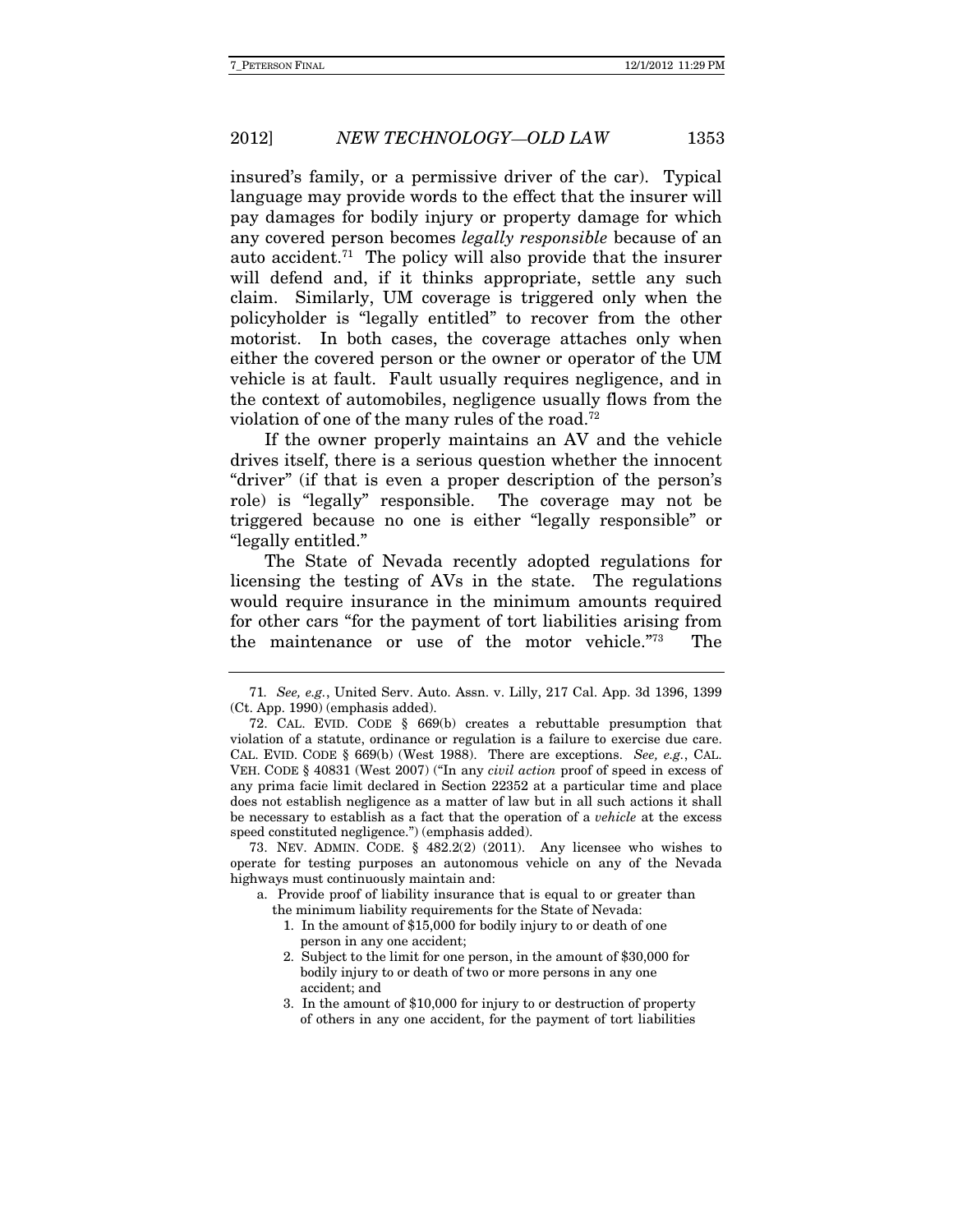regulation, however, does not suggest how the tort liability may arise. If there is no fault on the part of the operator or owner, then liability may arise, if at all, only for the manufacturer or supplier. Manufacturers and suppliers are not "insureds" under the standard automobile policy—at least so far. Thus, for the reasons stated above, owners, manufacturers and suppliers may fall outside the coverage of the policy.

Although the Nevada regulations do not clearly address the rules governing tort liability, the regulations will make it much easier to resolve issues surrounding the cause of accidents. AVs licensed under the proposed regulations must save the data for at least thirty seconds prior to any collision.74 This feature should also reduce the costs of resolving factual disputes.

At this writing, Bills addressing AVs are pending in other states, including Arizona, California, Florida, Hawaii and Oklahoma.75 Doubtless many more will follow.

74. AVs must have:

[A] separate mechanism, in addition to, and separate from, any other mechanism required by law, to capture and store the autonomous technology sensor data for at least thirty seconds before a collision occurs between the autonomous vehicle and another vehicle, object or natural person while the vehicle is operating in autonomous mode. The autonomous technology sensor data must be captured and stored in a read-only format by the mechanism so that the data is retained until extracted from the mechanism by an external device capable of downloading and storing the data. Such data must be preserved for 2 years after the date of the collision.

NEV. REV. STAT. § 482A.8(2)(b).

 75. H.B. 2679, 47th Leg. Reg. Sess. (Ariz. 2005); S.B. 1298 2011–2012 Reg. Sess. (Cal. 2012); C.S./H.B. 1207, 2012 Leg. (Fla. 2012); H.B. 2238 26th Leg. (Haw. 2012); H.B. 3007 2nd Sess. 53d Leg. (Okla. 2012). A web site that tracks legislative developments with respect to autonomous vehicles is Automated Driving: Legislative and Regulatory Action, THE CTR. FOR INTERNET & SOC., http://cyberlaw.stanford.edu/wiki/index.php/Automated\_Driving:\_Legislative\_an d\_Regulatory\_Action (last visited Apr. 23, 2012).

arising from the maintenance or use of the motor vehicle.

<sup>4.</sup> An operator's policy will not be accepted by the Department as proof of financial responsibility for an autonomous vehicle.

Id. A.B. 511, 76th Leg. Sess. (Nev. 2011) revised Nevada Revised Statutes, Ch. 483, to require the Nevada Department of Transportation to "[s]et forth requirements for the insurance that is required to test or operate an autonomous vehicle on a highway within this State." NEV. REV. STAT. § 482A.100(b) (2011). The statute, however, does not address policy content or related tort issues.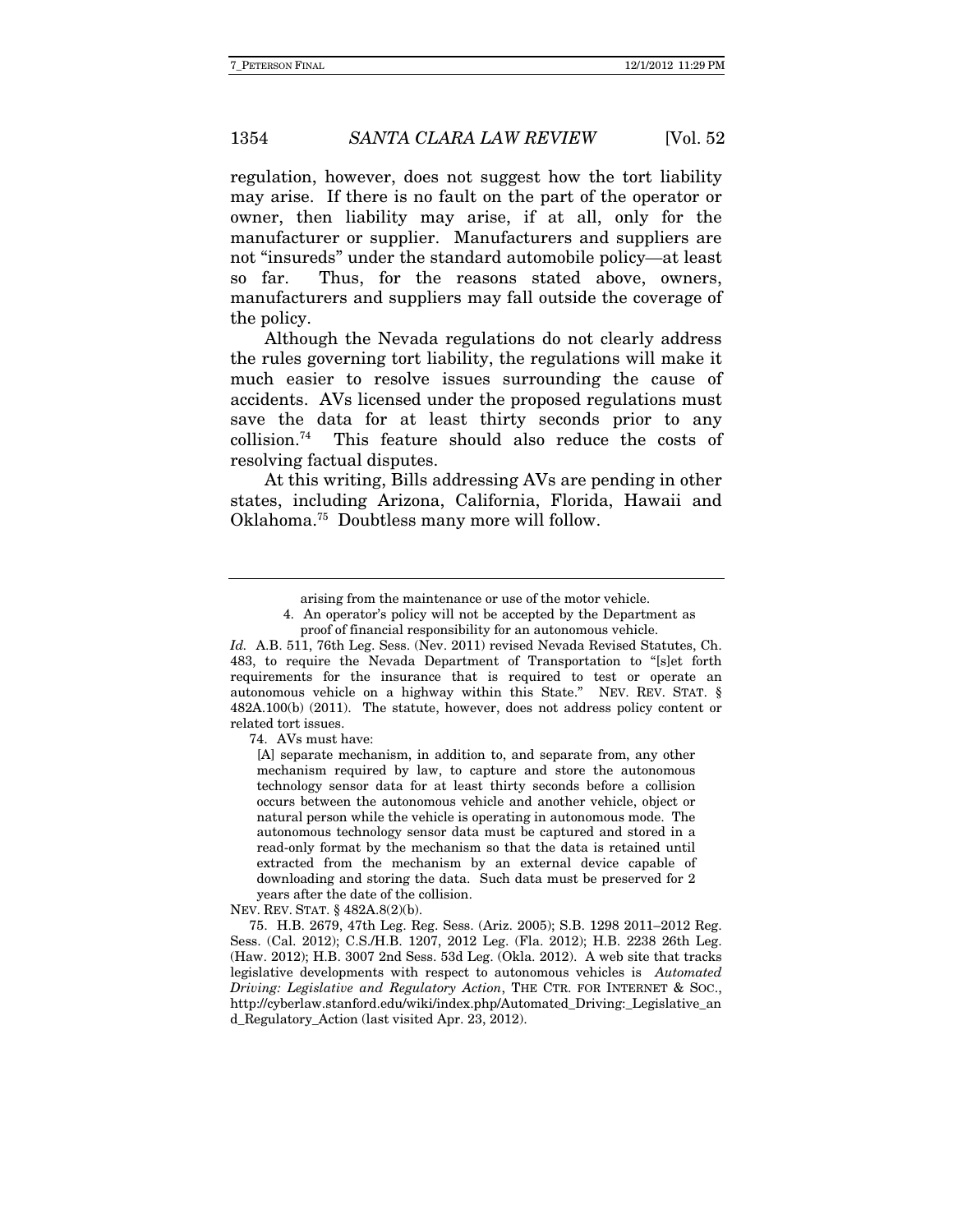B. Possible Insurance Frameworks for AVs

Looking into this crystal ball, there are several considerations that will weigh in favor of a continuing role for automobile insurance. However safer AVs may be, they will still be dangerous and will spin off injuries. The present public policy that requires auto insurance, or proof of sufficient assets to respond to damages at some level, will not change.76 Because of the comprehensive adoption of rules of the road, it is rare for an accident to occur where one or more drivers, who all must carry insurance, is not at fault.<sup>77</sup> If there is no one at fault in a collision involving a fully autonomous vehicle, how are injured members of the public to be protected?

#### 1. Products Liability

One possible approach would be to invoke the various doctrines of products liability law. This would attach the major liability to sellers and manufacturers of the vehicle. However, it is doubtful that this is an acceptable approach for several reasons. For example, while some accidents are catastrophic, fortunately most accidents cause only modest damages. By contrast, products liability lawsuits tend to be complex and expensive. Indeed, they may require the translation of hundreds or thousands of engineering documents—perhaps written in Japanese, Chinese or Korean.78

The standards for establishing a design defect are vague and unpredictable. In California, a design defect may be established by either (1) showing the product "failed to perform as safely as an ordinary consumer would expect when used in an intended or reasonably foreseeable manner,<sup>"79</sup> or (2) showing, "through hindsight" the product's

 <sup>76.</sup> CAL. VEH. CODE § 16020 (West 2007).

<sup>77</sup>. Id. Collisions with pedestrians and other objects may or may not implicate fault on the part of a driver. E.g., Leo v. Dunham, 41 Cal. 2d 712, 714 (1953) (holding that driver who struck pedestrian was not negligent as a matter of law).

<sup>78</sup>. See In re Puerto Rico Electric Power Authority, 687 F.2d 501, 505 (1st Cir. 1982) (stating each party to bear translation costs of documents requested by it but cost possibly taxable to prevailing party). Translation costs of Japanese documents in range of \$250,000, and translation costs of additional Spanish documents may exceed that amount. Id.

 <sup>79.</sup> Barker v. Lull Engineering Co., 20 Cal. 3d 413, 432 (1978).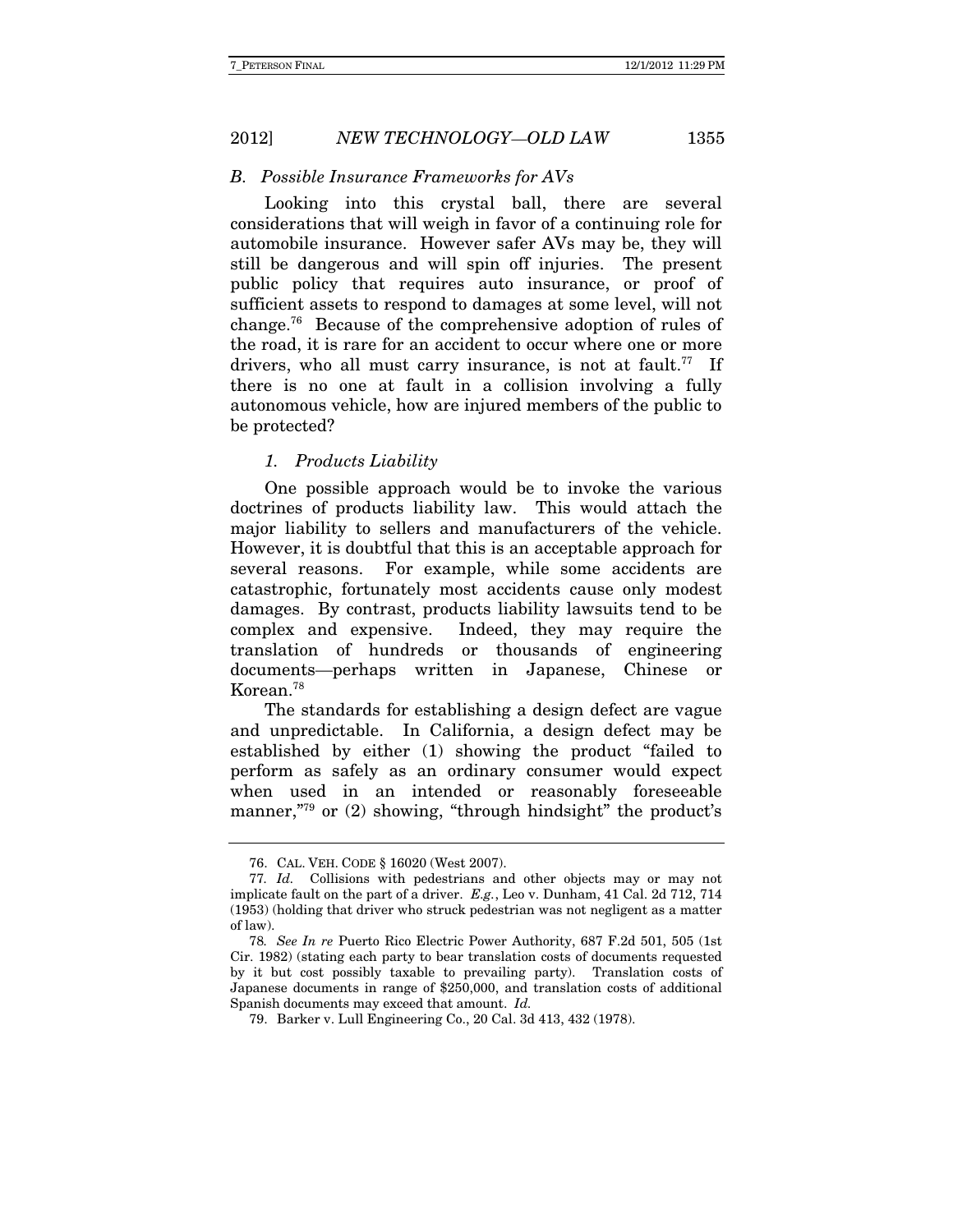design embodies "excessive preventable danger."80 If an injured party can make a preliminary showing that the injury was proximately caused by the "design" of the product, then the burden of proof shifts to the supplier or manufacturer to show that the product was not defective. $81$  When dealing with a sophisticated product, the consumer expectation test may be difficult to apply.<sup>82</sup> The standard for establishing a manufacturing defect may be equally vague and very expensive to prove.<sup>83</sup> Moreover, cars are designed to last, but innovative companies may or may not exist at the time of an accident—even General Motors narrowly avoided oblivion.<sup>84</sup>

#### 2. Insurance Coverage After Acquisitions

Assuming much of the liability (and insurance) burden were to switch to manufacturers or suppliers, difficult insurance issues may arise when innovative companies enter the market, leave the market, or are acquired by others. Most policies insuring product risks are "occurrence" policies. Claims arising during the policy period, whether known or unknown, are covered. These policies typically contain a clause forbidding assignment without the consent of the insurer.85 This clause protects the insurer from additional, un-bargained for risks the new enterprise may present.

An acquiring entity, either by operation of law or by contractual assumption of liability, may be responsible for injuries caused by the predecessor's product. While coverage of claims occurring after an acquisition would be governed by

<sup>80</sup>. Id. at 430.

 <sup>81. &</sup>quot;[W]e conclude that once the plaintiff makes a prima facie showing that the injury was proximately caused by the product's design, the burden should appropriately shift to the defendant to prove, in light of the relevant factors, that the product is not defective." Id. at 431.

 <sup>82.</sup> Soule v. Gen. Motors Co., 8 Cal. 4th 548, 569–70 (1994) (consumer expectation test inapplicable to crashworthiness of design because ordinary consumer would have no idea how it should perform in crash). One could see courts accepting similar arguments with respect to sophisticated computer systems.

 <sup>83.</sup> For example, was there a "bug" in the program? Were "bugs" expected in innovative technology?

<sup>84</sup>. See Nick Bunkley, G.M. Drops Application for Federal Energy Loan, N.Y. TIMES (Jan. 27, 2011), http://www.nytimes.com/2011/01/28/business/28 auto.html? r=1&ref=autoindustry.

 <sup>85.</sup> A typical clause may read: "Assignment of interest under this policy shall not bind the [insurer] until its consent is endorsed hereon." Kenneth C. Newa, Corporate Successor Liability: Insurer's Perspective, 41 BRIEF 60 (2011).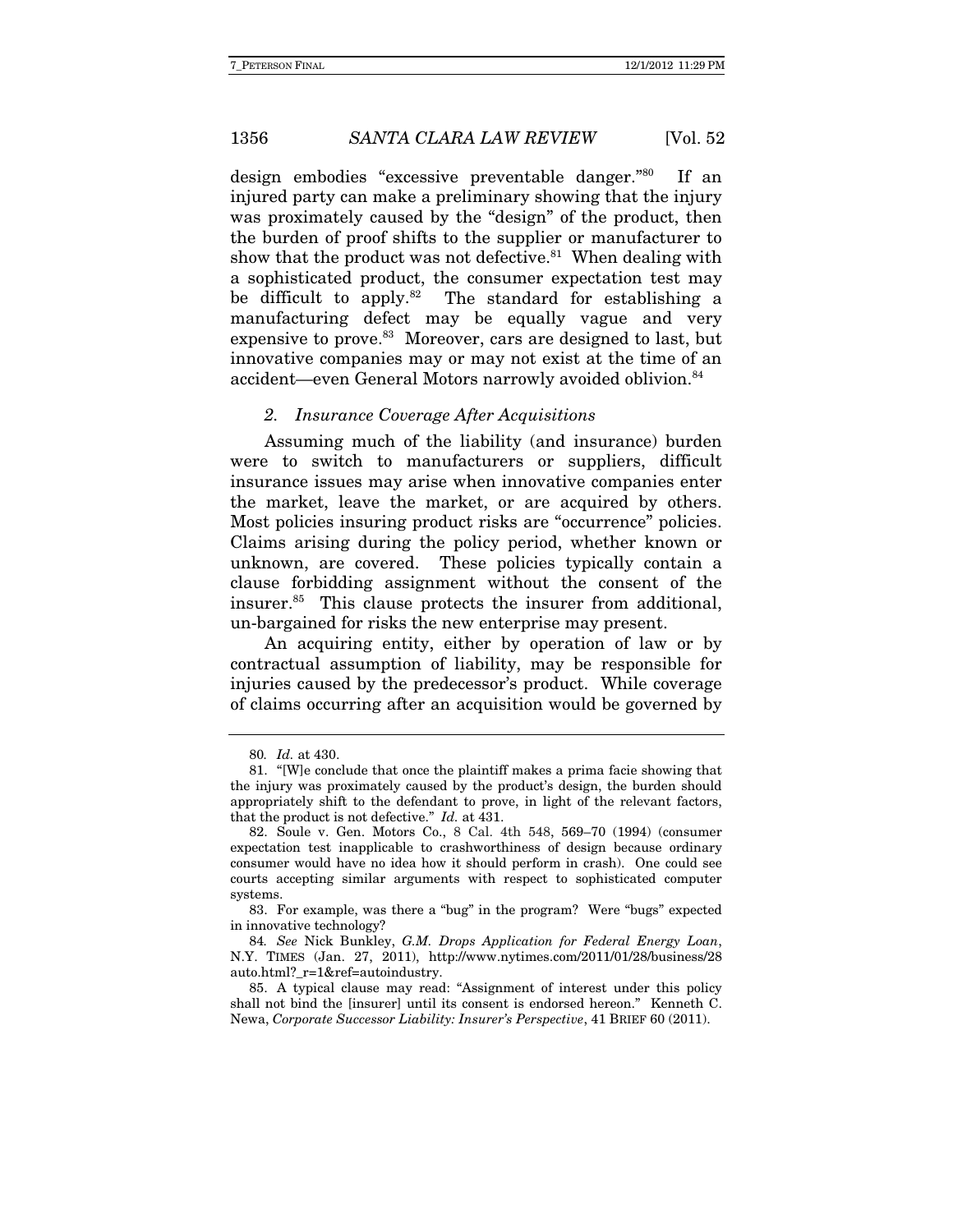the restriction on assignment, what coverage exists for preacquisition occurrences? One may argue that the bargained for risk, the "occurrence," has already attached, thus there is no enhanced risk to the insurer by permitting assignment of the coverage to the successor entity.

The leading Ninth Circuit case, Northern Insurance Co. v. Allied Mutual Insurance  $Co^{86}$  so held (at least as to liability imposed as a matter of law from the sale of the predecessor's assets). Regardless of the characteristics of the successor, "the insurer still covers only the risk it had evaluated when it wrote the policy."87

Unfortunately, the issue is no longer so straightforward. In a later asset acquisition case, in which the acquiring party assumed all liabilities by contract, the California Supreme Court rejected the argument that the benefits of the policy can be assigned with respect to a pre-acquisition occurrence that has not been "reduced to a sum of money due or to become due under the policy."88 Such an inchoate claim does not rise to the level of an assignable "chose in action" under California law.89 Additionally, the insurer's risk may be increased because the insurer's duty to defend may now extend to two entities (the transferor and the transferee), rather than to the one entity that was the insured under the original bargain.90 The Court left open the question of whether coverage rights would have existed had the liability arisen as a matter of law. Other courts have adopted slightly more nuanced positions. 91

 <sup>86.</sup> N. Ins. Co. of New York v. Allied Mut. Ins. Co., 955 F.2d 1353, 1360 (9th Cir. 1992).

<sup>87</sup>. Id. at 1358.

 <sup>88.</sup> Henkel Corp. v. Hartford Accident & Indem. Co., 29 Cal. 4th 934, 945 (2007).

<sup>89</sup>. Id. at 944.

<sup>90</sup>. Id. at 944–45.

 <sup>91.</sup> In Pilkington North America v. Travelers Casualty & Surety Co., the policy was assignable because "a chose in action arises under an occurrencebased policy at the time of the covered loss." Pilkington N. Am. v. Travelers Cas. & Sur. Co., 861 N.E.2d 121, 129 (Ohio 2006). The court left open the transferability of the right to a defense. Id. at 129. By contrast, the court in Travelers Casualty & Surety Co. v. U.S. Filter Corp., held the rights assignable only if at the moment of assignment "the policyholder could have brought its own action against the insurer for coverage . . . . [A]t a minimum the losses must have been reported to give rise to the chose in action." Travelers Cas. & Sur. Co. v. U.S. Filter Corp., 895 N.E.2d 1172, 1180 (Ind. 2008). Other cases collected and suggestions on how to structure acquisitions are included in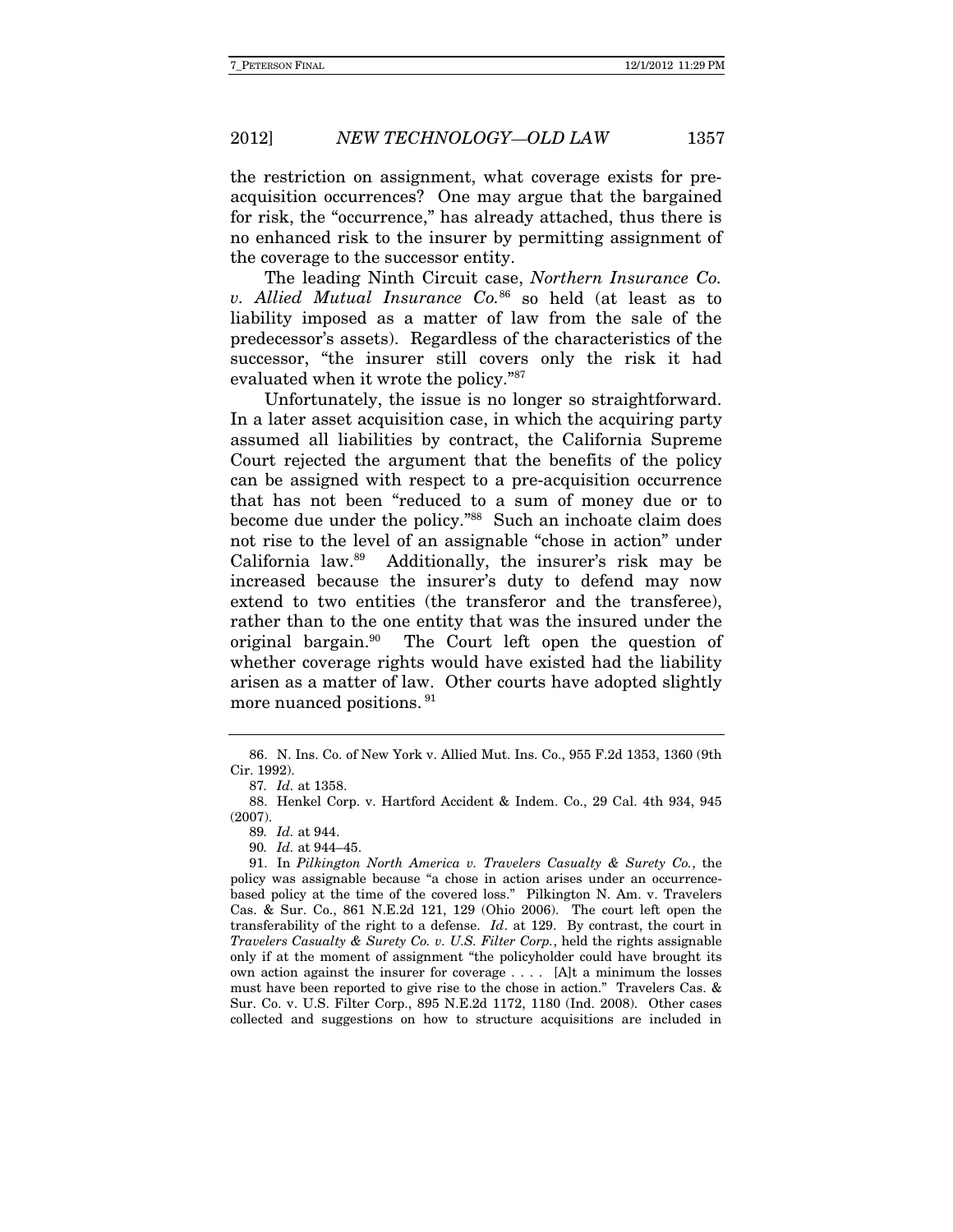If the product seller is extant and has sufficient assets, the vagaries of coverage are largely a headache for the company rather than the injured party. Since coverage follows the company, not the vehicle, when the company no longer exists or is undercapitalized these issues will add an additional layer of uncertainty for parties injured by AVs.

Placing the insurance burden solely on the manufacturer or supplier also presents issues of adverse selection and moral hazard discussed below. Public policy would, therefore, strongly suggest that there should be a party both financially responsible and reasonably accessible. Assuming public entities are not willing to assume the insurance burden, there are several possible approaches that bear strong analogies to current law.

 Even if products liability concepts were to dominate this area, there still may be some role for fault-based liability on the part of AV owners. Like automobile tires and brakes, owners have a responsibility for maintenance and have a responsibility to respond if the automobile shows signs that it is acting in an untoward way. Once an owner is or should be aware that the automobile is not acting as it should, the owner may be negligent in continuing to drive the car until the issue is adequately addressed. $92$  Owners would likely want to insure against this possible liability.

#### 3. Strict Liability When an AV Is "At Fault"

Present law in California makes the owner of a vehicle responsible, up to the minimum required coverage for liability insurance, for accidents caused by the fault of any permissive user of the automobile. $93$  Thus, when the actual driver is at fault, the owner is liable without fault for the driver's actions.94 Perhaps the next step might be to make the owner liable when the owner's automobile is "at fault" in the sense that it violates one of the many rules of the road that would

Newa, supra note 85; Joseph Thacker et al., Do Rights Transfer Under Occurrence-Based General Liability Insurance Policies After the Sale of a Business?, 41 BRIEF 52 (2011).

 <sup>92.</sup> Fremont Comp. Ins. Co. v. Hartnett, 19 Cal. App. 4th 669, 675–77 (Ct. App. 1993) (holding that defendant's failure to maintain brakes raised a presumption of negligence).

 <sup>93.</sup> CAL. VEH. CODE § 17150 (West 2007).

<sup>94</sup>. See Wildman v. Gov't Emp. Ins. Co., 48 Cal. 2d 31, 39–40 (1957).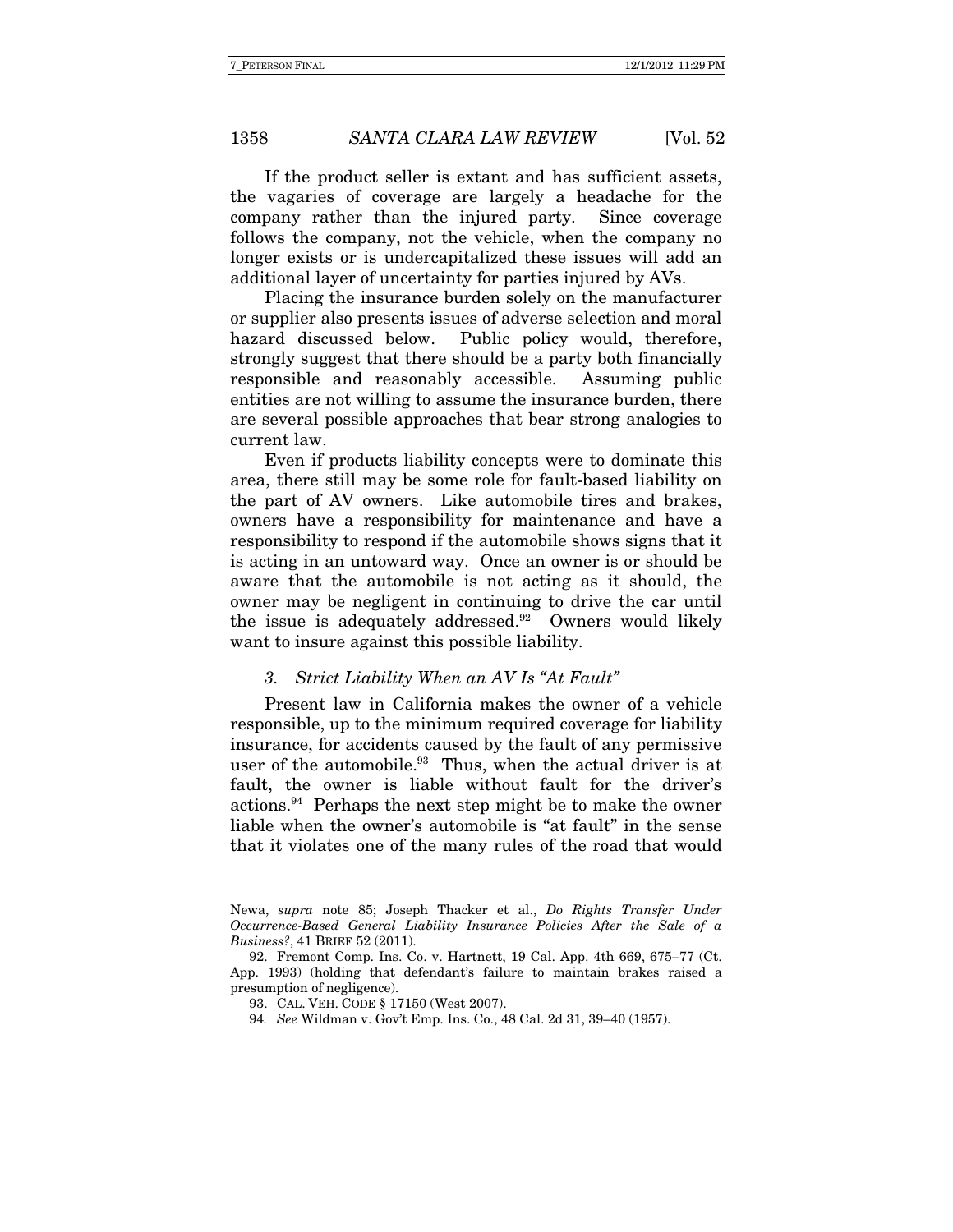have imposed liability on a human driver. If tort law were to take this step, owners would want this liability insured.

Owner liability for permissive drivers, at least as presently constructed, is capped at a very modest amount.95 Under the current liability regime, drivers, however, must respond for all the damages for which they are responsible. Assuming drivers have or may have assets, they are motivated to insure well beyond these modest limits. Thus, under the present structure, injured parties often have available assets well beyond the minimum limits.<sup>96</sup> Policymakers, such as legislatures, will have to decide whether strict liability, perhaps with a cap in the absence of fault, is an acceptable response for parties injured by AVs.

Another small step, which may require legislation, might involve accepting an analogy to agency law. An autonomous automobile is very much like a driver hired by the owner. It is doing the owner's bidding, and if the car violates the rules of the road and causes an injury, perhaps the owner or the one instructing the automobile should be liable as they would be for a similar injury caused by the conduct of an agent.<sup>97</sup> Name the car "Jeeves," and the step may be easier to accept.<sup>98</sup>

Courts and legislatures have been somewhat ambivalent about this approach. While imposing limited owner liability by statute for the fault of a permissive user, at the same time the courts (at least in California) long ago abandoned the "Family Purpose Doctrine"—a doctrine which, when applicable, made any driver of the car for a family purpose the agent of the owner. $99$  In another example of ambivalence,

<sup>95</sup>. See CAL. INS. CODE § 11580.1 (West 1988); CAL. VEH. CODE § 17151(a) (West 2007).

<sup>96</sup>. See id.

 <sup>97.</sup> CAL. CIV. CODE § 2295 (West 2011) (defining "agent"). This would be similar to the doctrine of respondeat superior where an employer is liable for the acts of his employee so long as the acts are within the scope of employment. Perez v. Van Groningen & Sons, 41 Cal. 3d 962, 967 (1986); Tyson v. Romey, 88 Cal. App. 2d 752, 755 (Ct. App. 1948); see Gary T. Schwartz, The Hidden and Fundamental Issue of Employer Vicarious Liability, 69 S. CAL. L. REV. 1739 (1996).

 <sup>98.</sup> See the many humorous stories by P.G. Wodehouse about Bertie Wooster and his clever butler, Jeeves. E.g., Carry on Jeeves, WIKIPEDIA, http://en.wikipedia.org/wiki/Carry\_on,\_Jeeves. The adventures of the sagacious valet were presented in the 1990s British sitcom "Jeeves and Wooster." Jeeves and Wooster (ITV television broadcast 1990–93).

 <sup>99.</sup> Johnson v. Peterson, 38 Cal. App. 3d 619, 624, 624 n.4 (Ct. App. 1974).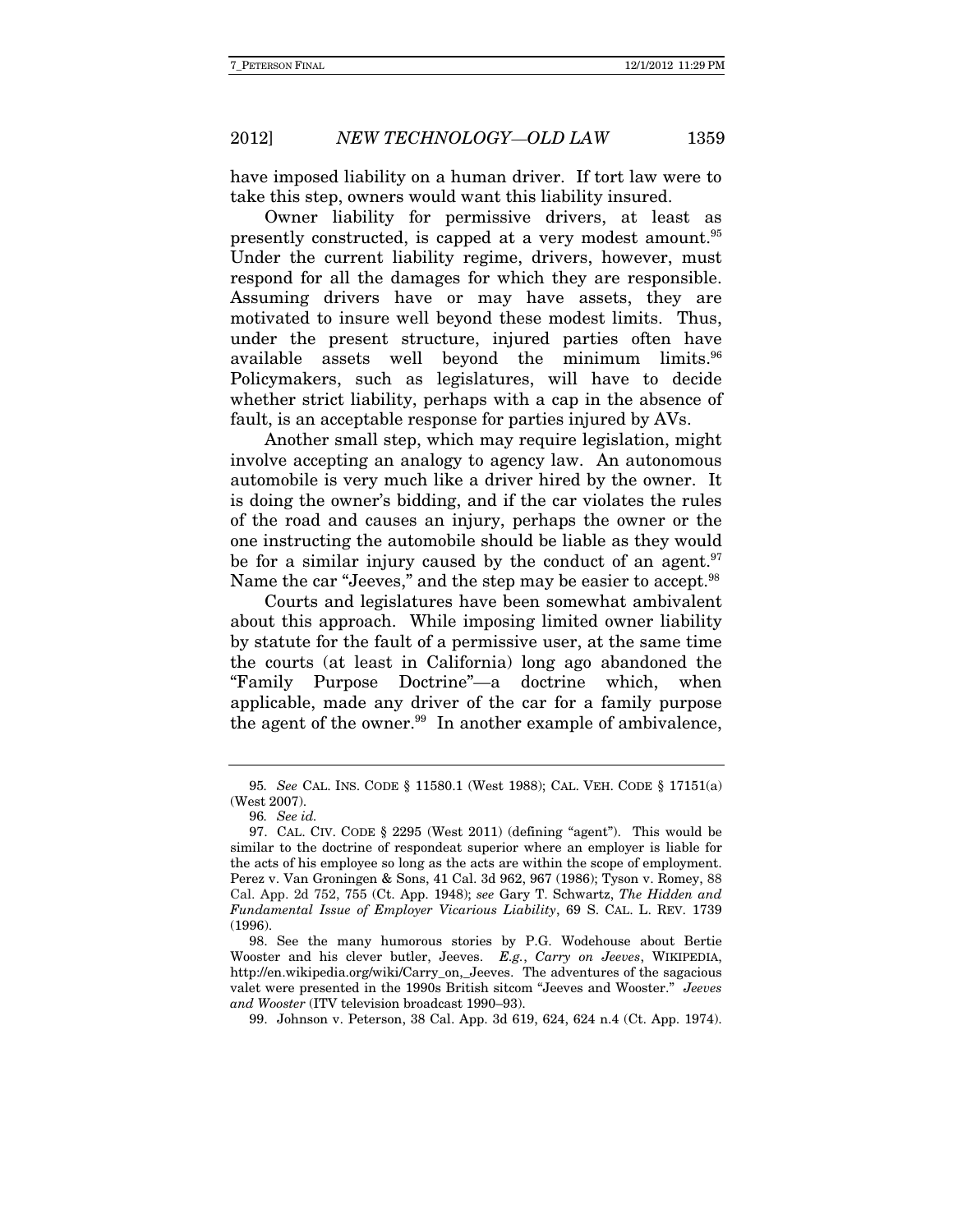California rejected the liability of a driver for non-negligent brake failure, but held the driver could be liable for the negligence of the mechanic who had serviced the brakes.<sup>100</sup> Although liability of the driver required fault on the part of someone (the automobile mechanic), the duty to maintain the brakes in a non-negligent manner was a "nondelegable duty."101 The Court was persuaded, in part, because the Vehicle Code at the time provided that every motor vehicle "shall be equipped with brakes adequate to control the movement of the vehicle and to stop and hold the vehicle."<sup>102</sup> The Vehicle Code also provided that all "[b]rakes and component parts thereof shall be maintained . . . in good working order."103 There is little difference between a defect

 100. Maloney v. Rath, 69 Cal. 2d 442, 448 (1968). In the context of workplace injuries to employees of independent contractors hired by the defendant, the nondelegable duty doctrine has had a tortured history in California. See SeaBright Ins. v. U.S. Airways, 52 Cal. 4th 590, 601–03 (2011). 101.

Maloney, 60 Cal. 2d at 446 n.32. The court noted that "[h]e is the party primarily to be benefited by its use; he selects the contractor and is free to insist upon one who is financially responsible and to demand indemnity from him; the cost of his liability insurance that distributes the risk is properly attributable to his activities." Id. at 448 (emphasis added).

102. Maloney, 60 Cal. 2d at 444.

103. Id. at 444. Proposed AV regulations in Nevada may possibly be read as endorsing strict liability when an AV violates a rule of the road. NEV. ADMIN. CODE  $§$  484.1(a)(3) provides:

A vehicle with autonomous technology shall comply with the statutes and regulations applicable to operation of a vehicle on a highway:

- a. Compliance with the statutes and regulations applicable to operation of a vehicle on a highway may be achieved with or without a driver depending on the capabilities of the vehicle's autonomous technology; and
- b. If a driver is necessary due to limitations of the autonomous technology, the limitations must be defined in the autonomous

The doctrine is still applied in some states. See Nelson v. Johnson, 599 N.W.2d 246, 248 (N.D. 1999) ("The respondeat superior theoretical basis for the doctrine is a fiction created in furtherance of the public policy of giving an injured party a cause of action against a financially responsible defendant.").

Unlike strict liability, a nondelegable duty operates, not as a substitute for liability based on negligence, but to assure that when a negligently caused harm occurs, the injured party will be compensated by the person whose activity caused the harm and who may therefore properly be held liable for the negligence of his agent, whether his agent was an employee or an independent contractor. To the extent that recognition of nondelegable duties tends to insure that there will be a financially responsible defendant available to compensate for the negligent harms caused by that defendant's activity, it ameliorates the need for strict liability to secure compensation.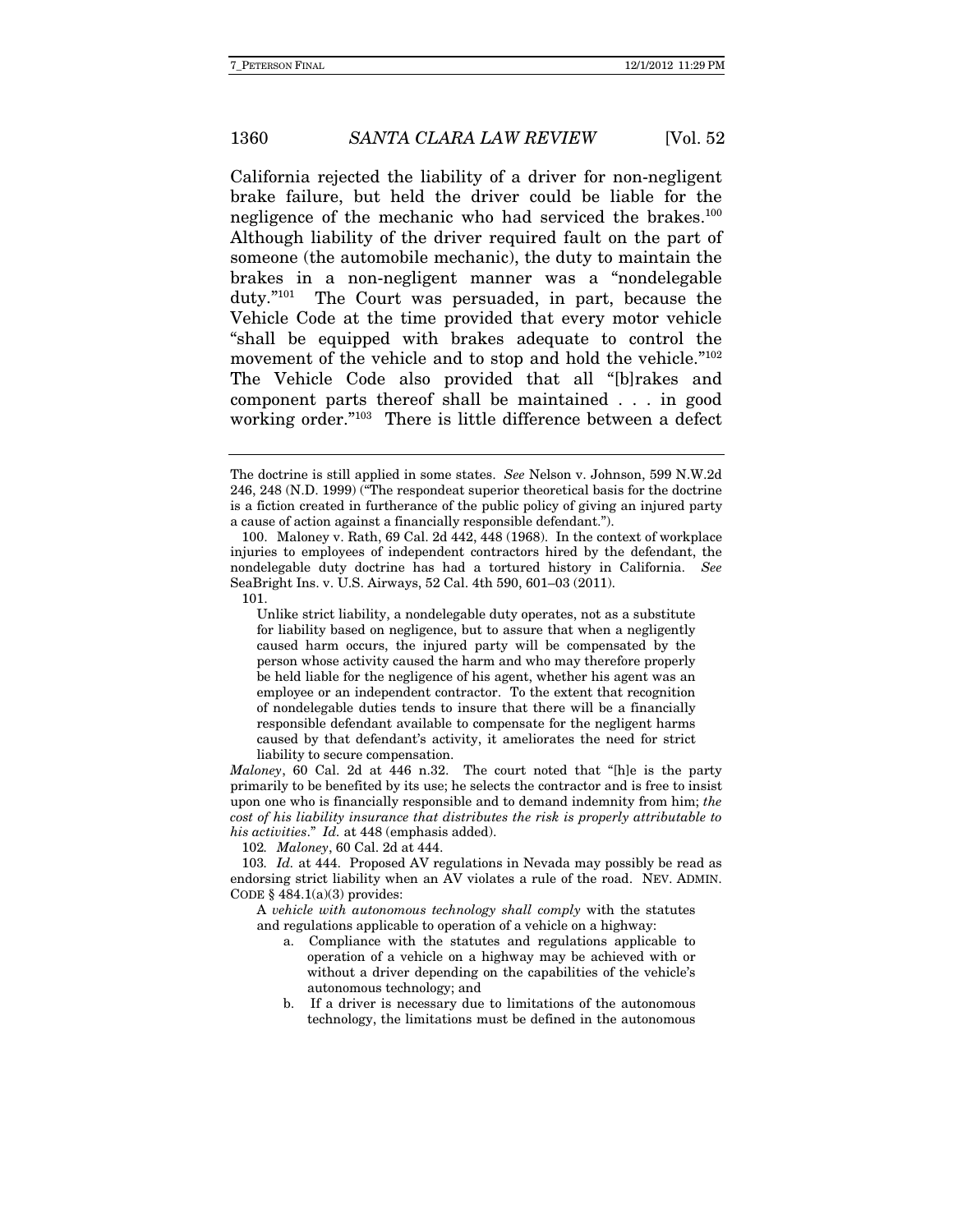that causes the vehicle to fail to brake and a defect that causes the brakes to fail. Again, if legislatures, courts, or regulators were to endorse either the agency or nondelegable duty approach in order to give injured parties protection similar to what they now enjoy (an accessible, legally and financially responsible party), automobile owners would need to insure against the risk.

Regardless of what liability scheme is adopted, if there is any chance of suits against owners, they will want insurance for the purpose of tendering their defense, indemnifying losses, or adjusting losses, whether or not suits are filed. Auto manufactures that do not have a network of insurance adjusters may be ill-suited to deal with the daily grist of auto accidents.

If a design or manufacturing defect in an AV substantially contributed to an accident, an insurer that insured and indemnified the car owner would be free to pursue a claim against the manufacturer.<sup>104</sup> Likewise, an injured party could similarly pursue a products liability claim should the insurance coverage prove inadequate.<sup>105</sup> Claims exceeding the coverage are more likely to be large enough to justify the expense.

ADMIN. § 484.1(a)(3) (2011) (emphasis added). A more recent proposed regulation (Dec. 27, 2011), section 482A.3 of the Nevada Administative Code provides: "[A] person shall be deemed the operator of an autonomous vehicle which is operated in autonomous mode when the person causes the autonomous vehicle to engage, regardless of whether the person is physically present in the vehicle while it is engaged." Id. (emphasis added). Section  $(4)(2)$  provides that:

For the purpose of enforcing the traffic laws and other laws applicable to drivers and motor vehicles operated in this State, the operator of an autonomous vehicle that is operated in autonomous mode shall be deemed the driver of the autonomous vehicle regardless of whether the person is physically present in the autonomous vehicle while it is engaged.

technology's owner's manual; and

c. If a driver is not necessary, the autonomous technology shall be granted all of the rights and shall be subject to all of the duties applicable to the driver of a vehicle, except those provisions which by their nature can have no application.

ADMIN. § 482A.4(2). It is not clear whether this regulation would impose a nondelegable tort duty on the "vehicle" or on the "autonomous technology," or on the "operator" or "driver," nor is it clear how it would do so.

<sup>104</sup>. See 1 DAVID G. OWEN ET AL., MADDEN & OWEN ON PRODUCTS LIABILITY 57–62 (3d ed. 2011).

<sup>105</sup>. See id.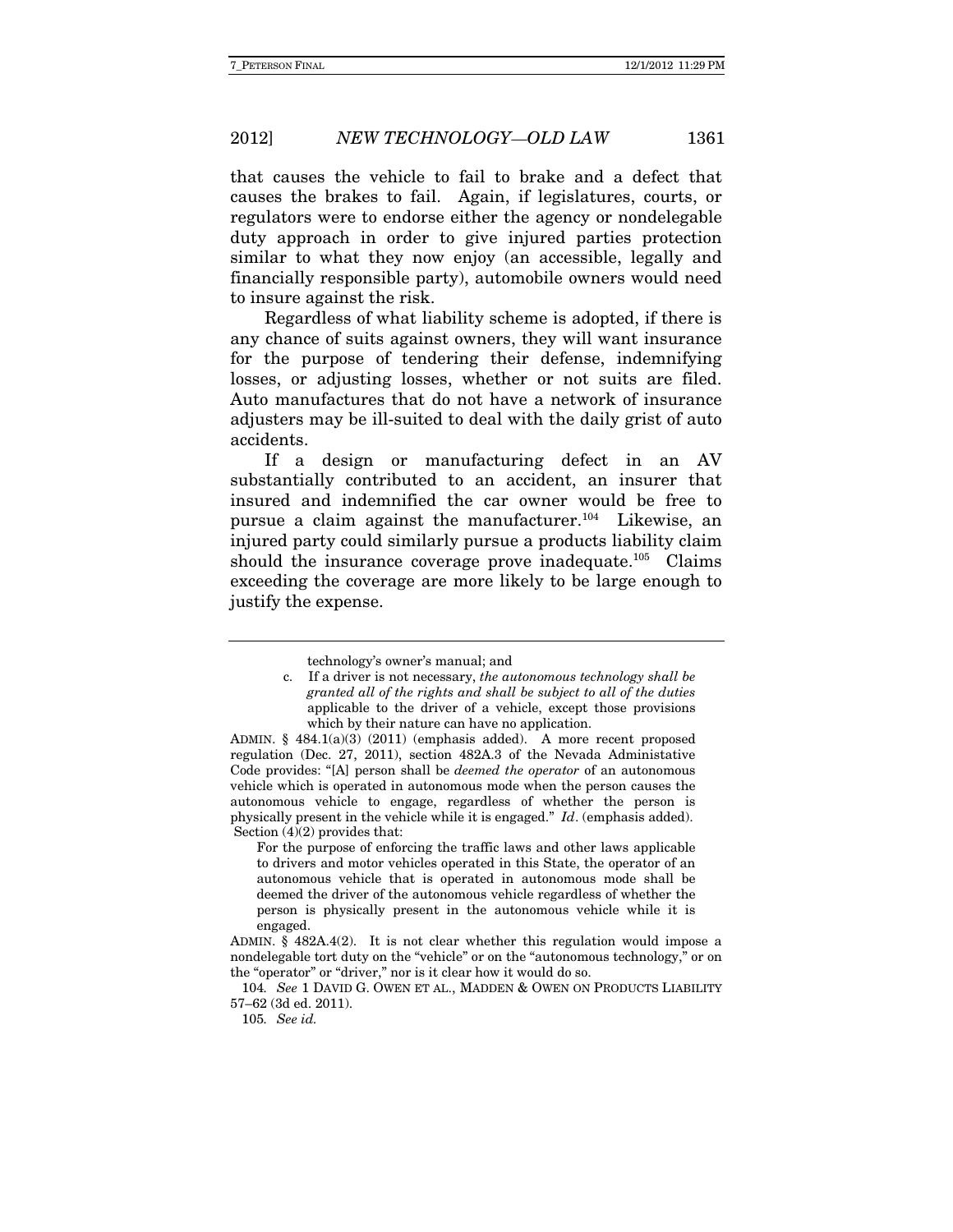#### 4. First-Party Insurance

To the extent that liability of the owner or driver diminishes or disappears altogether, injured parties may prefer to look towards first-party, rather than third party insurance, to make them as whole as possible. Health insurance covering treatment and rehabilitation is an example of first-party insurance.<sup>106</sup>

One obstacle is that first-party insurance, with rare exception, does not compensate for pain and suffering, disfigurement, and other items of general damages. A notable exception is the UM coverage mentioned above.107 This coverage allows the insured to claim against the insured's own insurer the full constellation (up to the policy limits) of damages resulting from a collision with an uninsured or underinsured motorist who is liable for the damages.108 In the new world of truly autonomous vehicles, one could imagine a market for expanding this coverage to include first-party coverage for injuries caused by AVs when there is no liability on the part of the owner of the other vehicle. Somewhat like no-fault insurance, injured parties would look first to their own insurers.<sup>109</sup>

#### III. INSURANCE RATES AND POLICIES FOR AVS

Assuming a continuing role for auto insurance in the world of AVs, it may be useful to look at automobile insurance in general, and at California in particular, to understand some of the issues that may arise.

 <sup>106.</sup> Garvey v. State Farm Fire & Cas. Co., 48 Cal. 3d 395, 399 n.2 (1989)  $("II]$ f the insured is seeking coverage against loss or damage sustained by the insured, the claim is first party in nature. If the insured is seeking coverage against liability of the insured to another, the claim is third party in nature.").

<sup>107</sup>. See supra Part II.A.

 <sup>108.</sup> CAL. INS. CODE § 11580.2 (West 2006).

 <sup>109.</sup> California offers some no-fault options for insurance. As noted above, some of the coverages in standard automobile policies are first-party, no-fault coverages. See Progressive W. Ins. Co. v. Yolo Cnty. Sup. Court, 135 Cal. App. 4th 263, 268 (Ct. App. 2005); Nager v. Allstate Ins. Co., 83 Cal. App. 4th 284, 289–90 (Ct. App. 2000) ("Automobile med-pay insurance provides first-party coverage on a no-fault basis for relatively low policy limits (generally ranging from \$5,000 to \$10,000) at relatively low premiums. The coverage is primarily designed to provide an additional source of funds for medical expenses for injured automobile occupants without all the burdens of a fault-based payment system.") (citations omitted).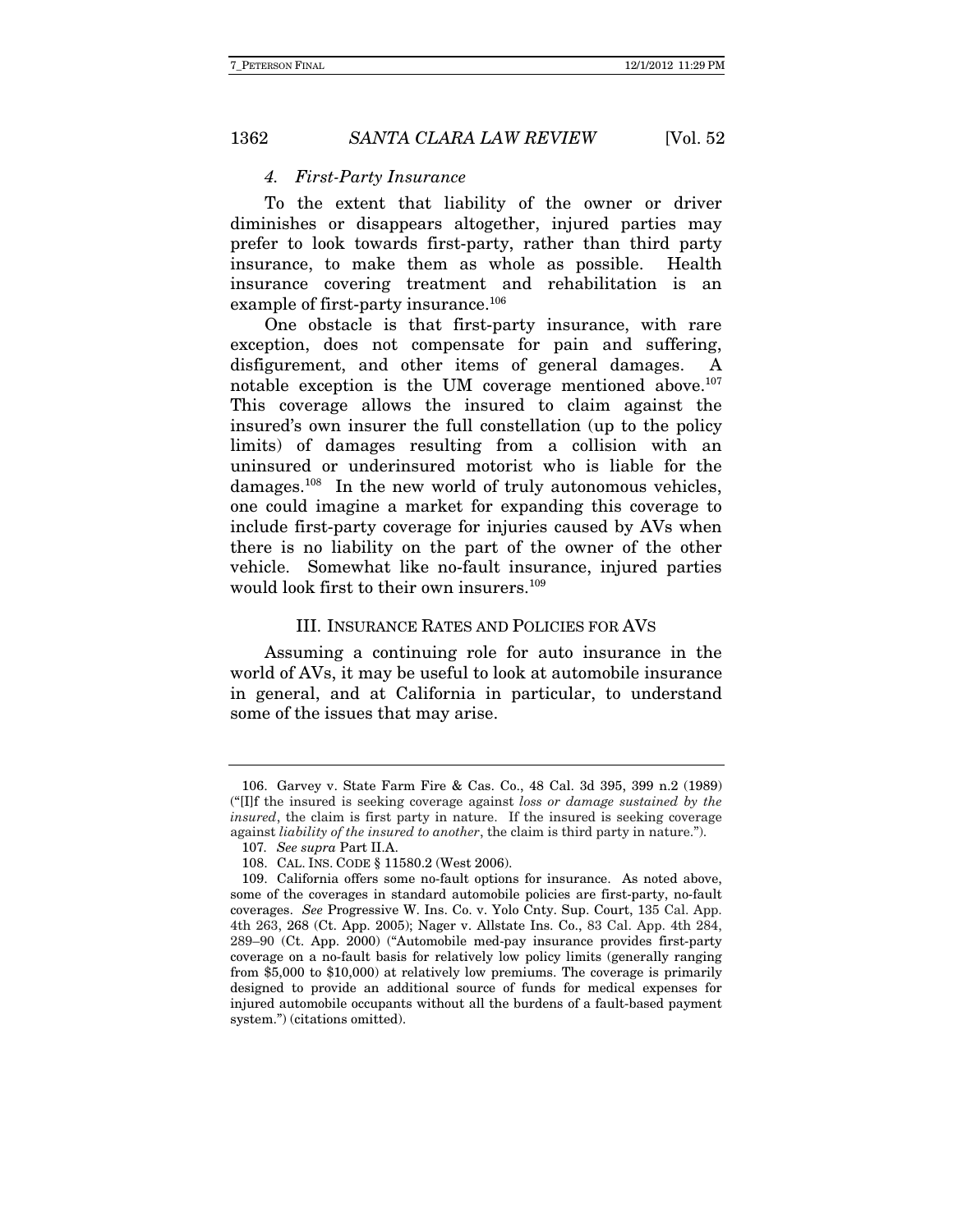Insurance rates discriminate. All insurers categorize levels of risk and charge premiums in accordance with their perception of the risk. Risk usually is a combination of frequency and severity of claims and other costs associated with a transfer of risk among different classes of policyholders.110 Virtually all states, including California, prohibit insurance rates that are "unfairly discriminatory."111 Discrimination, in this sense, is not a term intended to apply only to suspect classes—such as race or religion—but is a term intended to suggest that rates, so far as practical, reflect relative risks.<sup>112</sup>

While the words "unfairly discriminatory" may suggest an element of moral taint, the provenance of the phrase was very practical. The 1871 Chicago fire and the 1906 California earthquake and fire sent many insurers into insolvency.<sup>113</sup> One cause was aggressive rate competition in which those with influence and power could demand rates below their relative risk.114 This either put the insurer's solvency at risk, or the inadequate rate charged to some required that an excessive rate be charged to others. Whether or not one considers this "unfair," it also has practical implications. Those who are charged too much will tend to buy less or not buy insurance at all. Those who are charged too little will tend to buy more insurance and, possibly, engage in the insured activity at an inefficient or careless level.<sup>115</sup>

This, in the industry, is called "adverse selection" or "moral hazard." When adverse selection or moral hazard work their mischief, an insurer or industry may go into a "death spiral": as more people buy insurance priced at less than the risk, more people decline to buy insurance priced at

 <sup>110.</sup> MATTHEW J. HASSETT & DONALD STEWART, PROBABILITY FOR RISK MANAGEMENT 357 (2009).

 <sup>111.</sup> CAL. INS. CODE § 1861.05(a) (West 2011).

<sup>112</sup>. See Miller, supra note 11, at 276.

 <sup>113.</sup> HANDBOOK OF INTERNATIONAL INSURANCE BETWEEN GLOBAL DYNAMICS AND LOCAL CONTINGENCIES 31 (J. David Cummins & Bertrand Venard eds., 2007).

<sup>114</sup>. Id.

<sup>115</sup>. See, e.g., Mark Calabria, Bad for Taxpayers and Whales, N.Y. TIMES (Oct. 27 2011, 11:34 AM), http://www.nytimes.com/roomfordebate/2011/09/30/ who-benefits-from-federal-flood-aid/federal-flood-aid-bad-for-taxpayers-and-

whales (stating under-pricing of Federal flood insurance program encouraged building in otherwise unsuitable flood plains as well as inflicted harm on whales).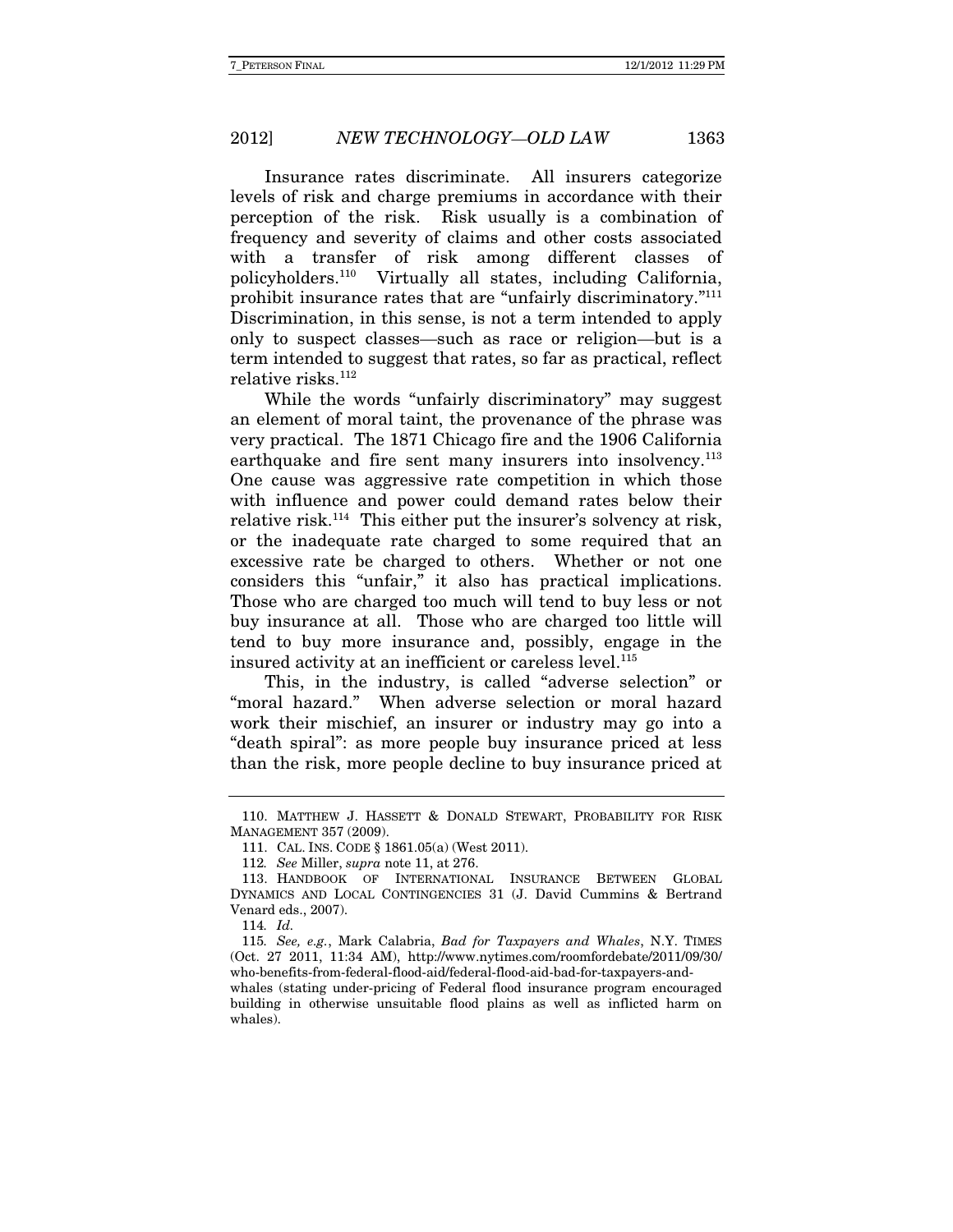more than the risk, $116$  and those with insurance behave more recklessly than they otherwise would. As this happens, it becomes difficult or impossible for the insurer to make its business a "zero-sum-game." Quite apart from considerations of fairness to policyholders, it becomes increasingly difficult for an insurer to make up for charging too little for a risk by charging others too much. To the extent public policy encourages insurance, the policy is undermined because those charged too much are likely to underinsure or drop out of the insurance pool altogether. $117$  In the worst cases, the result may be insolvency of the insurer.

#### A. Rating Factors

 Although there are many potential rating factors that insurers may use to evaluate risk, practicality and politics limit their scope. A rating factor that is impractical or expensive to administer is not workable. For example, it may be best to measure an insured's driving habits by placing an agent of the insurer as a passenger with the insured for a week or two. This is not practical, although Progressive Insurance's heavily promoted new "Snapshot" policy (an electronic monitor in the car records the driver's driving habits) is a high-tech surrogate for the ride-along agent.<sup>118</sup> Other insurers are now offering similar policies.

 Territorial rating (usually by zip code) is highly predictive of risk of loss. Some argue, though, that territorial rating, although neutral on its face, *de facto* discriminates against minorities and the poor because they tend to live in disproportionate numbers in higher risk neighborhoods.<sup>119</sup>

 119. Gary Williams, "The Wrong Side of the Tracks": Territorial Rating and the Setting of Automobile Liability Insurance Rates in California, 19 HASTINGS CONST. L.Q. 845, 846–47 (1992).Others disagree. See Miller, supra note 11, at

<sup>116</sup>. See MICHAEL G. FAURE & TON HARTLIEF, INSURANCE AND EXPANDING SYSTEMIC RISKS 109 (2003).

<sup>117</sup>. See id.; Carpenter v. Pacific Mut. Life Ins. Co., 10 Cal. 2d 307 (1937). "It is no longer open to question that the business of insurance is affected with a public interest. Neither the company nor a policyholder has the inviolate rights that characterize private contracts. The contract of the policyholder is subject to the reasonable exercise of the state's police power." Id. The California Insurance Code spans 1271 single-space, size ten-font pages and ends with section 16030. See DIMUGNO & GLAD, CALIFORNIA INSURANCE LAWS ANNOTATED 76–1347 (2011).

<sup>118</sup>. Snapshot, PROGRESSIVE INSURANCE, http://www.progressive.com/auto/ snapshot-discount.aspx (last visted Apr. 23, 2012).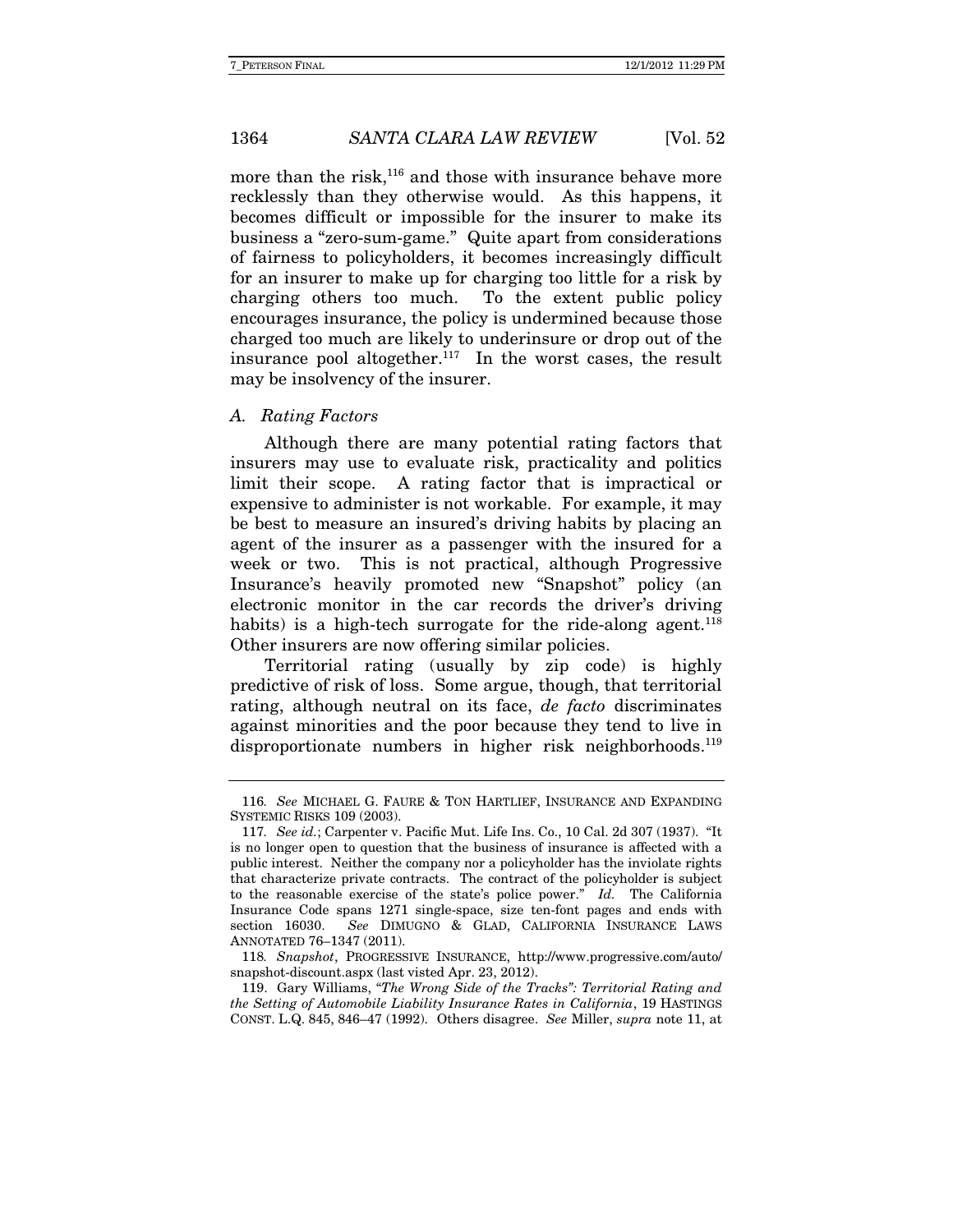The California Commissioner, perhaps acceding to this concern, permits territorial rating to be used, but at a level of significance below its true weight.<sup>120</sup>

Credit scoring presents a similar political tug-o'-war. Although lively debates surround why one's credit score actuarially relates to risk of loss (is there a causation, a mere correlation, or something else?), insurers claim an actuarially relevant correlation.<sup>121</sup> In a time of economic stress, such as now, there is strong political support for disallowing credit scoring as a rating factor. Even during more flush times, the argument that credit scoring disadvantages protected groups (e.g., racial minorities) enjoys resonance. Consequently, the availability of credit scoring as a rating factor is highly contentious. California's Commissioner does not allow credit scoring as a rating factor.<sup>122</sup> Texas does allow it.<sup>123</sup> In a referendum, Oregon voters defeated a ballot measure that would have prohibited credit scoring.<sup>124</sup>

Gender politics also plays a role. It is common knowledge that young drivers—especially young male drivers—are less safe than more experienced and mature drivers. Long before automobiles and tourist busses crowded the streets of Stratford-upon-Avon, Shakespeare recognized this trait. Referring to young men, Shakespeare wrote: "I would there were no age between sixteen and three-and-twenty; or that youth would sleep out the rest; for there is nothing in the

<sup>276.</sup>

<sup>120</sup>. See Spanish Speaking Citizens' Found. v. Low, 85 Cal. App. 4th 1179, 1187 (Ct. App. 2000); CAL. CODE REGS. tit. 10, §§ 2632.5, 2632.7, 2632.8 (2008). Prior to 1995 regulations permitted California auto insurers to average the sixteen optional rating factors. If the average weight was less than the weight given to the number of years of driving experience (the third-ranked mandatory rating factor), the insurer was in compliance with Proposition 103 and the pertinent regulations. Commissioner John Garamendi, as one of his last acts before leaving office, revised the regulation so that each optional factor must be weighted lower than years of driving experience. Written Testimony of the California Farm Bureau Federation, In re proposed Amendment of title 10 California Code of Regulations, Section 2632.8—Optional Automobile Insurance Rating Factors (Mar. 6, 2006) (on file at Santa Clara University School of Law).

 <sup>121.</sup> James E Monaghan, The Impact of Personal Credit History on Loss Performance in Personal Lines, CAS. ACT. SOC. E-FORUM, Winter 2000, at 79, 102–03, http://www.casact.org/pubs/forum/00wforum/00wf079.pdf.

<sup>122</sup>. See tit. 10, § 2632.5.

<sup>123</sup>. See Ojo v. Farmers Grp. Inc., 356 S.W.3d 421, 441–43 (Tex. 2011).

<sup>124</sup>. Oregon Voters Defeat Credit Scoring Ballot Measure, INS. J. (Nov. 8, 2006), http://www.insurancejournal.com/news/west/2006/11/08/74099.htm.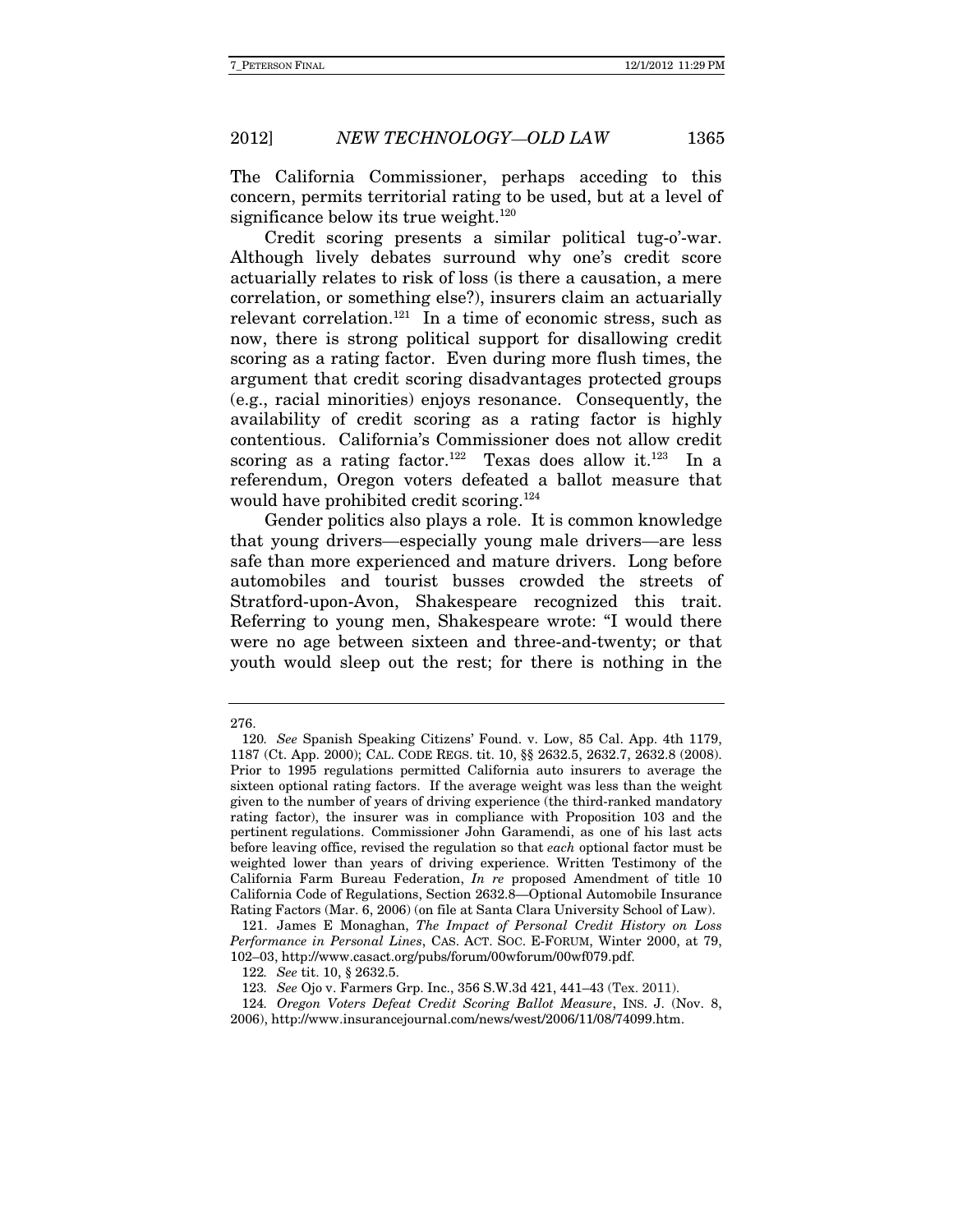between, but getting wenches with child, wronging the ancientry, stealing, fighting—Hark you now!" 125

Over their lives, men, women and transgendered individuals also present different constellations of health care costs. Should insurers be permitted to use these gender differences as rating factors in setting health or auto insurance premiums? Ambivalence, or perhaps schizophrenia, characterizes California's current approaches to the issue. California recently passed legislation prohibiting the use of gender when setting premiums for health policies.<sup>126</sup> Gender neutrality vanishes, however, when rating auto insurance. Shakespeare's common sense observation still enjoys currency—gender is an approved rating factor for auto insurance.<sup>127</sup> Moreover, the California legislature has the legislative prerogative (subject to federal standards) to set rating factors for health insurance. They do not enjoy the same legislative prerogative with respect to automobile insurance rating factors.128

While one may applaud gender neutrality in insurance rating as an enlightened step, this may ignore the gravitational pull of market forces. Unless the insurance is either de jure or de facto required (qualities enjoyed by automobile insurance and, perhaps, health insurance), those paying too much are likely to forgo coverage, minimize

 <sup>125.</sup> WILLIAM SHAKESPEARE, A WINTER'S TALE act III, sc. iii (Henry N. Hudson, ed., Boston, Ginn & Co. 1898). Some editions widen the age of foolishness to "ten and three-and-twenty." See, e.g., WILLIAM SHAKESPEARE, A WINTER'S TALE, act III, sc. iii (Cross and T. Brooke, ed., Yale Univ. 1993). Shakespeare should know. He got Anne Hathaway with child when he was eighteen years old and married her in some haste. STEPHEN GREENBLATT, WILL IN THE WORLD 120–21 (W.W. Norton & Co. 2004).

 <sup>126.</sup> CAL. INS. CODE § 10140.2(a) (West 2006) ("Notwithstanding Section 10140, a health insurance policy issued, amended, or renewed on or after January 1, 2011, shall not be subject to premium, price, or charge differentials because of the sex of any contracting party, potential contracting party, or person reasonably expected to benefit from the policy as a policyholder, insured, or otherwise."). Subsection (b) included gender identity within the definition of "sex."INS. § 10140.2(b). Regulations to implement gender neutrality for sexual identity are presently pending before the California Department of Insurance. 40-2 Cal. Regulatory Notice Reg. 1647, Oct. 14, 2011.

 <sup>127.</sup> Tit. 10, § 2632.5(d)(9) (stating optional rating factor Number 9 includes "Gender of the rated driver.").

 <sup>128.</sup> Found. for Taxpayer and Consumer Rights v. Garamendi, 132 Cal. App. 4th 1354, 1372 (Ct. App. 2005) (stating Commissioner of Insurance, rather than legislature, is empowered to adopt optional rating factors).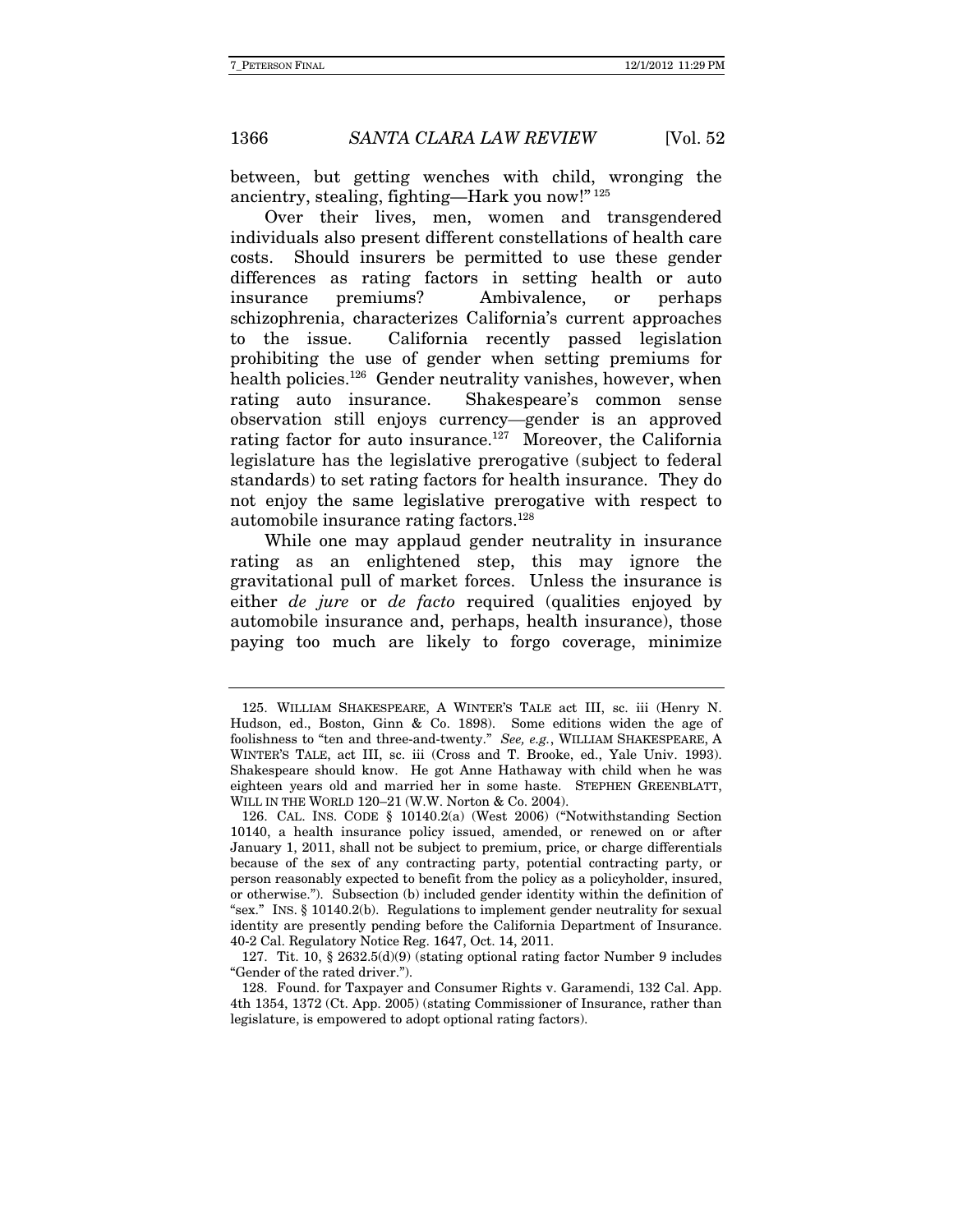coverage, or seek alternatives. The favored group is also likely to purchase too much because it is a "good deal." If the difference in cost or value is palpable, in the fullness of time those paying too much may fade from the market, and those paying too little, absent the subsidy flowing to them from those paying too much, will find themselves in a pool of only those formally favored by the rating cross-subsidy. This pool, then, will pay the appropriate rates for their risk, and any benefit from the cross-subsidy, from those who might have paid too much, should disappear.

Of course, AVs do not have gender or credit ratings. The vehicles are, however, garaged in disparate zip codes and are driven in localities and at times (e.g., busy commute hours compared with off-peak hours) presenting disparate risks. It is even possible that different operating systems or hardware, like different drivers, may present different risk profiles. Aging hardware is likely analogous to aging drivers. How all this will play out, and who will call the plays (legislatures, insurers, commissioners) will be interesting.

If those injured by driverless vehicles were left with only a claim against the manufacturer (a "products liability" claim), similar dislocations may occur. Apart from expense and complexity, opting for products liability suits as the main avenue for compensating injuries invites some other adverse consequences. The products liability insurer is in a poor position to rate the policy based on the relevant traits of the vehicle driver or owner. Thus, many rating factors, such as annual miles driven, territory, use, and multiple vehicle discounts, would be irrelevant or nearly so.<sup>129</sup>

Since the manufacturer cannot rate the individual purchaser, the rates passed through to the purchaser will be based on average driver/owner traits over the pool of driver/owners. This may result in cross-subsidies and adverse selection. A simple example: the frequency of accidents is closely related to the number of miles driven. When setting rates $130$  an insurance company accounts for the number of miles driven by the insured and the particular use

 <sup>129.</sup> A fully autonomous vehicle should eliminate the possibility of human error.

<sup>130</sup>. See Spanish Speaking Citizens' Found. v. Low, 85 Cal. App. 4th 1179, 1184 (Ct. App. 2000).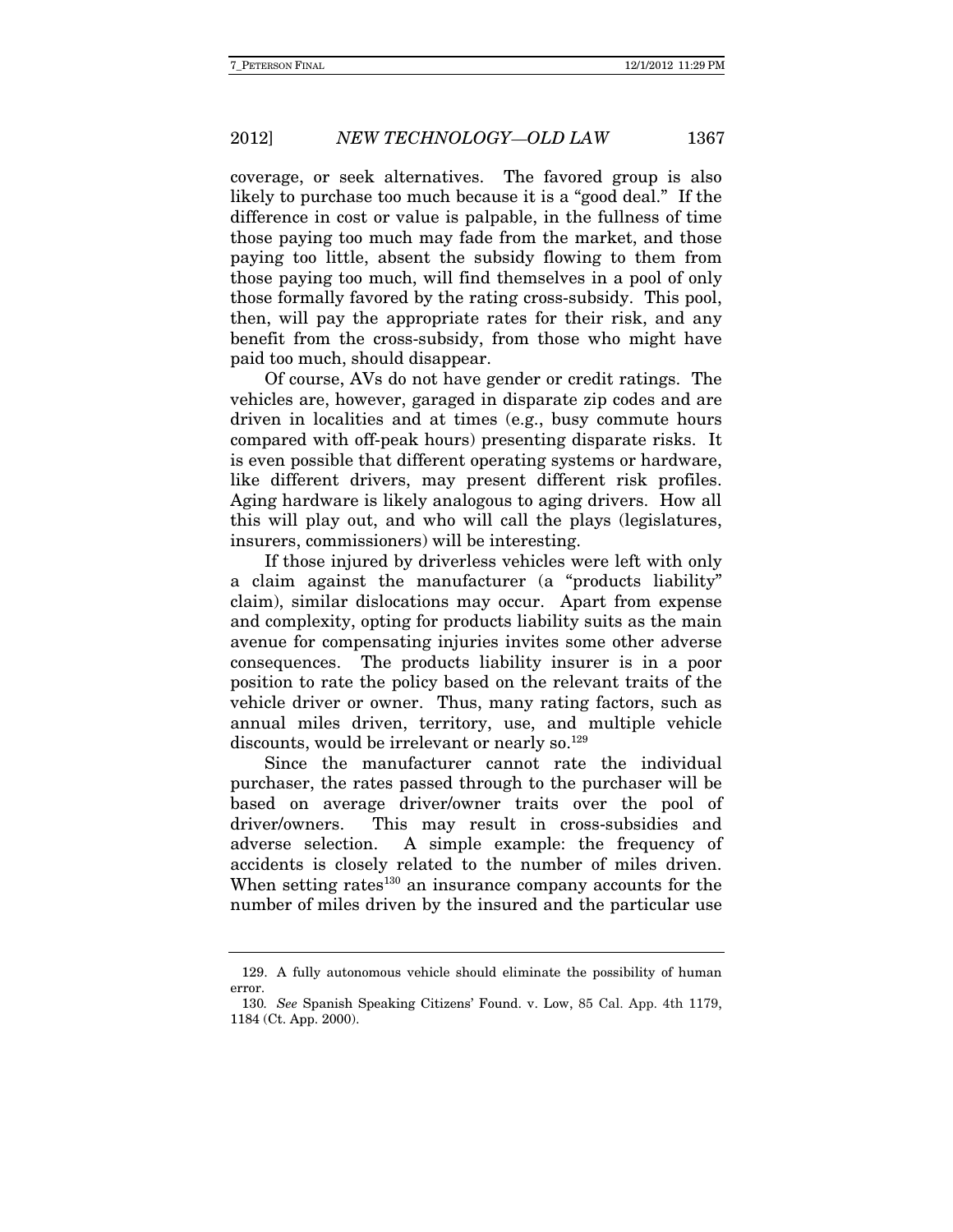(e.g., commuting or pleasure) to which the vehicle is put. A manufacturer would not. There is a fairly linear relationship between the number of miles driven and the risk. Assume that \$100 per year represents the mileage risk when a car is driven 1000 miles per year. Let's assume that \$2000 would be the appropriate premium for a car driven 20,000 miles per year. If the average annual mileage for the manufacturer's fleet of AVs is 10,000 miles annually, one would expect the product liability insurance load for the manufacturer to be approximately \$1000 per year per car multiplied by the average life of the cars. This cost would be passed on to the purchasers in the up-front price of the car**,** perhaps spread over time if financed.

Thus, drivers who drive only 2000 miles would be charged too much, and drivers who drive 20,000 miles would be charged too little. Consequently, drivers of AVs, like diners at an all-you-can-eat restaurant, would be inclined to drive too much ("Moral Hazard").<sup>131</sup> Low mileage drivers, who are charged too much, would also more likely select ordinary cars over AVs because ordinary cars are more accurately rated and, therefore, less expensive to operate. Those driving more than average would more likely select AVs because they are charged too little ("Adverse Selection"). This also undermines whatever benefits flow from the new Pay-As-You-Drive policies. Likewise, a driver who instructs the car to drive conservatively (assuming the future holds such possibilities) would pay the same insurance as one who instructs the car to drive more aggressively (e.g., entering a command to change into a faster lane whenever possible). Both examples would encourage overuse or possibly misuse of the product.

As current rating factors for self-driving vehicles lose relevance,132 the manufacturer's inability to reflect these rating factors in the price is also irrelevant. Moreover, the statutes and regulations applying to automobile policies under Proposition 103 simply do not apply to the commercial general liability, products liability, or multi-risk policies that

 <sup>131.</sup> One might argue that the high mileage driver may replace the car more frequently, thus paying an additional "premium" with the more frequent purchases.

 <sup>132.</sup> For example, driving safety record, years of driving experience, academic standing, non-smoker, to name a few.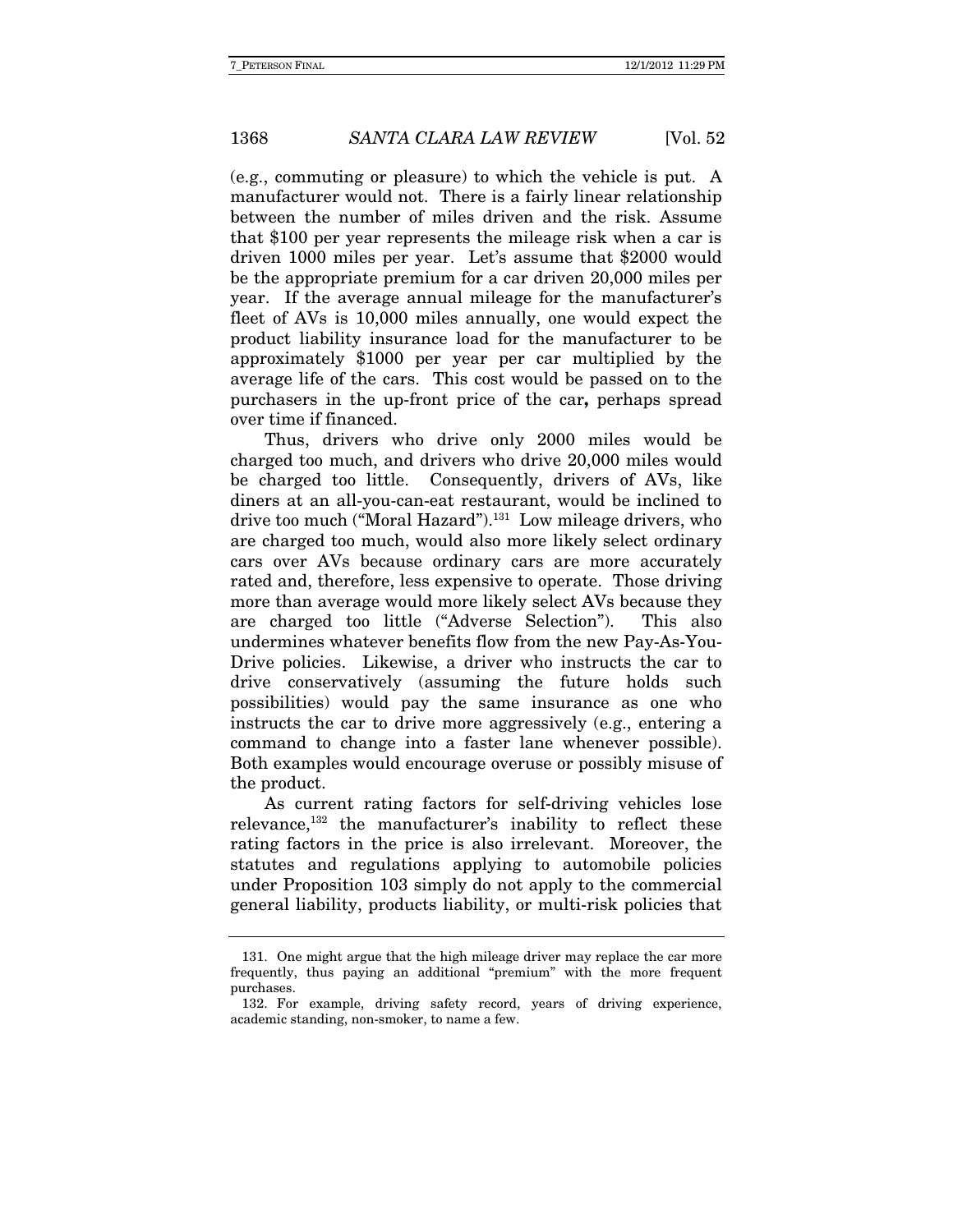suppliers and manufacturers purchase to cover risks from their products. These are not automobile policies within the definition of Proposition 103 and California Insurance Code section 660(a). Indeed, suppliers and manufacturers, unlike automobile owners, are free to forgo insurance altogether.

#### B. Examples of Difficulty in Setting Rates for New Technologies

#### 1. Airbags

One may cite two examples where the move from testing to real life experience diverged. When airbags were first introduced, they were estimated to save 9000 lives per year.133 However, between 1987 and 2001 airbags saved 8369 lives and caused approximately 291 deaths between 1990 and July 2008.134 Thus, an insurer basing its rates on the estimated efficacy of air bags would have missed the mark. Even with the benefit of hindsight, however, past is not necessarily prologue. During this same period airbags consistently improved. On/Off switches were added, the deployment force was reduced, sensors were added to adjust to an occupant's weight and seat position, and air bags were no longer marketed as a substitute for seatbelts.<sup>135</sup> One can anticipate that the technology enabling AVs, much like today's computers, will rapidly advance in such a way that predictions from prior experience may be very poor predictors of future loss trends.

#### 2. ABS Brakes

The second example is ABS brakes.<sup>136</sup> When first introduced, many assumed that they would reduce accident

 <sup>133.</sup> NIDHI KALRA ET AL., LIABILITY AND REGULATION OF AUTONOMOUS VEHICLE TECHNOLOGIES 38 (2009), http://www.dot.ca.gov/research/research reports/reports/2009/prr-2009-28\_liability\_reg\_&\_auto\_vehicle\_final\_report\_200 9.pdf; Paul Eisenstein, Airbags Arrive, Muffling an Almost 20 Year Debate, CHI. TRIB. (Sept. 3, 1989), http://articles.chicagotribune.com/1989-09-03/ travel/8901100288\_1\_air-bags-equipped-new-cars.

 <sup>134.</sup> KALRA ET AL., supra note 134, at 39.

<sup>135</sup>. Id.

 <sup>136.</sup> The system prevents wheels from locking during braking, thus maximising traction and helping the vehicle avoid going into a skid. Questions and Answers Regarding Antilock Brake Sytem (ABS), NAT'L HIGHWAY TRAFFIC SAFETY ASSOC., http://www.nhtsa.gov/cars/problems/equipment/absbrakes.html (last visited Apr. 24, 2012).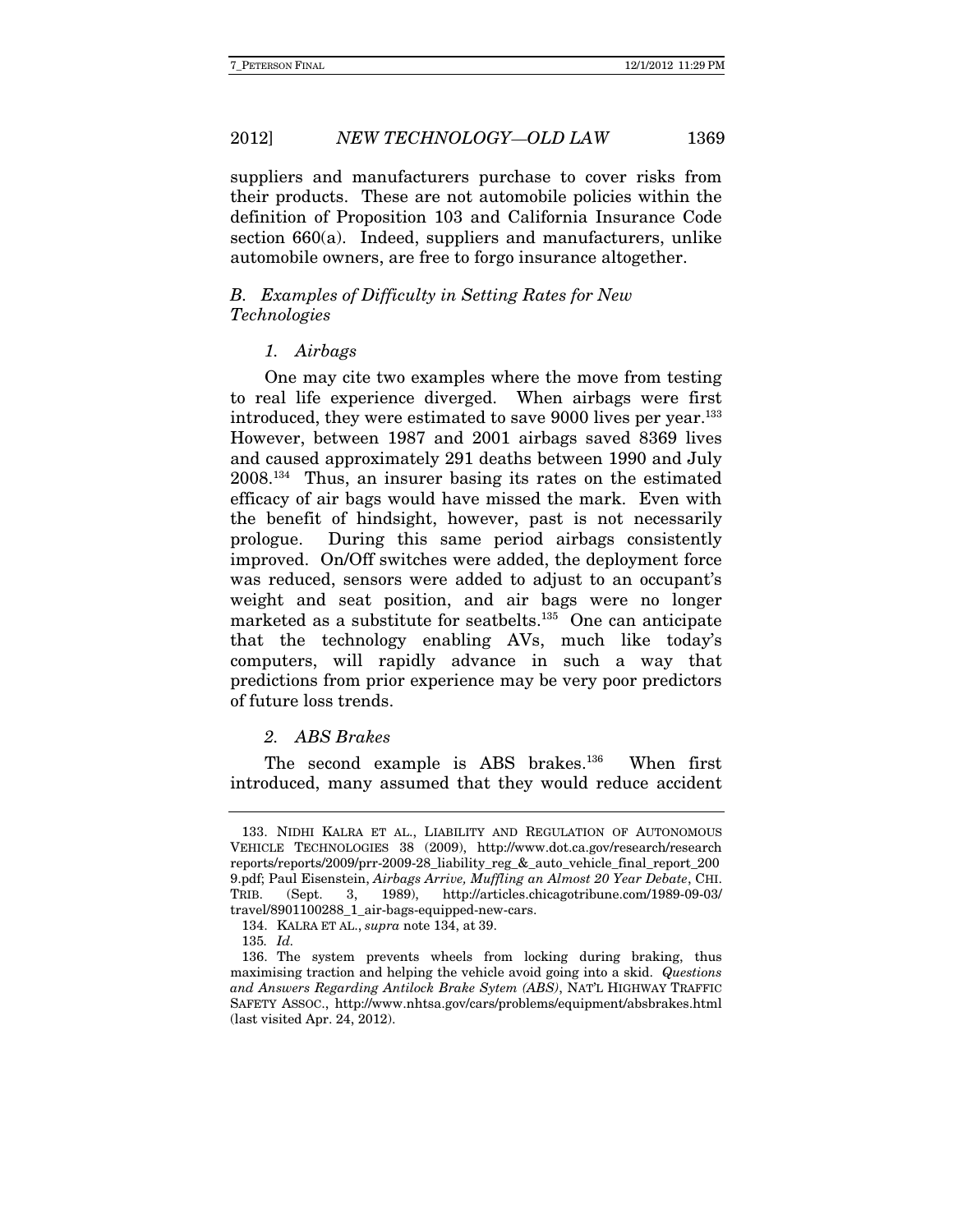costs. For a brief period after their introduction, however, accidents actually increased.137 The increase was due to the unfamiliarity with the operation and feel of ABS brakes.<sup>138</sup> Many drivers, when they sensed the judder of the brakes as they adjusted to the insipient skid of a wheel, assumed the brakes were not working properly and pumped the brakes or otherwise reacted in a way that reduced their effectiveness.139 Other drivers may have been encouraged to drive more aggressively in reliance on the new ABS systems.<sup>140</sup>

#### C. Proposition 103 and AVs

Proposition 103 applies to rates and premiums for automobile policies "as described in subdivision (a) of Section 660" of the California Insurance Code.<sup>141</sup> Section 660(a) defines "policy" as any:

[A]utomobile liability, automobile physical damage, or automobile collisions policy, or any combination thereof . . . insuring a single individual or individuals residing in the same household [if the automobile is] a motor vehicle of the private passenger or station wagon type that is not used as a public or livery conveyance for passengers, nor rented to others.<sup>142</sup>

Thus, as presently drafted, the provisions of Proposition 103 will govern the insuring of AVs owned by individuals.

<sup>137</sup>. Anti-Lock Brakes, HIGHWAY SAFETY RES. AND COMM., http://www.iihs.org/research/qanda/antilock.html (last visited Apr. 24, 2012). 138. Id.

<sup>139</sup>. Id.

<sup>140</sup>. Self-Driving Cars: Safer at Any Speed?, THE ECONOMIST (Mar. 3, 2012), http://www.economist.com/node/21548992.

 <sup>141.</sup> CAL. INS. CODE § 1861.02(a) (West 2011). To the extent insurers were to offer and policyholders were to purchase first-party coverage to insure themselves against, for example, pain and suffering, California Insurance Code section 660 may or may not include that kind of policy within its ambit. The question would turn on whether the policy would be one for "automobile liability coverage." Section 660(b) provides " ' automobile liability coverage' includes only coverage of bodily injury and property damage liability, medical payments, and uninsured motorists coverage." CAL. INS. CODE § 660(b) (West 2011) (emphasis added). One could argue that a first-party policy covering the policyholder's general damages, such as pain and suffering, was not a "liability" policy. On the other hand, the policy creates a "liability" on the part of the insurer, therefore it may be a policy with "coverage of bodily injury  $\ldots$  liability." Id. Since the definition of "automobile liability coverage" includes "medical payments," and the MedPay provisions of a policy do not require liability on the part of anyone other than the insurer, this definition is at least plausible. Id.

 <sup>142.</sup> CAL. INS. CODE §§ 660(a)–(a)(1).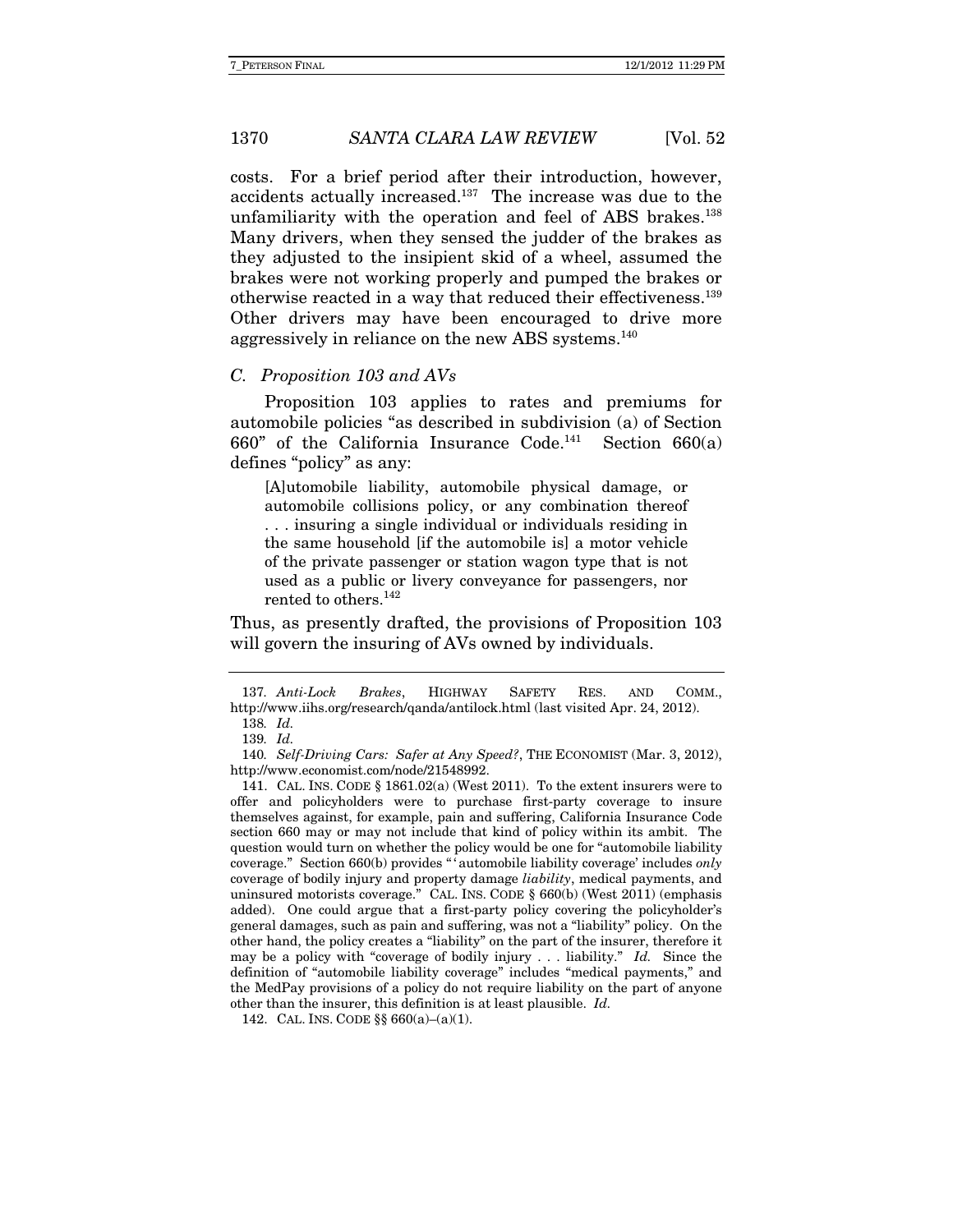The Commissioner of Insurance must approve all rating factors.143 While the Commissioner has discretion to approve and rank some rating factors, so long as they "have a substantial relationship to the risk of loss"<sup>144</sup> (referred to as the "optional rating factors"), Proposition 103 requires that the three most important rating factors determining rates and premiums (referred to as the "mandatory rating factors") must be, in the following order:  $(1)$  the insured's driving safety record, (2) the number of miles he or she drives annually, and (3) the number of years of driving experience the insured has had.<sup>145</sup>

This order of ranking, however, does not necessarily reflect the relative weight of each factor. Thus, to comply with Proposition 103's mandated ranking, insurers must artificially increase or decrease the actual predictive value placed on these (and other) rating factors to preserve this hierarchy.<sup>146</sup> This is called "pumping" when the value of a rating factor is increased to move it up in the hierarchy and "tempering" when the value of a stronger rating factor is artificially decreased in order to move it down in the rating order.147 For example, annual miles driven may better predict risk of loss than driving safety record. Driving safety record, however, must be the most important rating factor.<sup>148</sup> In order to comply with Proposition 103 an insurer must "temper" the importance of the annual mileage and/or "pump" the importance of the driving safety record in order to comply with the order mandated by Proposition 103.<sup>149</sup> Pumping, tempering, or combining the two, is an example of how the auto rating factor regulations allow or even compel arbitrary rate setting. Two insurers with identical sets of costs and facts can arrive at different rates depending on how each approaches the pumping/tempering "fix."

 <sup>143.</sup> CAL. INS. CODE § 1861.02(a)(4).

<sup>144</sup>. Id.

<sup>145</sup>. Id.; see CAL. CODE REGS. tit. 10, § 2632.5(c)(2)(C) (2008) (listing approved auto rating factors).

 <sup>146.</sup> Tit. 10, § 2632.8(d); see Spanish Speaking Citizens' Found. v. Low, 85 Cal. App. 4th 1179, 1190–91 (Ct. App. 2000).

 <sup>147.</sup> The process of pumping and tempering is discussed in Spanish Speaking Citizens' Found., 85 Cal. App. 4th at 1229–37.

 <sup>148.</sup> CAL. INS. CODE § 1861.02(a).

<sup>149</sup>. Id.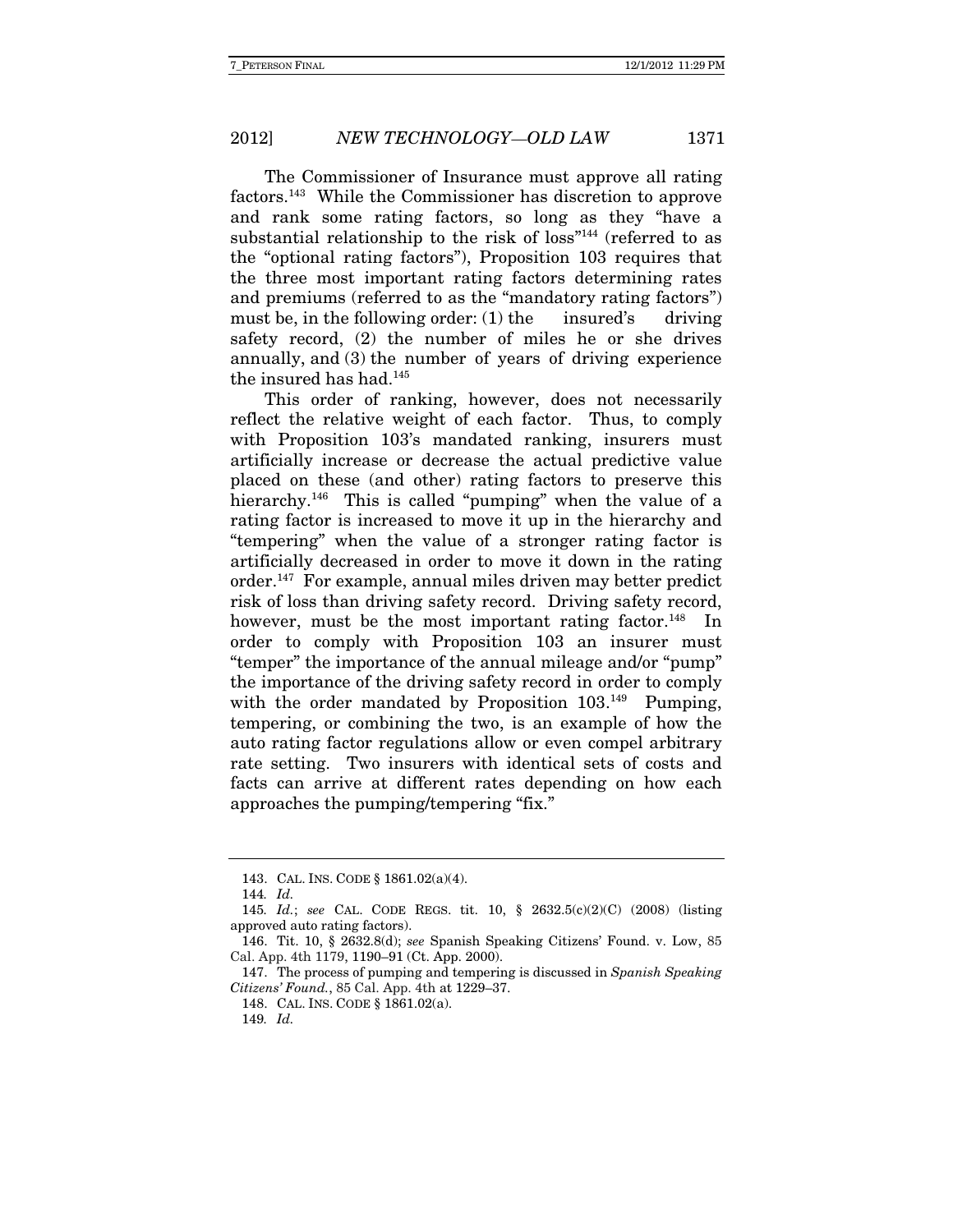Pumping and tempering applies both to the three mandatory rating factors and to some optional rating factors. For example, territory (where a car is garaged or driven) may be more predictive than any, or indeed all, of the three mandatory rating factors. Nevertheless, it must be tempered, or the three mandatory rating factors must be pumped, in order to keep territory ranked below the three mandatory rating factors.150 Indeed, current regulations require insurers to weigh territory below both the mandatory rating factors and any optional rating factors the insurer uses.<sup>151</sup>

Tempering the territorial rating factor below its true value may well cause a wealth transfer from insureds who garage their cars in low risk territories to insureds who garage their cars in higher risk areas. This means, for example, that rural drivers may pay more for insurance than their risk justifies. Urban drivers, subsidized by the overpayments of rural drivers, pay less. If one looks at mandatory auto insurance as somewhat akin to a tax, this presents the prospect of a regressive tax—rural insureds, while paying more than their risk suggests, are generally less affluent than urban insureds.152 Likewise, pumping years of driving experience above more predictive optional rating factors means, quite simply, that the age of drivers counts too much. Put another way, risks presented by differences in years of driving experience must be exaggerated. Since risk increases with younger drivers and also increases with older drivers, these two groups must pay higher premiums than is justified by the risk they present. Thus, in both of these examples it may be argued that, rather than protecting consumers in general, some consumer groups "win," and others "lose." Whether this cross-subsidy is good policy is a political judgment made by Proposition 103 and by the Commissioner of Insurance when implementing both Proposition 103 and the optional rating factors that fall

<sup>150</sup>. See tit. 10, § 2632.7.

 <sup>151.</sup> Tit. 10, § 2632.7(b)(4) ("[T]he order of analysis of the optional factors shall be determined by the insurer, with the exception that frequency band and severity band [these are referred to as the territorial rating factors] shall be analyzed last.").

 <sup>152.</sup> Written Testimony of the California Farm Bureau Federation, In re proposed Amendment of title 10 California Code of Regulations, Section 2632.8—Optional Automobile Insurance Rating Factors, Mar. 6, 2006 (on file at Santa Clara University School of Law).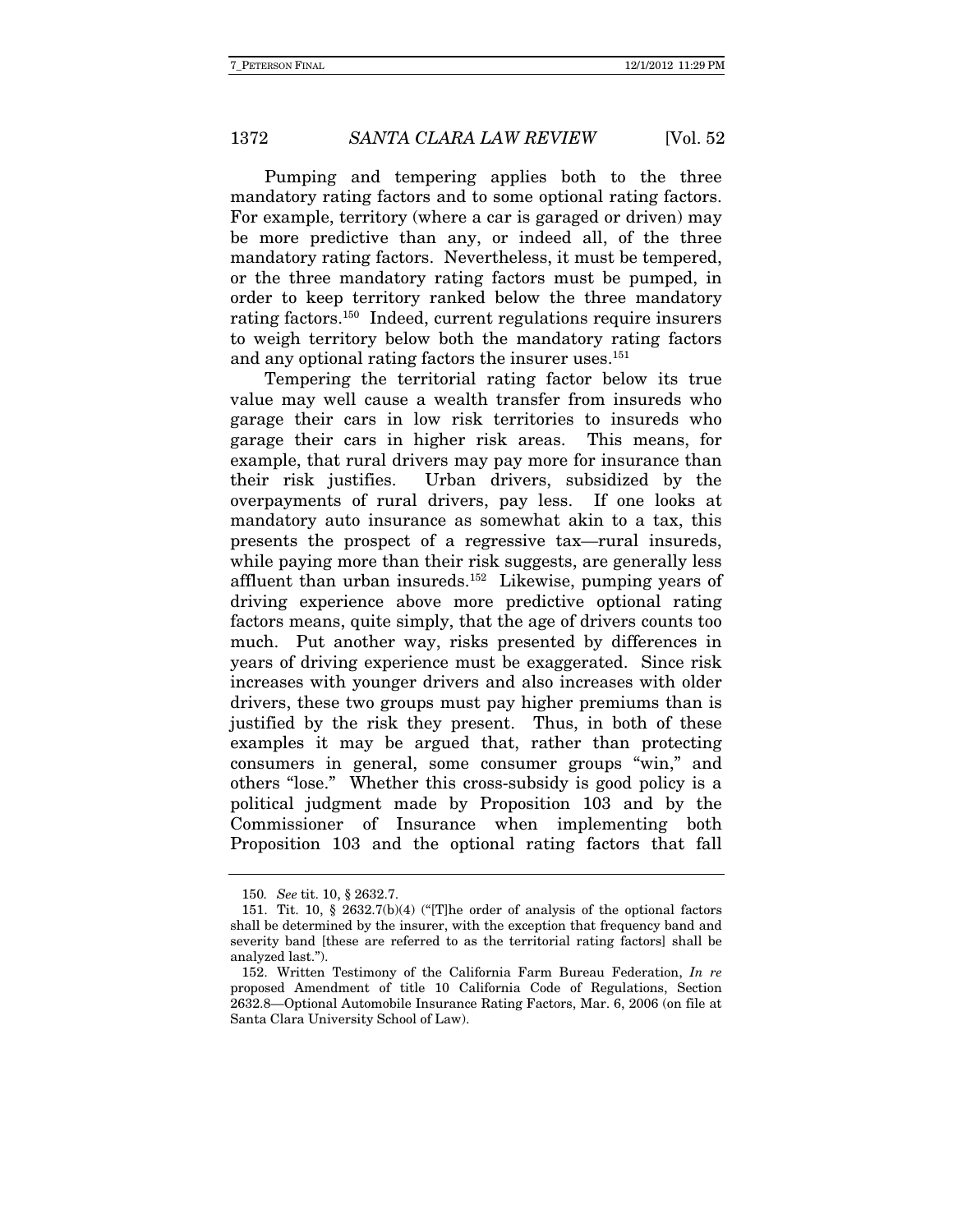within the Commissioner's aegis.

When these cross-subsidies become palpable, it can result in adverse selection. An insured who is charged too little for annual mileage because the mileage rating factor has been tempered below its predictive value is likely to drive more miles than he or she would have, if charged the higher rate. The result is similar when annual miles driven cannot, as a practical matter, be used by the products liability insurers of suppliers and manufacturers. Additionally, insureds who are charged more than their risk warrants are also more likely to underinsure or drop out of the pool altogether. The recently approved Pay-as-You-Drive policies are an attempt to address this issue with respect to the annual miles driven factor.

#### D. Some Mandatory Rating Factors Do Not Work with AVs

Proposition 103's mandatory rating factors simply do not fit the brave new world of AVs. The most important factor, "driving safety record," is singularly inapt when the car is driverless.153 Indeed, one might expect or encourage a driver with a poor record to opt for a driverless car. Nevertheless, Proposition 103 requires the insured's driving safety record to rank as the top-rating factor. Since driving record was singled out in the "Declarations" portion of the Proposition, even a two-thirds vote of the legislature to amend it may not "further" the Proposition's purposes.154

The second rating factor, the "number of miles he or she drives annually," does appear to directly bear on the risk of AVs.155 There is a possible statutory interpretation issue with the reference to "he or she drives." It may be argued that it is the car that is driving, not "he or she." The proposed Nevada regulations referenced above provide that the "operator" (the one who engaged the AV) is "deemed the driver."156

<sup>153.</sup> See id.; John Markoff, Google Cars Drive Themselves, in Traffic, N.Y. TIMES (Oct. 9, 2010), http://www.nytimes.com/2010/10/10/science/10google .html?scp=1&sq=autonomous%20vehicles&st=cse ("The technology is ahead of the law in many areas.").

 <sup>154.</sup> Section 1 of Proposition 103 declares, among its purposes, "Second, automobile insurance rates shall be determined primarily by a driver's safety record and mileage driven." Text of Proposition 103, CONSUMER WATCHDOG (Jan. 1, 2008), http://www.consumerwatchdog.org/feature/text-proposition-103.

 <sup>155.</sup> Spanish Speaking Citizens' Found. v. Low, 85 Cal. App. 4th 1179, 1184 (Ct. App. 2000).

 <sup>156.</sup> NEV. DEP'T OF MOTOR VEHICLES, LCB File No. R084-11, PROPOSED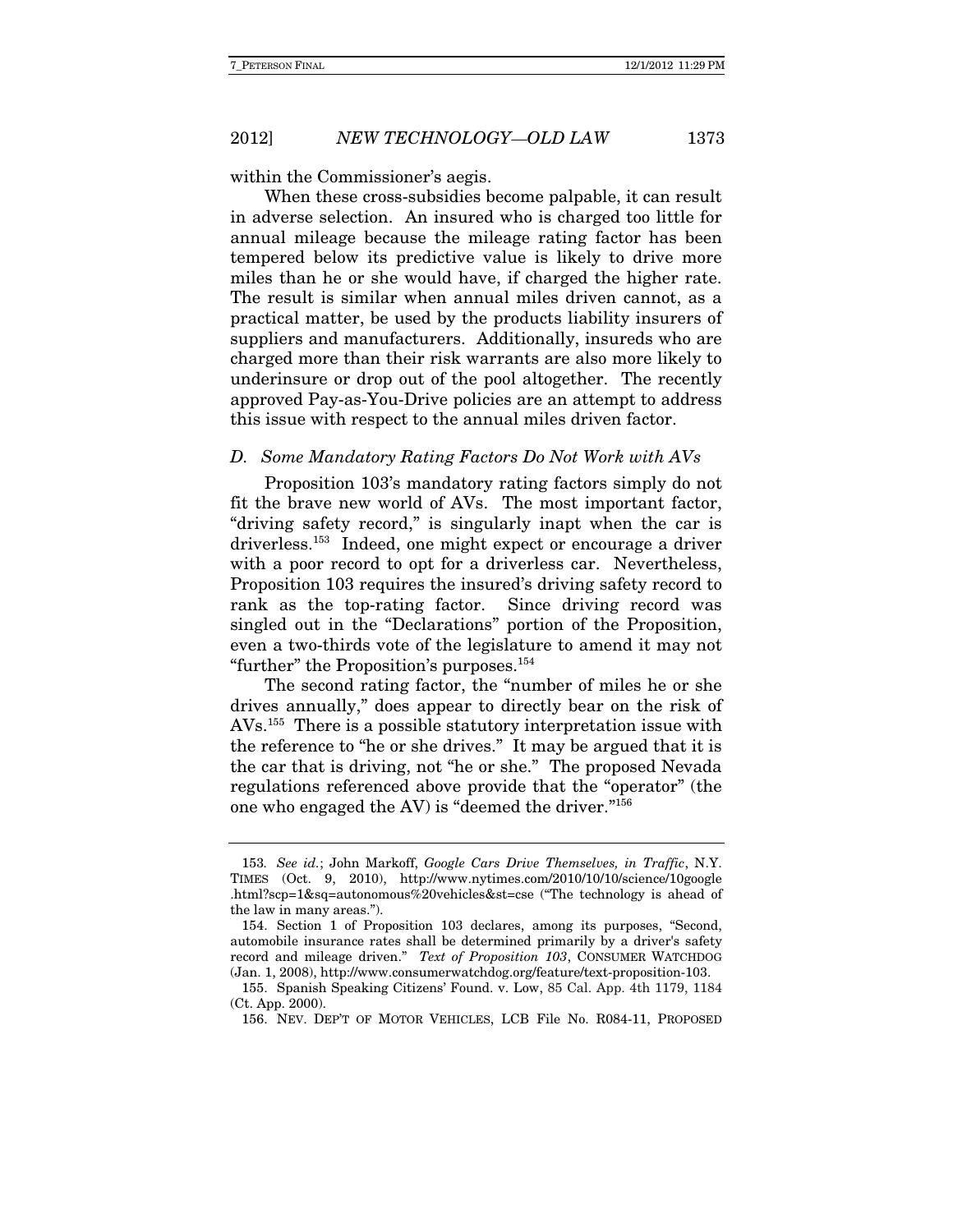The third ranking mandatory factor, the "number of years of driving experience the insured has had," again seems almost completely inapposite.157 When the driver is merely a passenger, the person's driving experience has little or no relevance to risk. Indeed, one may imagine youngsters who could not get a driver's license, and older people who should long ago have surrendered their keys, being ferried about in fully autonomous vehicles.

Proposition 103 also forbids rates that are "unfairly discriminatory."<sup>158</sup> Perhaps the most commonly accepted definition of unfairly discriminatory in the context of insurance is: "An insurance rate structure will be considered to be unfairly discriminatory . . . if allowing for practical limitations, there are premium differences that do not correspond to expected losses and average expenses or if there are expected average cost differences that are not reflected in premium differences."159 Applying this definition, one could easily argue that pumping and tempering rates is unfairly discriminatory. If the process is mandated by Proposition 103, the same Proposition that forbids unfairly discriminatory rates, it would seem that unfair discrimination may be both legal and mandated in California.

The most sensible approach to this dilemma, at least with respect to AVs, would be to abolish or substantially reorder the three mandatory rating factors. However, this is more easily said than done. As noted above, amending Proposition 103 requires a two-thirds vote of the legislature.160 Moreover, section 8(b) of the Proposition provides: "The provisions of this act shall not be amended by

REGULATION OF THE DEPARTMENT OF MOTOR VEHICLES, available at http://www.dmvnv.com/public\_meetings/R084-11.pdf.

 <sup>157.</sup> Spanish Speaking Citizens' Found., 85 Cal. App. 4th at 1184.

<sup>158</sup>. See id. at 1224.

 <sup>159.</sup> C. Arthur Williams, Price Discrimination in Property and Liability Insurance, in INSURANCE, GOVERNMENT, AND SOCIAL POLICY 209–42 (1969) (emphasis added).Principle four of the CAS Actuarial Statement of Principles for Ratemaking states: "A rate is reasonable and not excessive, inadequate, or unfairly discriminatory if it is an actuarially sound estimate of the expected value of all future costs associated with an individual risk transfer." CAS. ACTUARIAL SOC., STATEMENT OF PRINCIPALS REGARDING PROPERTY AND CAUSALTY INSURANCE RULEMAKING 6 (1988), http://www.casact.org/stand ards/princip/sppcrate.pdf.

<sup>160</sup>. See Found. for Taxpayer & Consumer Rights v. Garamendi, 132 Cal. App. 4th 1354, 1359 n.1 (Ct. App. 2005).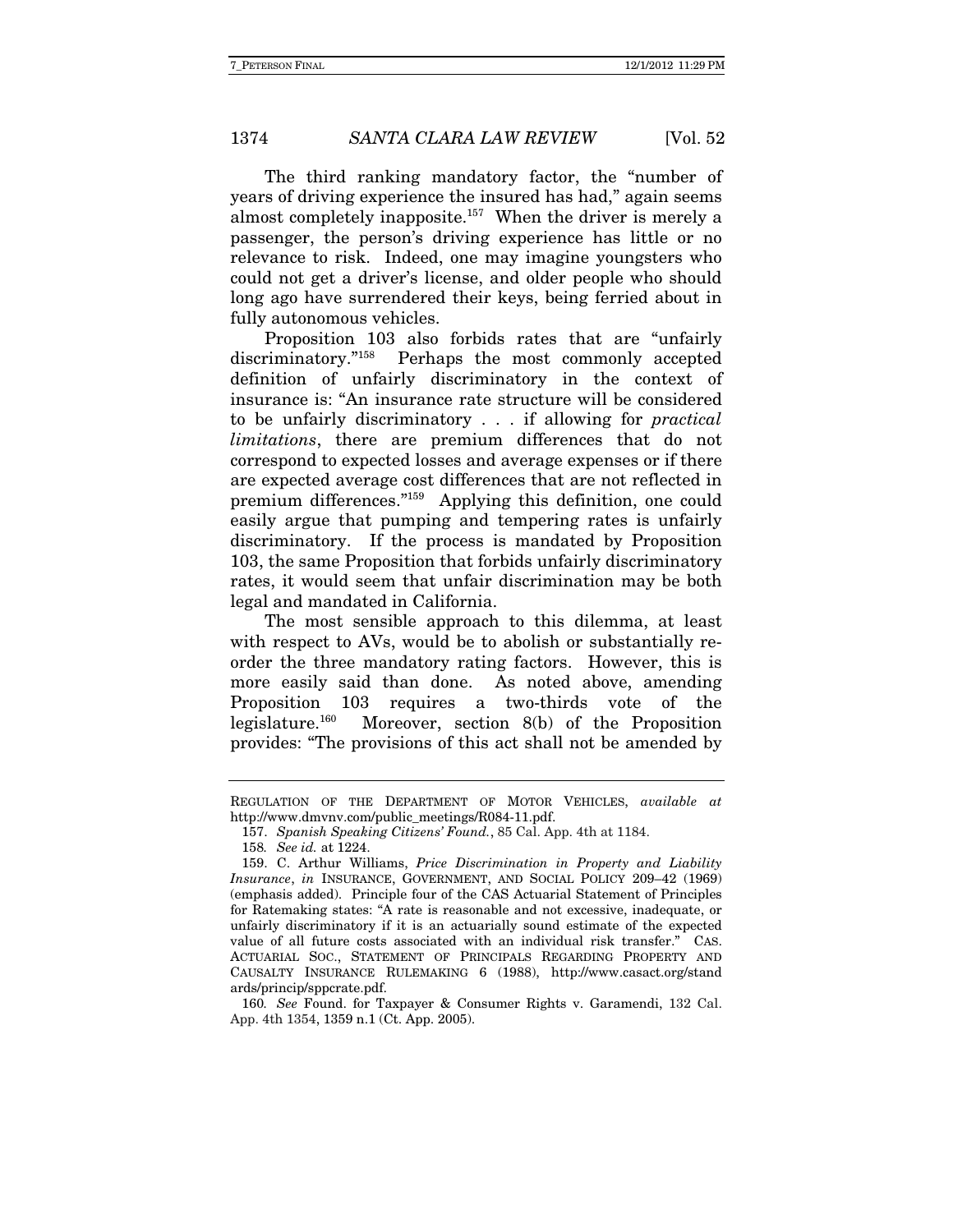the Legislature except to further its purposes."<sup>161</sup> Both of these requirements can be formidable hurdles.

Persistency discounts serve as an example. Most are aware that their insurer discounts their rates if they have been with the insurer for a period of time.<sup>162</sup> This is called the "persistency discount." The discount is usually justified on the basis that persistency saves the insurer the producing expenses associated with finding a new insured. If one wants to change insurers, Proposition 103 does not permit the subsequent insurer to match the persistency discount offered by the insured's current insurer.<sup>163</sup> Thus, the second insurer could not compete by offering the same discount. Changing insurers, then, was somewhat like a taxable event. The "tax" is the loss of the persistency discount when purchasing the new policy.

The California legislature concluded that this both undermined competition and drove up the cost of insurance by discouraging the ability to shop for lower rates. The legislature made the following findings:

The Legislature hereby finds and declares that it furthers the purpose of Proposition 103 to encourage competition among carriers so that coverage overall will be priced competitively. The Legislature further finds and declares that competition is furthered when insureds are able to claim a discount for regular purchases of insurance from any carrier offering this discount irrespective of whether or not the insured has previously purchased from a given carrier offering the discount.<sup>164</sup>

Despite these legislative findings, the Court of Appeal held the amendment invalid because, in the Court's view, it did not further the purposes of Proposition 103.165 The Court

<sup>161</sup>. Id. at 1364.

<sup>162</sup>. See California Court Strikes Down Persistence Discount Law, INS. J. (Sept. 30, 2005), http://www.insurancejournal.com/news/west/2005/09/30/ 60326.htm.

<sup>163</sup>. See id. (2003 California law that permitted insureds to switch insurance companies and maintain their persistency discount was struck down as not furthering the purposes of Proposition 103).

<sup>164</sup>. See Found. for Taxpayer & Consumer Rights, 132 Cal. App. 4th at 1362 n.6.

<sup>165</sup>. Id. at 1362. The court also noted that "[t]wo prior attempts by the Legislature to amend Proposition 103 have been invalidated by the courts because they did not 'further [the] purposes' of the initiative, as section 8, subdivision (b) requires." Id. at 1366 (citing Amwest Sur. Ins. Co. v. Wilson, 11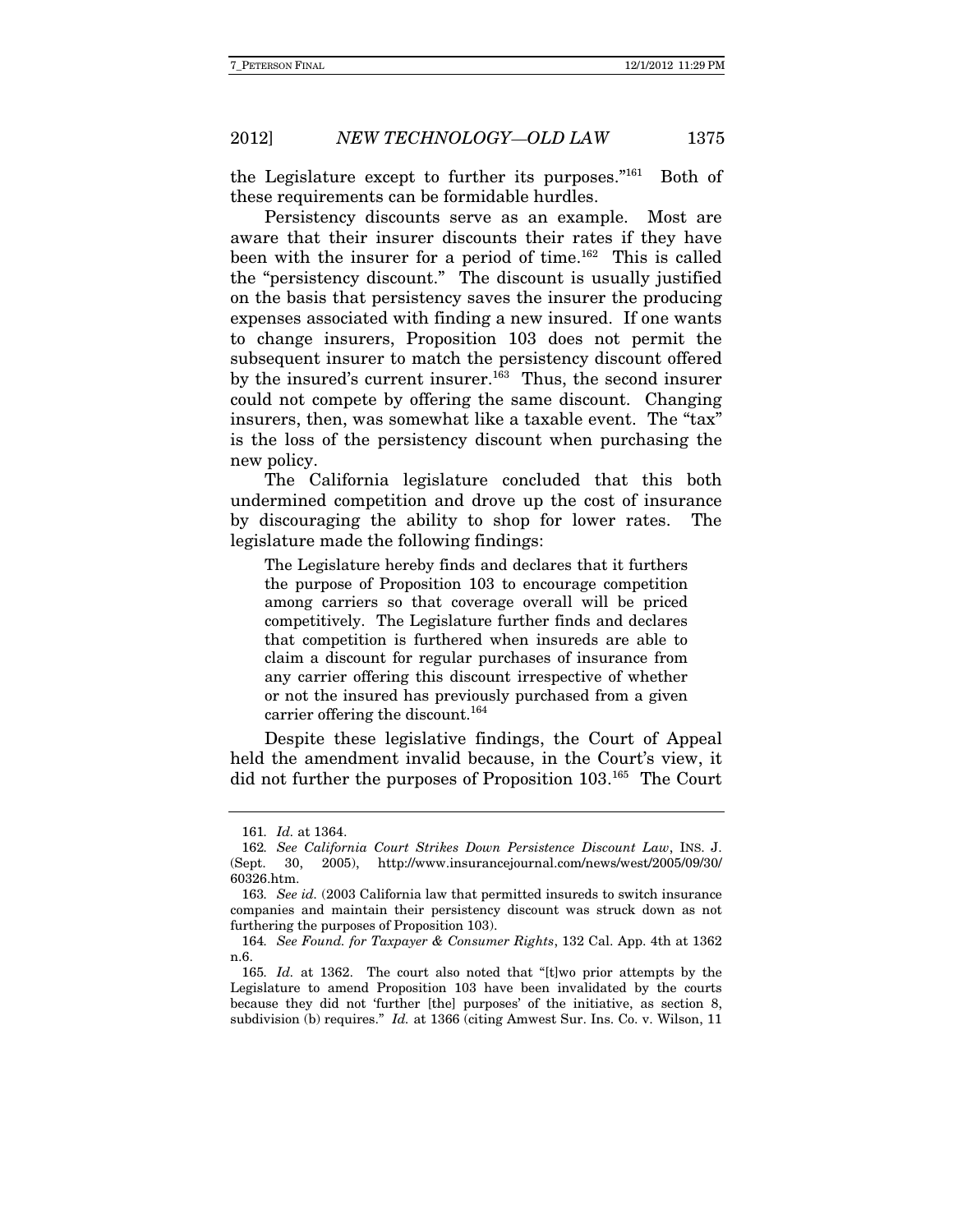also held that Proposition 103 vests only the Insurance Commissioner with the power to set optional rating factors.<sup>166</sup> Thus, the legislature, even by a super majority, may not be authorized to adopt rating factors for auto insurance. Following this defeat in the courts, promoters of "portable persistency" qualified a ballot initiative to amend this aspect of Proposition 103. With a vote of 51.9% to 48.1%, the initiative failed in the June 8, 2010 election. $167$ 

Some statutory interpretation might avoid much of this discrimination. The NAIC, every state, and Proposition 103 all require that rates may not be "unfairly discriminatory." Proposition 103 also requires that the three mandatory rating factors—driving record, annual mileage, and years of driving experience—be applied "in decreasing order of importance." The Proposition expressly forbids unfairly discriminatory rates, but it does not define "order of importance" or expressly require or authorize the pumping and tempering of mandatory and optional rating factors. Another reading more closely allied with the universal policy forbidding unfairly discriminatory rates might be to interpret the Proposition to require only that the mandatory factors be given the maximum weight that the underlying data supports. No court has yet adopted this approach, but AVs may be the reductio ad absurdum that prompts rethinking the issue. To

Cal. 4th 1243, 1265 (1995) (stating purposes of Prop. 103 not furthered by exempting surety insurance)); Proposition 103 Enforcement Project v. Quackenbush, 64 Cal. App. 4th 1473, 1494 (Ct. App. 1998) (stating purposes of Prop. 103 not furthered by reducing insurers' obligation to refund excess premiums).

<sup>166</sup>. Id. at 1372 ("Under Proposition 103, therefore, it is the Insurance Commissioner rather than the Legislature that is vested with ratemaking authority subject to the appropriate ratemaking process."); CAL. INS. CODE  $\S$ 1861.02(a)(4) (West 2011) ("Rates and premium for an automobile insurance policy . . . shall be determined by application of the following factors [listing the 3 mandatory factors] [and] [t]hose other factors that the commissioner may adopt by regulation . . . .") (emphasis added).

<sup>167.</sup> Prop 17 Auto Insurance, U.C. BERKELEY, http://igs.berkeley.edu/library/research/quickhelp/elections/2010primary/prop17. php (last visited Apr. 22, 2012). Proposition 17 appeared on the June 8, 2010 ballot. A similar proposition has been filed with the California Attorney General's office (Initiative 11-0013) and may appear on the November, 2012 ballot. See CHANGES LAW TO ALLOW AUTO INSURANCE COMPANIES TO SET PRICES BASED ON A DRIVER'S HISTORY OF INSURANCE COVERAGE. INITIATIVE STATUTE (INITIATIVE 11-0013, AMENDMENT #1-S (Aug. 11, 2011), http://ag.ca.gov/cms\_attachments/initiatives/pdfs/i944\_title\_and\_summary\_11- 0013 final.pdf (last visited May 15, 2012).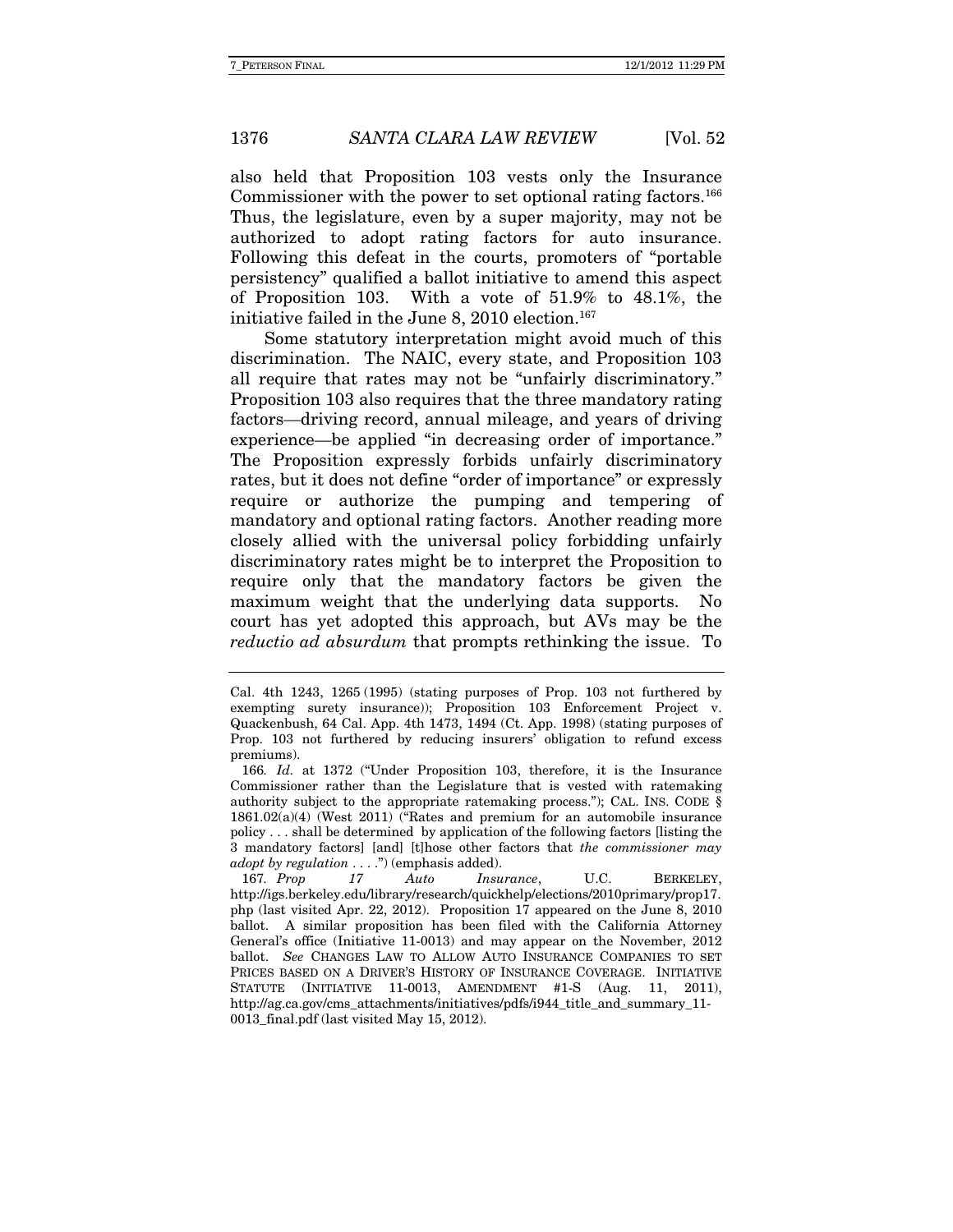count the insured's driving record and the years of driving experience as two of the three most important rating factors when, in fact, they are irrelevant when rating a self-driven automobile would be, one may modestly suggest, absurd.

Under Proposition 103 as currently interpreted, there may be one or two other rather poor options. The Commissioner can adopt a fourth optional rating factor for AVs.168 The type of car being insured is presently among the current optional rating factors.169 Even if AVs are substantially safer than other vehicles, this rating factor must still rank behind driving safety record, miles driven annually, and number of years of driving experience.<sup>170</sup> Under such a rating scenario, there would be little motive for a driver with a poor driving record to opt for the safer AV. The insured's rates would still be based on the rates that would apply were the insured to drive an ordinary vehicle.

Time is a great leveler. As bad drivers operate AVs, their driving records will improve. There should be no citations and no principally at fault accidents. In three years' time one would expect the driving record to approach perfection—along with all other AV drivers. This simply illustrates again why the insured's driving record is irrelevant as a rating factor. No driver is any better or any worse than any other driver. Yet, this irrelevant rating factor must be weighted more than other far more relevant factors, such as miles driven, the type of vehicle, and territory. This also illustrates that the rating factors related to the type and capacity of the vehicle, rating factors that now dwell in the tempered company of other optional rating factors, should be allowed to rise to the position they deserve.

Adding AVs to the pool of insured cars may also increase the weight of the territorial rating factor. Although current regulations require that territory must rank last among all rating factors, as some of those factors fall away, the weight of the territorial factor may well rise. Rather than ranking

 <sup>168.</sup> INS. § 1861.02(a)(4) ("Those other factors that the commissioner may adopt by regulation and that have a substantial relationship to the risk of loss.").

 <sup>169.</sup> CAL. CODE REGS. tit. 10, § 2632.5(d)(1) (2008).

<sup>170.</sup> Tit. 10, § 2632.5(d)(1) (stating the type of vehicle); tit. 10, § 2632.5(d)(8) (stating the vehicle characteristics, including engine size, safety and protective devices, damageability, reparability, and theft deterrent devices).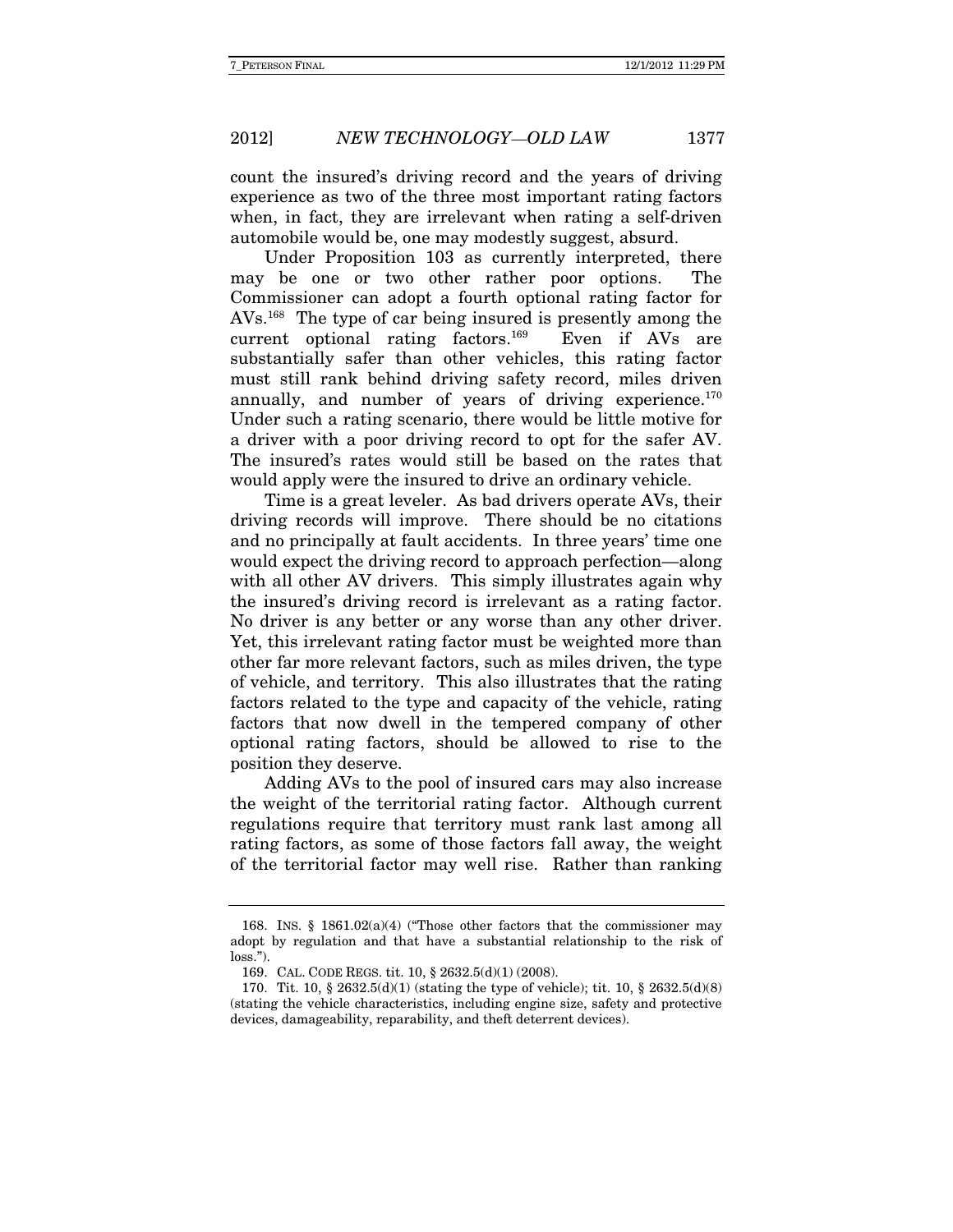fifteenth and sixteenth among optional rating factors, territory may rise to fifth or sixth place.

There is a second possible compromise that may help, and it requires neither legislation nor a new proposition. Prior to the 2006 amendments to the regulations governing the rating factors, all of the optional rating factors could be averaged together.171 If their average weight, when compared to the third mandatory rating factor—years of driving experience—was less than the weight of years of driving experience, then the insurer's class plan was in compliance with the Proposition. This method was challenged. Recognizing broad discretion in the Commissioner to adopt rating factors in compliance with Proposition 103, the Court of Appeal upheld this approach.<sup>172</sup> As his last regulatory act before leaving office, then Commissioner John Garamendi scrapped this system and introduced the current system in which each optional factor must weigh less than the third mandatory factor. Subsequent Commissioners have not sought to revisit this issue. AVs may catalyze some rethinking along this line.

#### E. The Good Driver Discount

Assuming that application of the mandatory rating factors is a problem not so intractable that it cannot be solved, a California insurer would also face dealing with the Good Driver Discount (GDD). Proposition 103 mandates that all insurers offer a GDD "to every person who meets the criteria."173 The regulations adopted pursuant to Proposition 103 speak in terms of "driver."174 Those who qualify are entitled to a rate "at least 20% below the rate the insured would otherwise have been charged."175 Except for some serious offences, such as drunk driving, the basic outline is this:

 <sup>171.</sup> Spanish Speaking Citizens' Found. v. Low, 85 Cal. App. 4th 1179, 1190 (Ct. App. 2000); Wells, supra note 16.

<sup>172</sup>. Spanish Speaking Citizens' Found., 85 Cal. App. 4th at 1185–86.

 <sup>173.</sup> INS. §§ 1861.02(b)(1), 1861.025.

 <sup>174.</sup> Tit. 10, §§ 2632.13; 2632.13.1.

 <sup>175.</sup> INS. § 1861.02(b)(2); The California Code of Regulations section 2632.12(a) interprets this mandate, changing it to "20 percent less than the lowest rate available to a comparable driver who is not a good driver." Tit. 10,  $\S$ 2632.12(a) (emphasis added).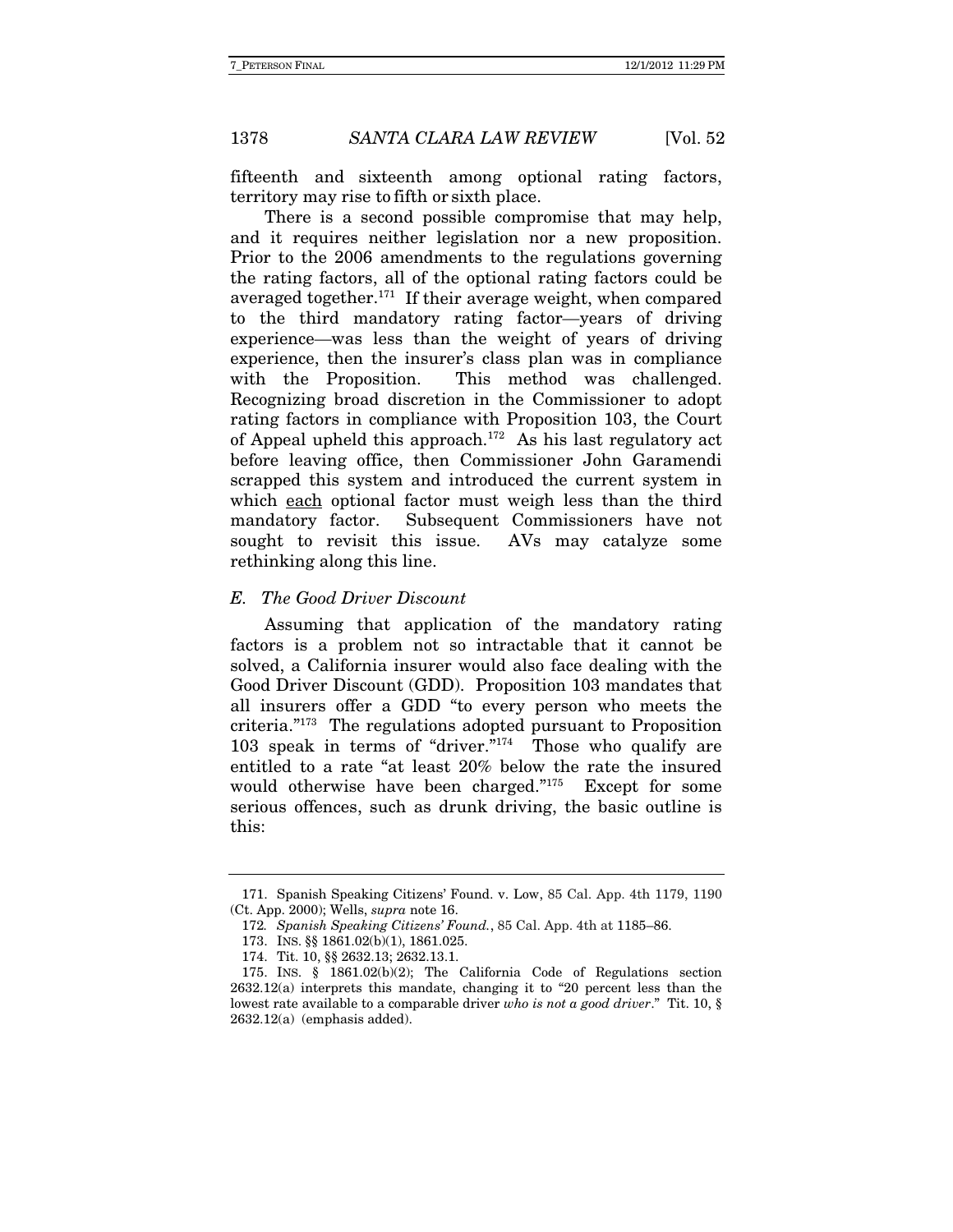- A moving violation, which has not been masked by going to driving school, receives one point.
- An accident for which the driver is "principally at fault" that resulted in only damage to property exceeding  $$1,000$  receives one point.<sup>176</sup>
- If principally at fault and the accident resulted in bodily injury, the driver receives two points.<sup>177</sup>
- If a driver receives two points within a three-year period, the insurer may withdraw the GDD. The driver then loses the GDD for at least three years.<sup>178</sup>

Class plans also include, as they must, a separate rating factor for driving safety record (the first mandatory rating factor), and a driving record that counts against the GDD also counts against the driving safety record rating factor.<sup>179</sup> Thus, a driver may lose both the GDD and the discount based on driving record. Since driving safety record must be the most important rating factor, the loss of both will often cause a fifty percent or more rise in premiums.

The Commissioner of Insurance is instructed by the Proposition to adopt regulations setting guidelines to be used to determine fault for the purposes of the GDD.180 The Commissioner has adopted extensive regulatory guidelines.<sup>181</sup>

Very early in the life of Proposition 103 the Commissioner adopted a definition of "principally at fault" that presents some anomalies. Proposition 103 does not define "principally," but the Commissioner adopted a definition which, at least in theory, allows only one driver in a

 <sup>176.</sup> INS. § 1861.025(b)(1)(A).

 <sup>177.</sup> Results under these two provisions can seem quite arbitrary. One who breaks a headlight on a premium car may well do more than \$1000 in damage, while the same driver who totals an older and less expensive car may do less than \$1000 in damage (the salvage value of the car). In addition, the statute and regulations offer no definition of "bodily injury." See INS. § 1861.025(b)(1)(A); tit. 10, § 2632.12(a). A pregnant woman in a minor accident may reasonably incur several thousand dollars in medical bills simply to find that she is quite well. Another person may expend ten dollars on antiinflammatory drugs because the person's back was uncomfortable for a week. Is either, or neither, "bodily injury?"

 <sup>178.</sup> Tit. 10, § 2632.13.1.

 <sup>179.</sup> Note that, by regulation, only principally-at-fault accidents may be counted against the driving safety record rating factor. See tit. 10, § 2632.13.

 <sup>180.</sup> INS. § 1861.025(b)(3).

 <sup>181.</sup> Tit. 10, §§ 2632.12, 2632.13, 2632.13.1.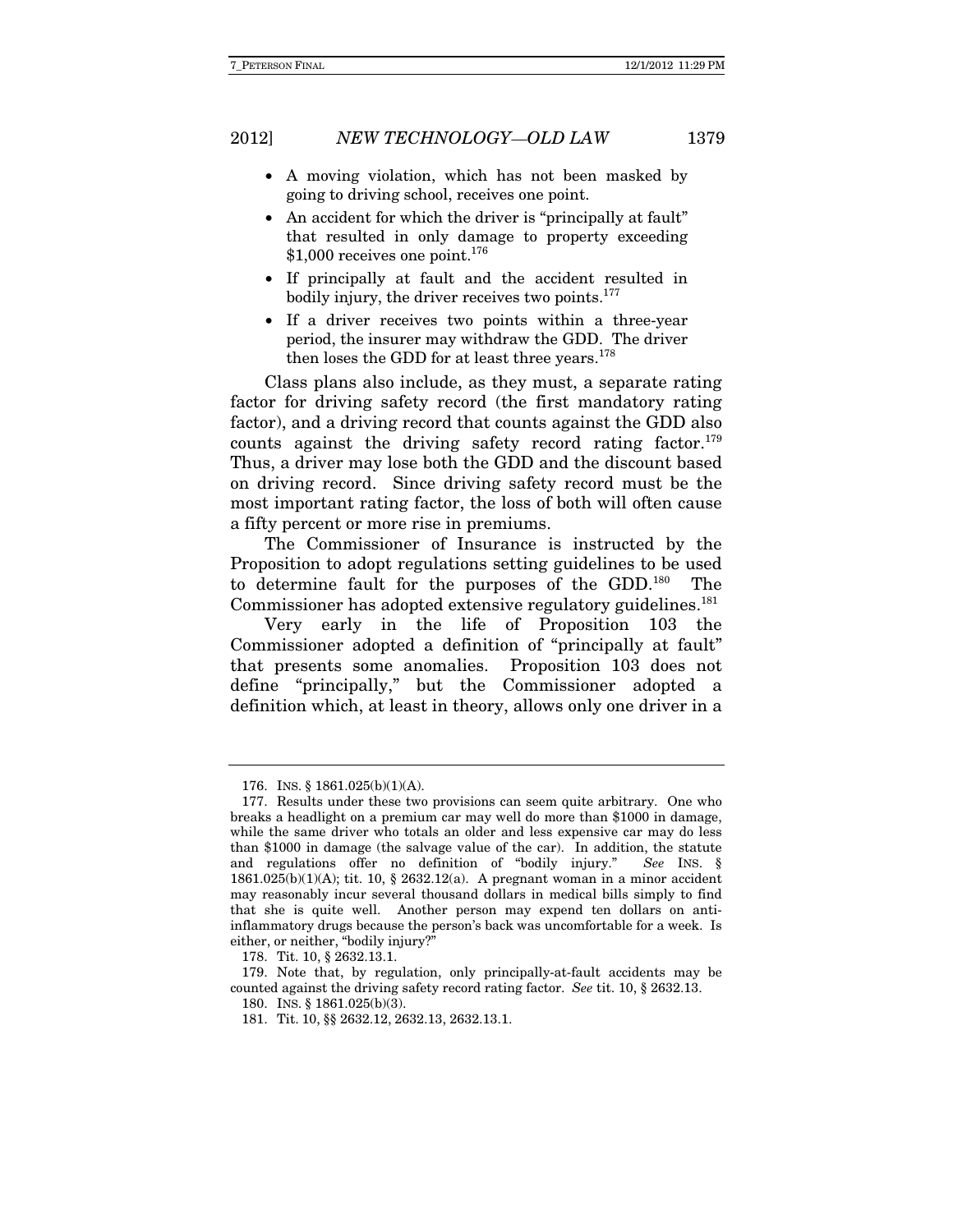multi-vehicle accident to be principally at fault.<sup>182</sup> The regulation provides that: "An insurer shall not make a determination that a driver is principally at-fault for an accident unless the driver's actions or omissions were at least 51 percent of the legal cause of the accident  $\dots$ ."<sup>183</sup>

Put another way, one may remain a good driver for the purposes of the GDD discount if one is "lucky" enough to have another driver equally or more at fault. Four drivers, all of whom run a four-way stop, are all good drivers for this purpose (each is only twenty-five percent the legal cause of the accident). Two drivers going thirty miles per hour over the limit are both good drivers if they contribute equally to the damages. Drivers insured by different insurers, however, could both be found to be principally at fault because the insurers need not coordinate their findings. By contrast, only one could be found principally at fault if both happen to be insured by the same company.

The regulations also provide a number of rebuttable presumptions that, in certain accident scenarios, the driver is not principally at fault. For example, the driver is rebuttably presumed not to be principally at fault if "the vehicle was struck in the rear by another vehicle, and the *driver* has not been convicted of a moving traffic violation in connection with the accident,"184 or "the driver was not convicted of a moving traffic violation and the operator of another vehicle involved in the accident was convicted of a moving traffic violation."185

Applying the GDD to AVs will present some difficulties and some anomalies. The current definition of principally at fault speaks only in terms of causation.<sup>186</sup> Perhaps fault is implied, but the regulation, at least for accidents in California, does not explicitly require fault, nor, if fault is implied, does the regulation suggest how culpability is to be weighed along with causation.

If the regulation requires fault on the part of the driver, then it is difficult to see how it is to be applied to cars that are not driven by a driver. Even if the principally at fault

<sup>182</sup>. See tit. 10, § 2632.13.1.

 <sup>183.</sup> Tit. 10, §§ 2632.13(b), 2632.13.1.

 <sup>184.</sup> Tit. 10, § 2632.139(c)(2) (emphasis added).

 <sup>185.</sup> Tit. 10, § 2632.13(c)(3) (emphasis added).

 <sup>186.</sup> Tit. 10, § 2632.13(b) (emphasis added) ("At least 51 percent of the legal cause of the accident.").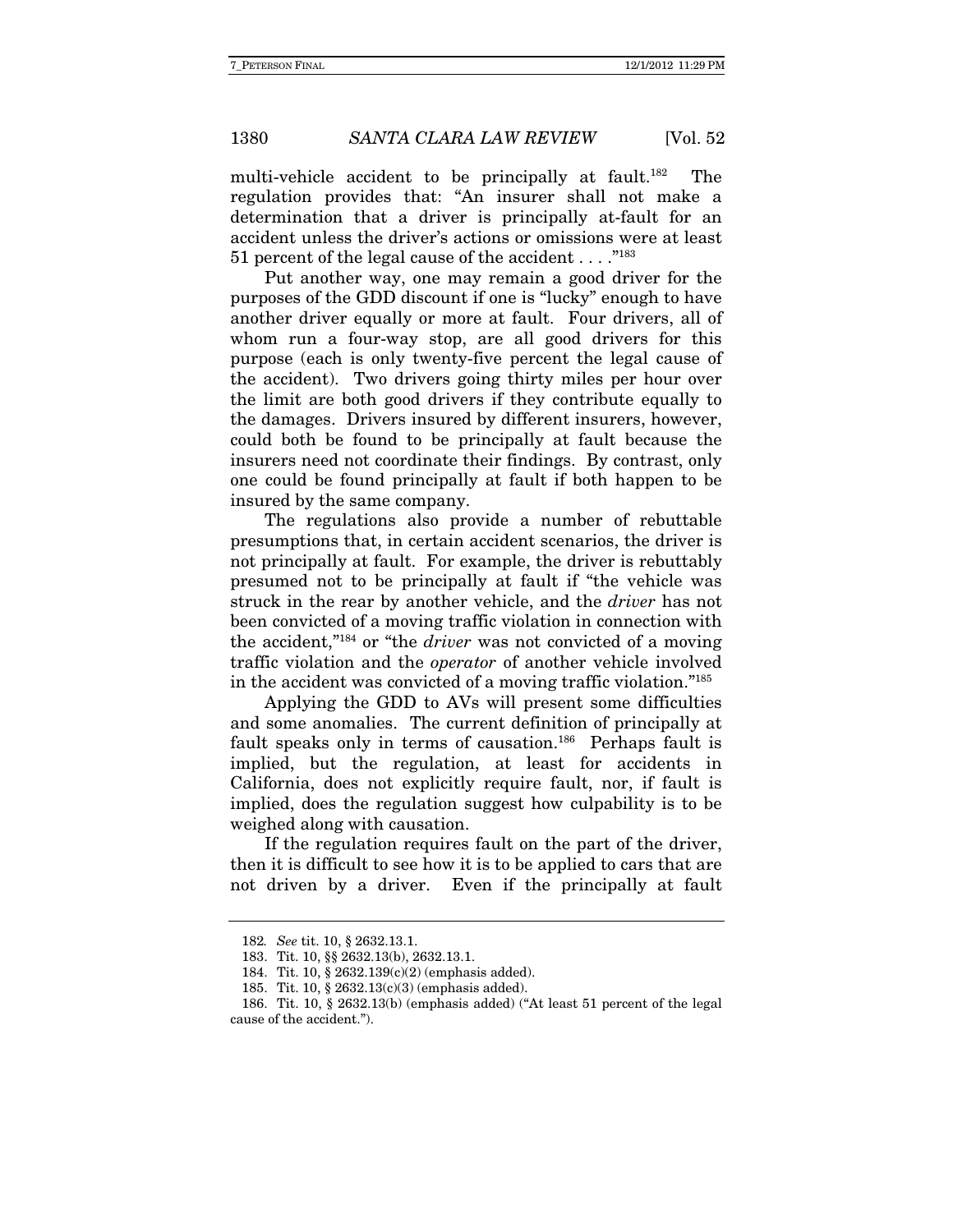determination is to be based only on causation, it is difficult to see how "the driver's actions or omissions" satisfied the "at least 51 percent" standard.187 Moreover, some of the rebuttable presumptions arise only if the "driver" or "the operator of another vehicle" has not been convicted of a moving traffic violation related to the accident.<sup>188</sup> If the car has no driver or operator, however substantial the contribution to the accident, the AV or its owner will not be principally at fault. Also, if one is to consider fault, then in a collision with an AV any ordinary driver who shares any level of fault may be principally at fault because the ordinary driver is the only driver who shares <u>any</u> fault. Thus, the GDD must be extended to the AV regardless of the automobile's actual risk. Put another way, all operators of AVs would be entitled to an insurance rate twenty percent less than the insurer would otherwise charge.

Since insurance is a zero-sum-game, and an insurer would not stay in business long if it charged all of its policyholders twenty percent less than it should charge, the difference must be made up elsewhere. At present, it is made up from those who do not qualify as good drivers. If all vehicles were autonomous, and all AV "drivers" were good drivers, then the system would crash. There would simply be no one to make up the twenty percent in lost premium. As the number of AVs increases and the pool of "not good" drivers shrinks, the financial burden on not good drivers could be ruinous. Imagine the premium for the driver who has two points in the previous three years and owns the last ordinary car in California.The premium would be tens of millions of dollars. Moreover, the insurer does not have the option to make up the difference from other rating groups, such as vehicle type, gender, or territory, because to do so would likely raise the weight of those groups above the mandatory rating factors.

In order to keep insurance viable and to avoid some of the enormous spikes in premiums for "not good drivers,"<sup>189</sup> insurers and the Department adopted regulatory language

<sup>187</sup>. Id.

 <sup>188.</sup> Tit. 10, § 2632.13(c)(3).

 <sup>189.</sup> This awkward phrase is apt because it is the language of the regulation and because those who are "not good" drivers are not necessarily "bad" drivers.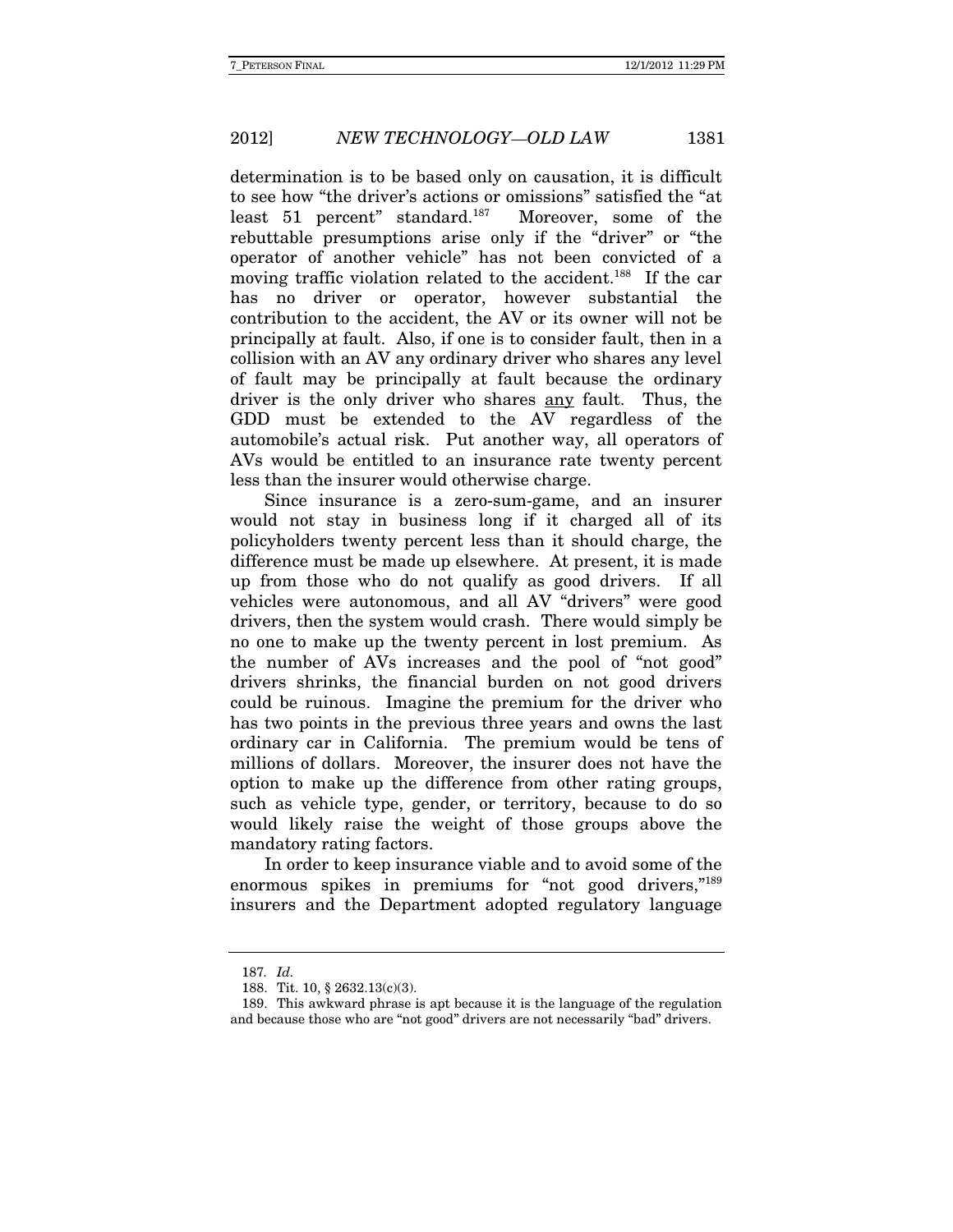which may be at odds with the Proposition's language. California's regulatory language bases the GDD rate on the rate for "a comparable driver who is not a good driver"<sup>190</sup> rather than the rate "the insured would otherwise have been charged."

This gloss on the statute causes dramatic changes.Its virtue is that the changes are less dramatic than applying the Proposition's language. Some simple illustrations follow. 191

#### Example #1

Assume a group of 100 good drivers and 10 not good drivers. Assume in all other respects they are equal.<sup>192</sup> Assume, also, that the premium to cover the good drivers would be \$100 each, and assume the premium to cover the not good drivers would be \$110 each. This pool of insureds would generate the need for a total premium of  $(100 \times $100) +$  $(10 \times $110) = $11,100$ . Applying the Proposition's language, the good drivers should be offered a rate of \$80 rather than \$100. This would generate \$8000 in total premium. Since the pool must generate \$11,100 in premium, the difference (\$3100) must be made up by the not good drivers. Since there are only ten of them, each not good driver's premium would go from \$110 to \$310 (i.e., the \$3,100 shortfall divided by the ten remaining drivers who must share it.)

#### Example #2

The phrase "would otherwise have been charged" is not self-defining, so one may approach the calculation differently. Apply the same assumptions about the pool and premium as above. If we do not know anything about individual drivers, then the premium each driver would otherwise be charged is \$11,100 divided by 110, or \$100.90 each. One could argue

<sup>190</sup>. Compare CAL. INS. CODE § 1861.02(b) (West 2011) ("[A]t least 20% below the rate the insured would otherwise have been charged") with tit. 10,  $\S$ 2632.12(a) ("20 percent less than the lowest rate available to a comparable driver who is not a good driver.") (emphasis added).

 <sup>191.</sup> For similar examples of computing rates in the context of the persistency rating factor, see Found. for Taxpayer & Consumer Rights v. Garamendi, 132 Cal. App. 4th 1354, 1367 (Ct. App. 2005).

 <sup>192.</sup> Of course, all things would not be equal. Some self-driving cars may be safer than others. Some will be more expensive to repair than others. Some will be garaged in neighborhoods less safe than others. None of these factors, however, alters the point of the hypothetical.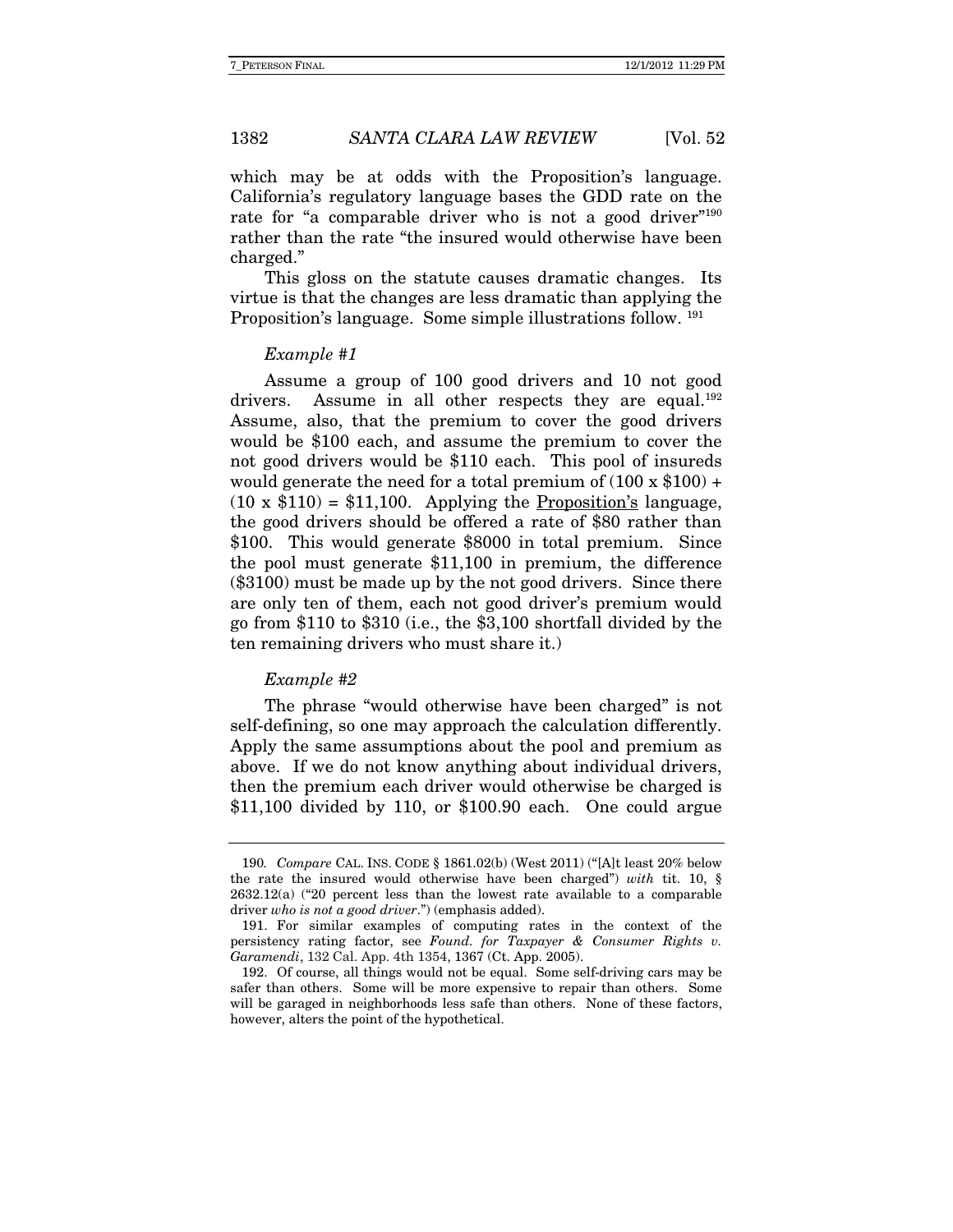that \$100.90 is what the policyholder "would otherwise have been charged." Discounting this by 20% yields a good driver rate of \$80.72 per policy. This will bring in a total premium from the 100 good drivers of  $$8072$ . The balance  $$11,100$  –  $$8072 = $3028$  must be collected from the remaining ten not good drivers. This puts the not good driver's premium at \$302.80 each (divide \$3028 by 10 for the ten not good drivers). The total collected equals the \$11,100 necessary to support this book of business.

#### Example #3

One can see in this last example that under the Proposition's language the greater the number of not good drivers in the relevant pool, the higher the rates for the good drivers and the lower the rates for the not good drivers. Assume, for example, that the pool consisted of 100 not good drivers and only 10 good drivers. The insurer must collect a total of \$12,000 to cover this book of business. Doing the same calculations as in Example #2 the good drivers would pay \$87.27 per policy and the not good drivers would pay \$111.29 (try your hand at the arithmetic). This is a small increase for the 10 good drivers (an increase from \$80.72 to \$87.27), but a large benefit for the 100 not good drivers (a decrease from \$302.80 to \$111.29).

#### Example #4

Applying the regulation, the insurer must offer the good drivers a premium that is "at least 20 percent less than the lowest rate available to a comparable driver who is not a good driver." To accomplish this, the insurer must first solve for the not good driver rate, and then offer the good drivers .80 of that rate. Assume the same numbers as in Example #1. Again, the total premium must equal \$11,100. Where  $x$  is the not good driver rate, the formula is:  $10x + 100(.80x) =$ \$11,100. X (the not good driver rate) is \$123.33. The good driver rate must, then, be equal to or less than .80 x \$123.33 = \$98.66. This is a very large difference between what the Proposition suggests and what the regulation effects. The good driver's rate rises from \$80 to \$98.66 (only \$3.34 below what they, arguably, "would otherwise have been charged"), while the not good driver's rate falls from over \$300 to the more palatable \$123.33. Indeed, since the GDD is a twenty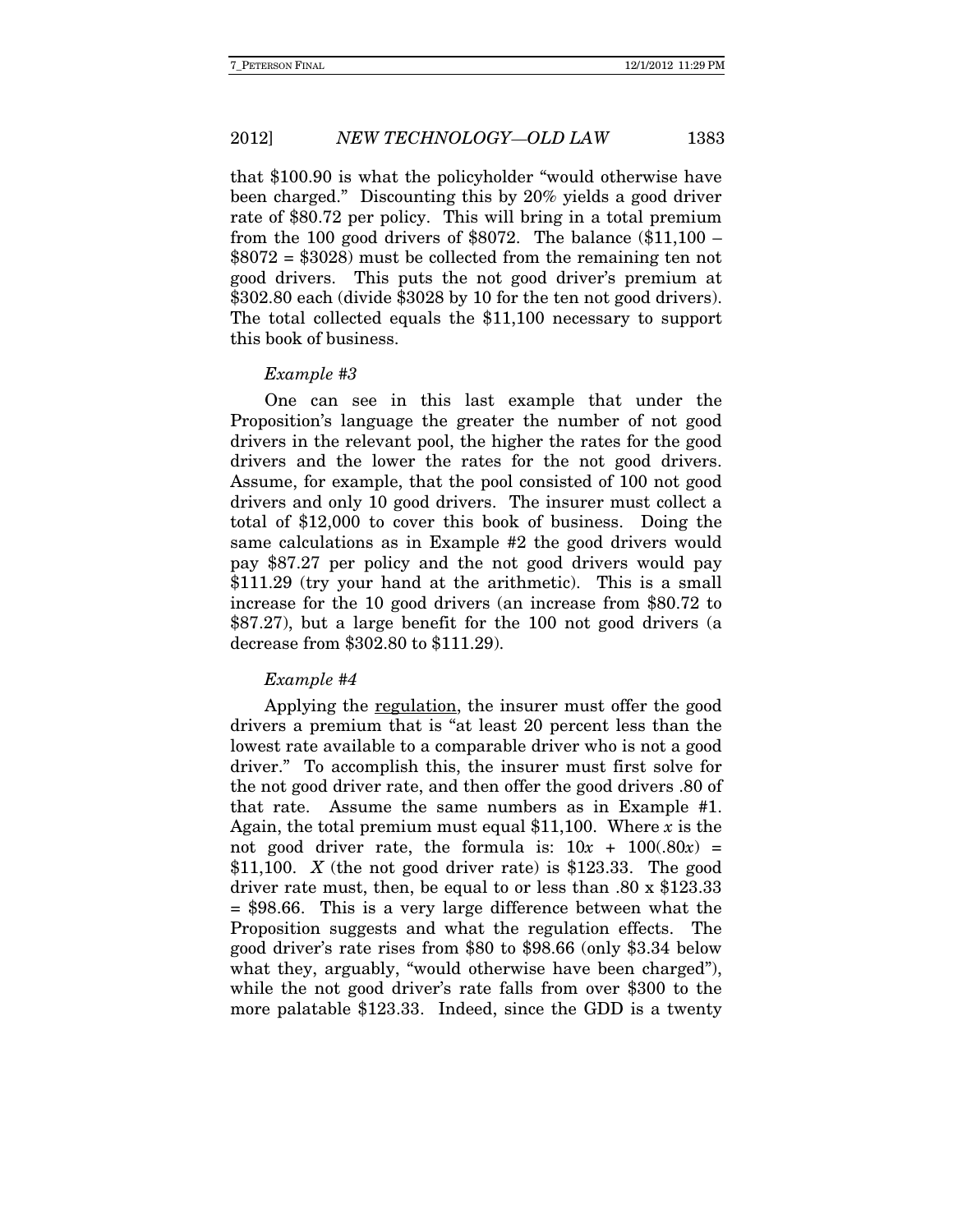percent discount from the rate for not good drivers, the GDD becomes illusory if the rate for a not good driver exceeds the base rate by twenty percent or more.

#### Example #5

If the proportion of not good drivers in the relevant pool increases, the rates for both good drivers and not good drivers begin to fall. Reverse the relative number of good and not good drivers to 10 good drivers and 100 not good drivers. The rate for not good drivers falls to \$111.11 and the rate for good drivers drops to \$88.88. Again, try your hand at the arithmetic. 193

The results in Examples #4 and #5 show that the method of calculating the good driver discount is unfairly discriminatory. The rates bear little relationship to "the expected value of all future costs associated with an individual risk transfer."194 Even if one could articulate a principled basis for reducing good drivers' rates to twenty percent less than they otherwise would be charged, there is no principled basis for allowing the rates for good and not good drivers, which we know should be \$100 and \$110 respectively, substantially to vary merely because of the mix of good and not good drivers in the insurance company's pool. The proportion of good and not good drivers is a matter entirely beyond the insured's control and has no bearing on the insured's individual risk.

However one calculates the GDD, inserting into the pool large numbers of AVs entitled to the twenty percent discount will have important, and possibly unanticipated, consequences. Since AVs should generate fewer liabilities for automobile insurers (both because they are safer and because possibly a significant number of the remaining losses may leapfrog over the automobile insurer directly to the supplier or manufacturer), adding them to the pool will lower overall automobile rates.

193.  $100x + 10(.80x) = $12,000$ . *X*, the not good driver's rate, equals \$111.11. Eighty percent of the not good driver's rate equals \$88.88.

 <sup>194.</sup> CAS. ACTUARIAL SOC., supra note 160.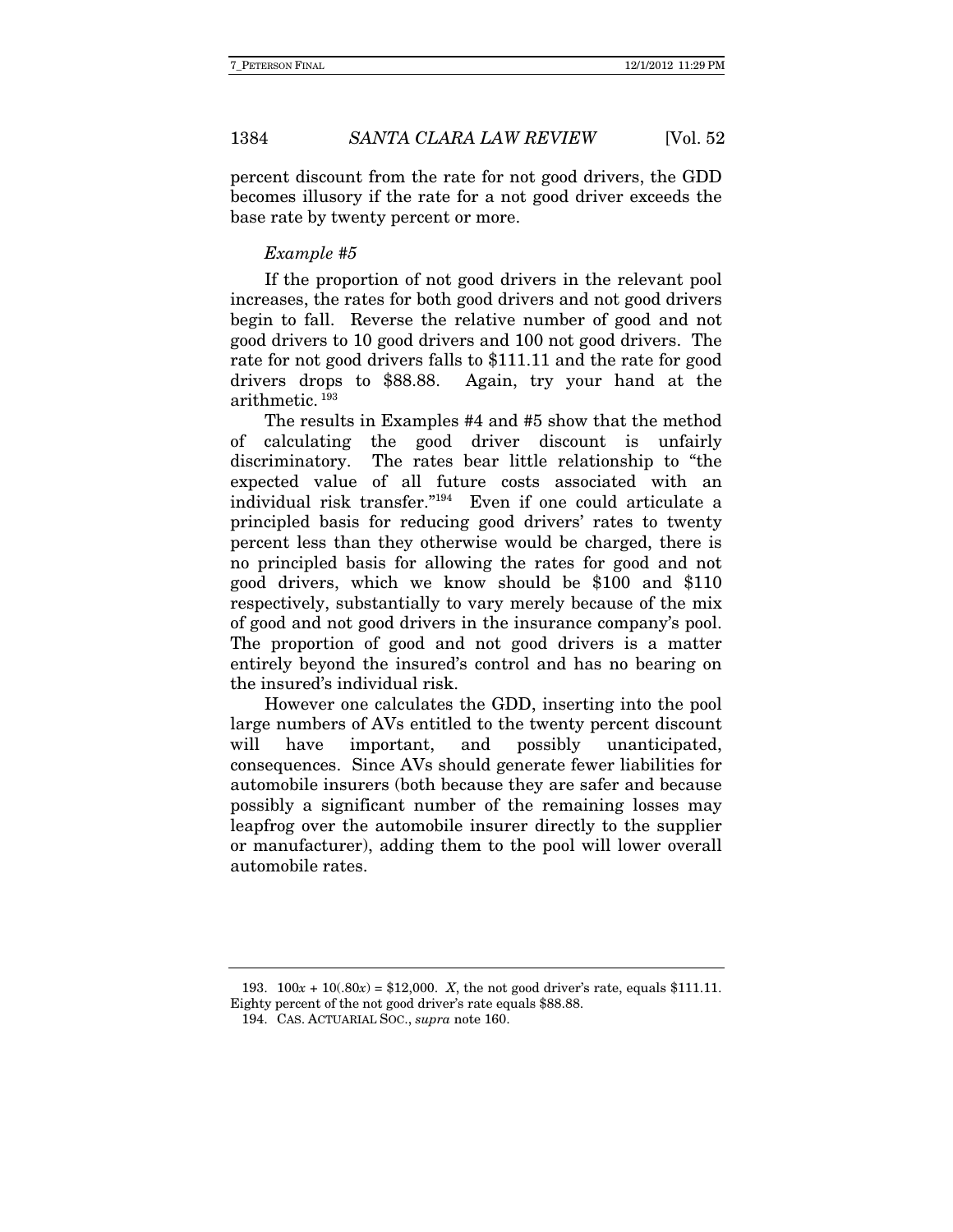#### Example #6

Assume the same 110 car pool from above, but change the mix to:

| Good drivers -95                     | Per unit cost—100 | Total cost 9,500 |  |
|--------------------------------------|-------------------|------------------|--|
| Good drivers in AVs-5                | Per unit cost—50  | Total cost 250   |  |
| Not Good drivers-9                   | Per unit cost—110 | Total cost 990   |  |
| Not Good drivers in Per unit cost—50 |                   | Total cost 50    |  |
| $AVs-1$                              |                   |                  |  |

Total premium needed to service this group—\$10,790

Since this is less than the \$11,100 in Example #1, it stands to reason that individual premiums will be lower. The average cost**,** or base rate**,** is \$98.09 (\$10,790/110). Now calculate the GDD using the same formula as above:  $10x +$  $100(.80x) = $10,790$ . The not good driver premium is \$119.80 and the good driver premium (.80 x \$119.89) is \$95.91. Both are lower than the premium calculated above using the regulation.

The five good drivers driving AVs and the one not good driver driving an AV, however, are paying far too much. Based on their risk, each should pay \$50. The not good AV driver's premium is \$119.89 and the good AV driver's premium is \$95.91.

To make this fairer, one must create a rating class for AV drivers. If they could be hived off from the other drivers, this would be easy. Each would pay \$50. Since these are "automobile liability" policies within the meaning of California Insurance Code section 660(a), and since section  $660(a)$  is incorporated by Proposition 103,<sup>195</sup> they must be rated with all other policies. Consequently, the GDD must be extended to them, and the mandatory rating factors must also be applied to them. As a consequence, AV drivers in general will pay too much, and AV drivers with poor driving records will pay much too much.

 <sup>195.</sup> INS. § 1861.02(a) ("Rates and premiums for an automobile insurance policy, as described in subdivision (a) of Section 660, shall be determined by application of the following factors in decreasing order of importance . . . .").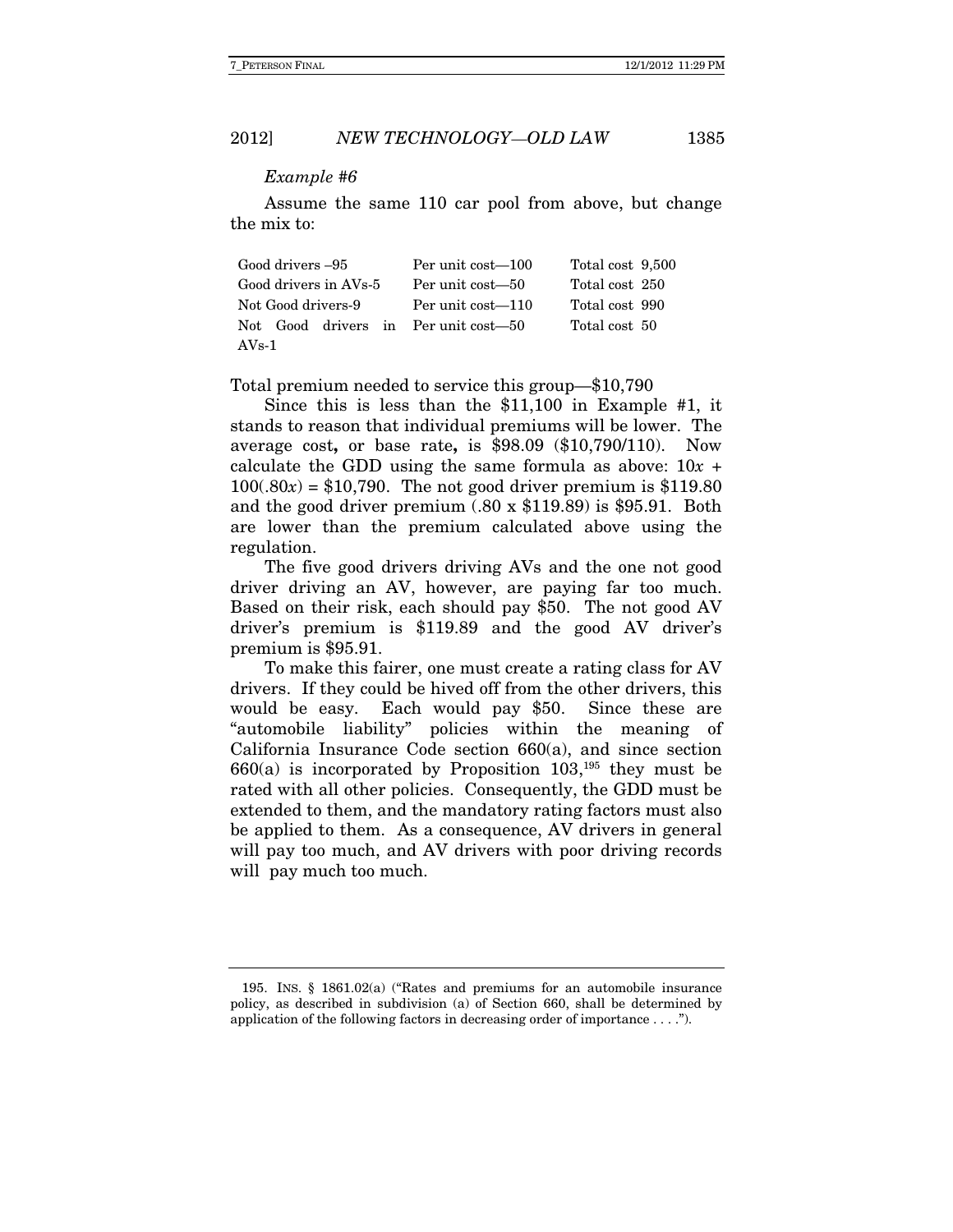#### F. Putting It All Together

To calculate the premium for the AVs, the insurer must first calculate the GDD. Again, assuming the group above and applying the regulations, the result is \$95.91 for the "good" AV driver and \$119.89 for the "not good" AV driver.

The next step might be to create a rating plan for the class of AV drivers. This, however, is not permitted by Proposition 103. The insurer must first apply, in descending order of importance, the three mandatory rating factors imposed by Proposition 103. Let us focus only on the first one—Driving Safety Record. Since the AV is self-driven, the driving safety record should be irrelevant, as illustrated by the assumed \$50 unit cost for both good and not good drivers of AVs in our hypothetical. Nevertheless, driving safety record must be the most important of all the rating factors.

The calculations are shown in Appendix A.<sup>196</sup> In order to comply with Proposition 103 and the accompanying regulations, the "weight" attributed to driving safety record must be greater than the "weight" attributed to the fact that the car is an AV. The weight attributed to driving safety record (remember, there are some bad drivers in ordinary cars among the group) is 3.96. The weight attributable to AVs is 5.35. This rate plan would be out of compliance; therefore, the insurer must either "pump" the driving safety record-rating factor by artificially expanding its relativities or "temper" the AV rating factor by artificially compressing its relativities, or both. When one rating factor is pumped, then another must be tempered in order that the total premium collected equals the \$10,790 original total premium covering all losses and related costs.

Appendix A shows the calculations assuming tempering (col. 9) or pumping (col. 10). The tempered weight for AVs in col. (18) is a fraction below (at the 14th decimal place!) the

 <sup>196.</sup> The author is extremely grateful to Shawna Ackerman for her invaluable assistance in developing this example. Ms. Ackerman is an actuary who has worked for the California Department of Insurance, for Pinnacle Actuarial Resources, Inc., and now works for the California Earthquake Authority. An electronic copy of this paper can be found at http://digitalcommons.law.scu.edu/facpubs/337/. The formulae for the calculations are imbedded in the Excel spread sheet noted in the Appendix to this Article and can be manipulated by the user after the Appendix is downloaded.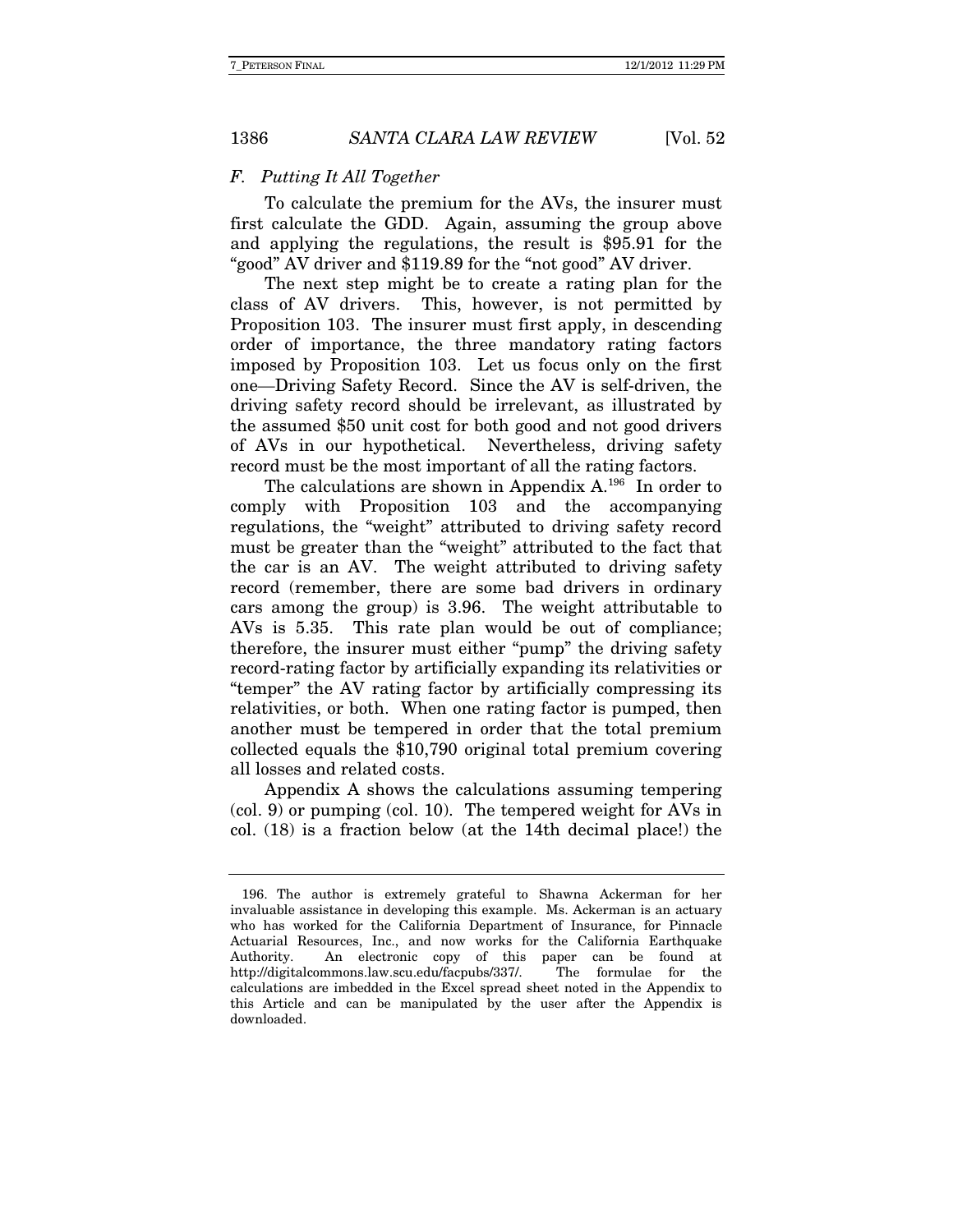3.96 weight for driving record in col. (8), so it is now in compliance. In neither case does the AV insured pay the appropriate amount. In one case the good AV driver pays \$60.44 and the not good AV driver pays \$75.55—both well over the \$50 represented by their risk. The excess premium returns to the pool and subsidizes non-AV drivers. In the pumping example, the five good AV drivers pay \$47.63 (only a discount of \$2.37 below the \$50 risk) and the one not good AV driver pays \$63.17 (\$13.17 too much). A small subsidy of \$1.32 [\$13.17 –  $5(\$2.37)$ ] flows back to the premium pool to subsidize other drivers. Note, too, that the good AV driver's premium is, as it must be, equal to or less than eighty percent of the not good AV driver's premium, even though both present the same unit cost (\$50 per car) and in one example, the good AV driver, even with the GDD, pays \$10.44 more than the \$50 unit cost of the risk.

Keep in mind that this calculation relates only to the driving record rating factor. At its highest permissible weight, the rating of AVs must weigh less than the third rating factor (years of driving experience—likely of little relevance for self-driving cars), thus pushing it even further from its true weight. Therefore, the best position AVs can enjoy in this ratings race is fourth place.

One may argue that raising the premium for a not good driver of a self-driving car makes as much sense as raising the price of bus or train tickets for not good drivers. Awarding a GDD that results in a premium of \$10.44 more than the risk makes little sense. It is difficult to imagine any social policy supporting this discrimination.

Perhaps there is a way out of this dilemma. One might argue that an owner of an AV is not a "person who qualifies" under the Proposition because the GDD is a discount earned by good driving. Perhaps it is arguable that a person who does not drive is not a "driver," therefore cannot be a "good driver." This interpretation, though sensible, would require some stretching of the Proposition's language and would probably invite a court challenge.

Commercial insurers of manufacturers and suppliers are not encumbered with Proposition 103's unique automobile provisions,197 therefore they need not offer a GDD, nor need

 <sup>197.</sup> The automobile provisions of Proposition 103 only apply to automobile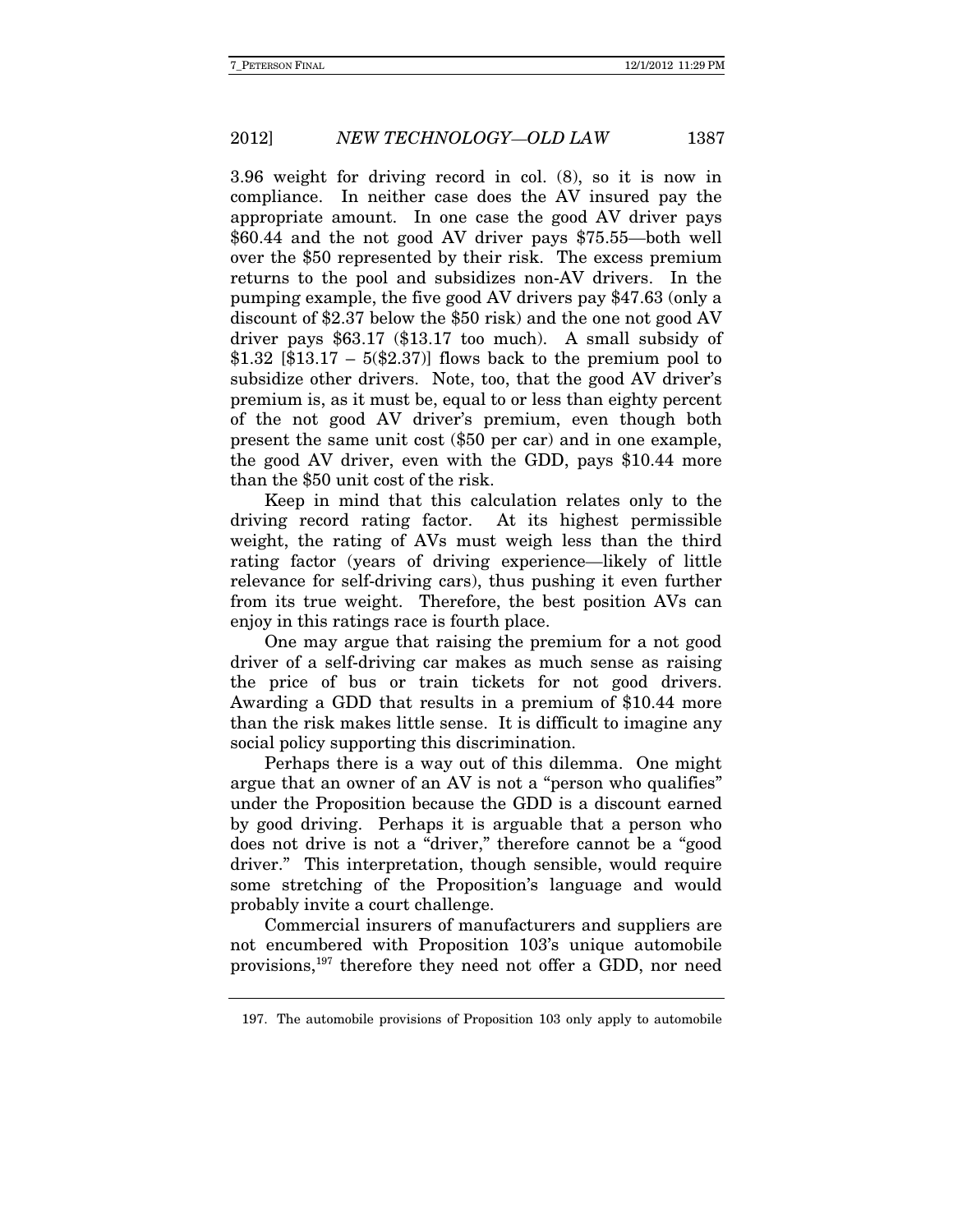they conform to the ranking of the mandatory rating factors. To the extent that the risks of AVs are transferred to them, the insurance burden passed to consumers in the price of the car can reflect the actual, and presumably lower, risk presented by AVs. As noted above, however, for practical reasons some rating factors, such as annual miles driven and territory, cannot properly be reflected in the automobile price. Moving from the awkward and arbitrary results mandated by Proposition 103's rating factors to a commercial insurance setting that cannot properly reflect some other rating factors is also an awkward trade-off. At best, it may be a choice of the least worst.198

Another viable solution might to be to amend the California Insurance Code section 660(a) to exclude from the definition of "policy" those policies covering liability for AVs (at least when operated in autonomous mode). Since Proposition 103 incorporates section 660(a), this would likely require a two-thirds vote of the legislature and the amendment would have to "further the purposes" of Proposition 103. Assuming a two-thirds vote could be mustered, the issue would then be whether the amendment furthers the purposes of the Proposition. To the extent that liability moves from fault-based driving to defect-based products liability, the purposes underlying the mandatory rating factors and the GDD simply cannot be accomplished. Manufacturers will pass these costs through to automobile buyers free of the Proposition's restraints. Since the purposes of the Proposition, at least with respect to liability coverage,199 simply cannot be accomplished when dealing with self-driving cars, amending section 660(a) would not frustrate the purposes of Proposition 103. "Furthering" may be different from "not frustrating," but avoiding forcing

liability, physical damage or collisions policies. INS. § 1861.02(a); CAL. INS. CODE  $\S$  660(a) (West 2011). Since the automobile provisions of Proposition 103 do not apply to commercial policies, manufacturers need not pump, temper or offer a good driver discount.

 <sup>198.</sup> As King Lear lamented when forced to choose, so he thought, between evil daughter Goneril and very evil daughter Regan, "Not being the worst stands in some rank of praise." WILLIAM SHAKESPEARE, KING LEAR art II, sc. iv (W. Cross and T. Brooke, ed., Yale Univ. 1993).

 <sup>199.</sup> There still may be some role for comprehensive, collision and MedPay coverage, at least to the extent that these offer coverages unattached to any fault on the part of the insured or defect on the part of the insured automobile.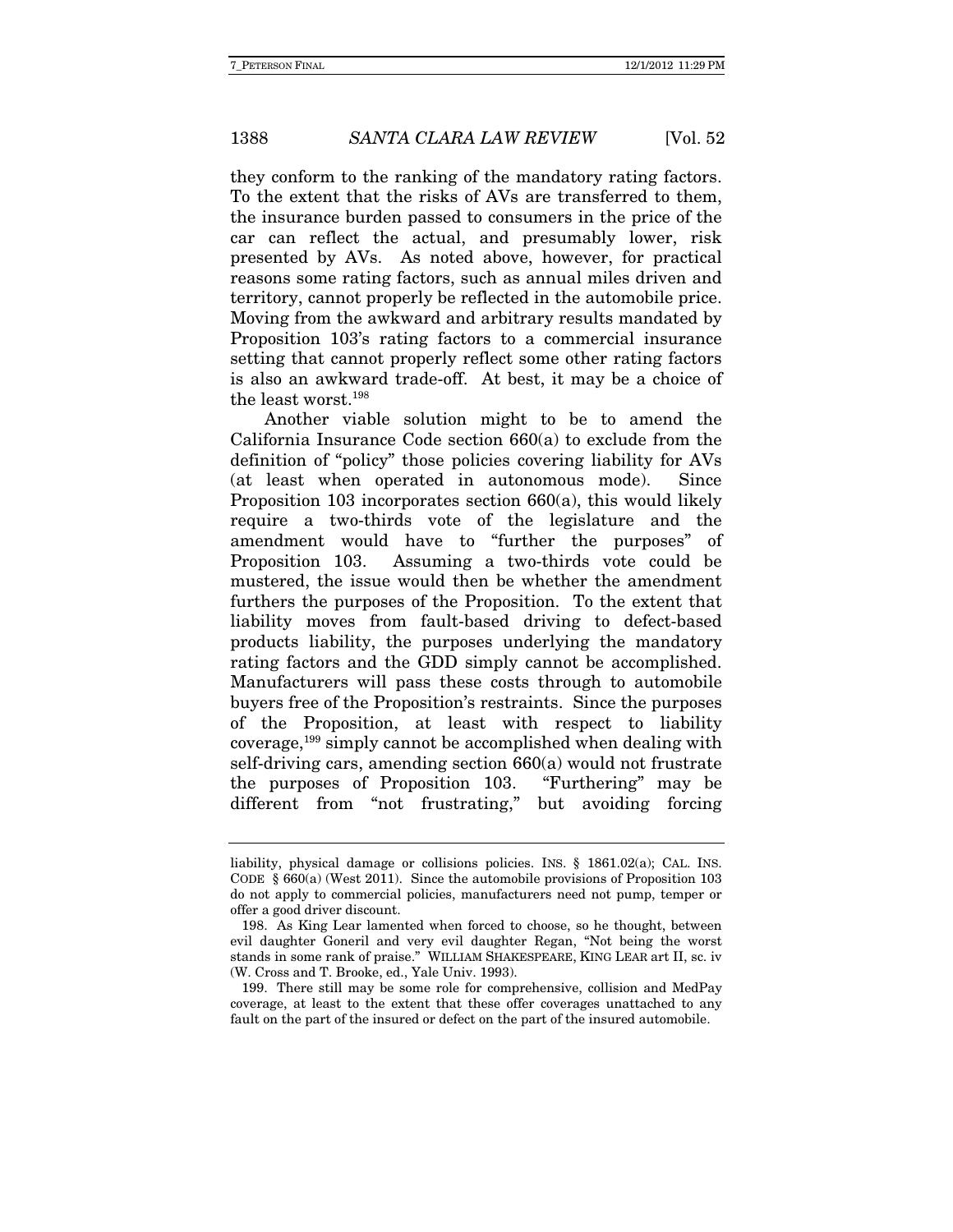Proposition 103 into a mold that does not fit its purposes could be viewed as furthering its purposes. It is also unlikely that the voters considered insurance rules governing automobiles that, at the time they adopted Proposition 103, existed only in fantasy. If the Department of Insurance were to sponsor the legislation, one might expect the sponsorship to be afforded some level of deference.<sup>200</sup>

Jurisdictions not governed by Proposition 103 would find it relatively easy to deal with this advancing technology. Proposition 103, and the difficulties faced with amending it, may leave California at a decided disadvantage when it comes to coping with this developing technology.

### IV. ADJUSTING RATES TO REFLECT RAPIDLY IMPROVING **TECHNOLOGY**

Technology improves at an astounding rate. Gordon Moore, a past president of Intel, famously (and thus far accurately) predicted that transistor count on microprocessors would grow exponentially—doubling every two years.<sup>201</sup> This has become known as "Moore's Law." His colleague at Intel, David House, predicted that this would cause computer performance to double every eighteen months.202 Perhaps this should be known as "House's Corollary." Whether or not these predictions directly bear on AVs, one can expect rapid developments in the technology controlling them. Thus, the risks they present may dramatically change with the latest download, update or patch. So, too, the appropriate rate for the risk should change—likely downward. Proposition 103 makes it difficult to produce timely rates that are reasonably responsive to changes in loss exposures.

<sup>200</sup>. See Found. for Taxpayer & Consumer Rights v. Garamendi, 132 Cal. App. 4th 1354, 1373 (Ct. App. 2005) ("Great weight should be given to an agency's construction of a rule or regulation it enforces.").

 <sup>201.</sup> Gordon E. Moore, Cramming More Components onto Integrated Circuits, 38 PROC. OF THE IEEE 1, available at ftp://download.intel.com/ museum/Moores\_Law/Articles-Press\_Releases/Gordon\_Moore\_1965\_Article.pdf. The increase in the number of transistors on a microprocessor looks roughly like this: 1971—2300, 1985—275,000, 2000—42 million, 2004—592 million, 2011— 3 billion. Steven Johnson, More & More of Moore's Law, SAN JOSE MERCURY NEWS, Dec. 5, 2011, at C1.

 <sup>202.</sup> INTEL, VIDEO TRANSCRIPT: EXCERPT FROM A CONVERSATION WITH GORDON MOORE: MOORE'S LAW (2005), ftp://download.intel.com/ museum/Moores\_Law/Video-Transcripts/Excepts\_A\_Conversation\_with\_Gordon \_Moore.pdf.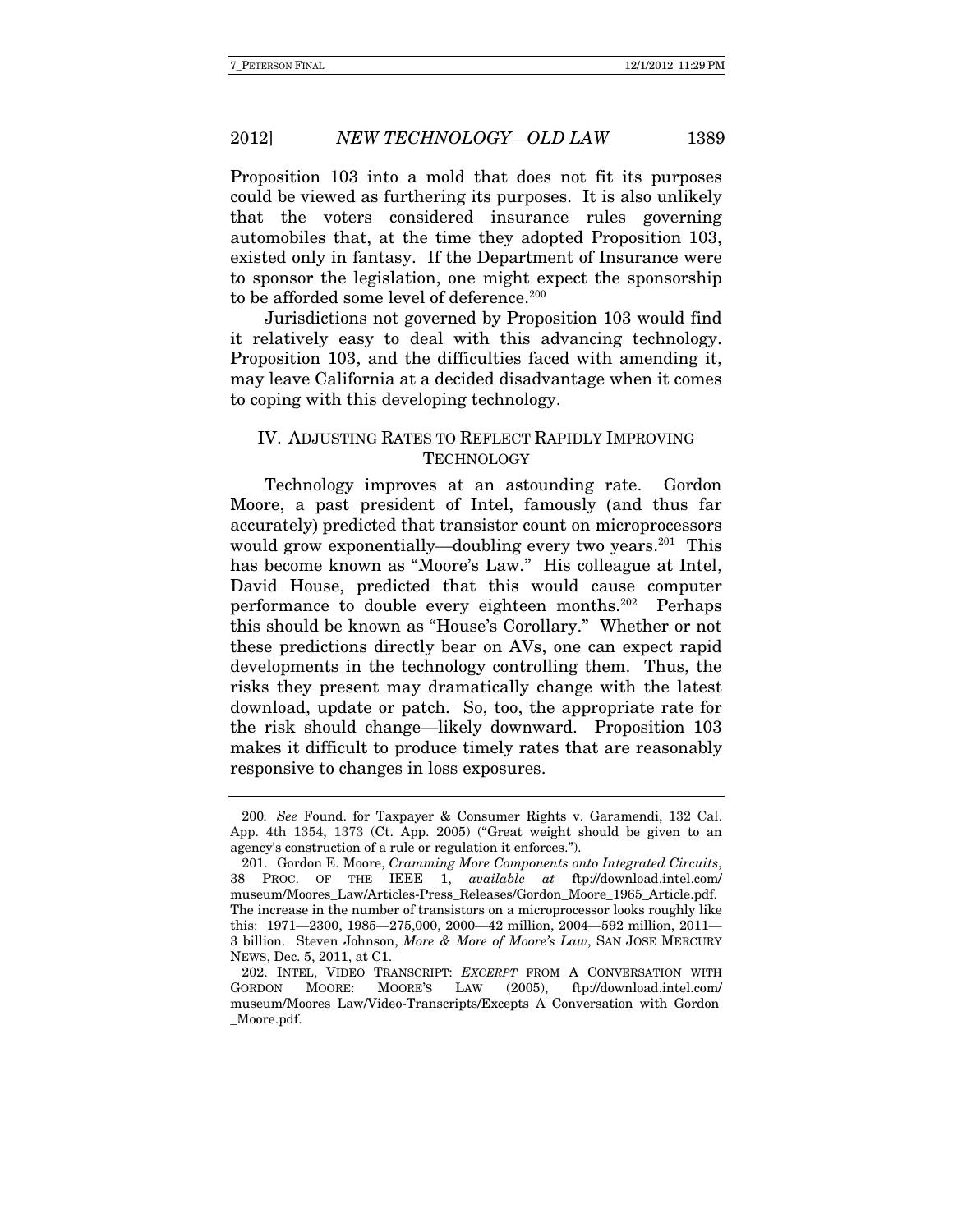Automobile manufacturers and sellers may adjust their prices according to the market. Proposition 103, however, provides, in effect, that those who sell automobile insurance must charge the full sticker price.<sup>203</sup> Proposition 103 also provides that "[e]very insurer which desires to change any rate shall file a complete rate application with the commissioner."204 While this may, on its face, seem a neutral provision, its practical impact is contrary to the interests of consumers. Like other businesses, insurance is somewhat cyclical. There are "hard markets" in which supply is restricted and one might expect rates to rise. There are "soft markets" where insurance is more available or demand is lower, thus one might expect rates to fall. This provision, as currently interpreted, applies even when an insurer wants to lower rates. Lower rates, of course, benefit consumers.

 While voters who adopted Proposition 103 may well have had in mind keeping rates at the lowest rate at which an insurer will be willing to bring a product to the market, it seems unlikely that the voters intended to increase impediments to lowering rates—at least not when lowering rates would not threaten the solvency of the insurer.

Filing a "complete rate application with the commissioner" is a substantial impediment to reducing rates. A complete rate application is an expensive, ponderous and time-consuming process. A typical filing may take three to five months before approval. Some applications have even been delayed for a year.<sup>205</sup> In 2009, when insurers filed many new rate plans in order to comply with the new territorial rating regulations, delays among the top twenty private passenger auto insurers ranged from a low of 54 days (Viking) to a high of 558 days (USAA and USAA Casualty). Many took over 300 days (e.g., State Farm Mutual, Farmers Insurance Exchange, Progressive Choice).206If the desire to lower rates is in response to a "soft market," by the time the lower rate has been approved, the market may have significantly altered. Thus, it removes, to the detriment of

<sup>203</sup>. See MacKay v. Superior Court, 188 Cal. App. 4th 1427, 1440–41 (Ct. App. 2010).

 <sup>204.</sup> CAL. INS. CODE § 1861.05(b) (West 2011) (emphasis added).

 <sup>205.</sup> CALIFORNIA DEPARTMENT OF INSURANCE (July 28, 2009), http://insurance.ca.gov/.

<sup>206</sup>. Id.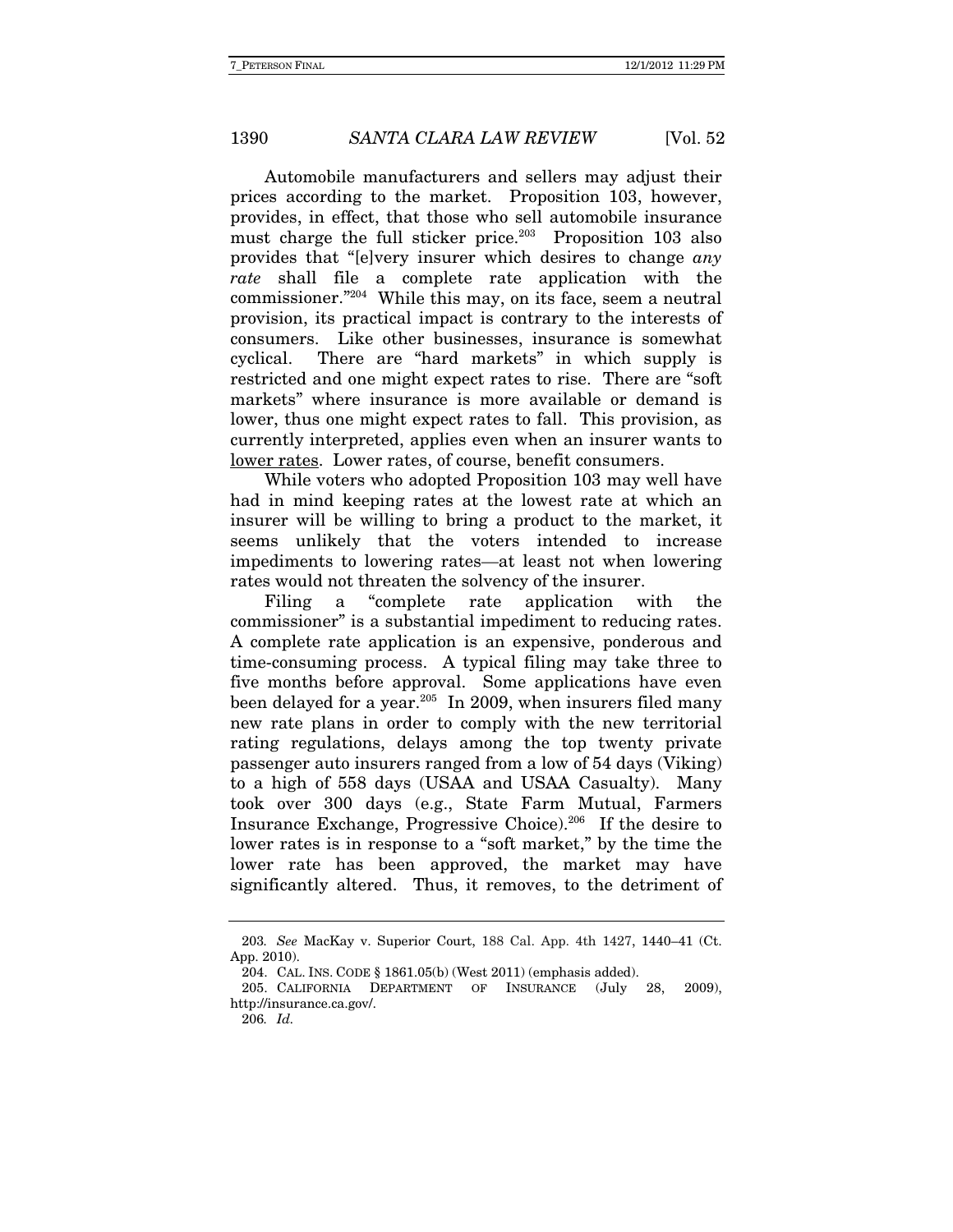consumers, one motive to lower rates in a soft market. In addition, once an application to lower rates is filed, the Commissioner, consumer groups, and others can intervene and ask that the rates be lowered even further.<sup>207</sup> Thus, an application to lower a rate by six percent may invite pressure to lower it even further.<sup>208</sup> If they "substantially contributed, as a whole" to the decision, a consumer group can also bill the insurance company for its legal, advocacy, and witness fees.<sup>209</sup>

Unless otherwise required by the Commissioner of Insurance, an insurer may normally expect a rate, once approved, to remain valid for three years. $210$  Given the disincentives to lowering rates outlined above, one may expect that an insurer who wants to lower its rates to compete for greater market share in a softening market may temporize until otherwise required to make a new rate application.211 This is especially so because, even if the insurer successfully completes a rate application to lower its rates, if market conditions harden during this three year period, there is no assurance, without going through the entire process again, that the insurer can return its rates to the previously approved rates.

209. INS. § 1861.10(b).

 <sup>207.</sup> INS. § 1861.05(c).

 <sup>208.</sup> For example, GEICO General filed to lower rates by 9.70%. On July 5, 2007, the Department approved a rate reduction of 14.50%, - 4.80% lower than requested. This is not to suggest that the lower rate is not justified, but just to illustrate that applications to lower rates come with some risk to the insurer. There are numerous other examples on the Department's web site. State Farm Mutual filed to lower its rates by 3.20%, but the approved rate on April 5, 2009 was -8.00%—a difference of -4.80%. Infinity Insurance filed to lower rates by 2.79%, but the approved rate on 7/22/09 was -10.44%—a difference of -7.65%. CALIFORNIA DEPARTMENT OF INSURANCE, supra note 205.

The commissioner or a court shall award reasonable advocacy and witness fees and expenses to any person who demonstrates that (1) the person represents the interests of consumers, and, (2) that he or she has made a substantial contribution to the adoption of any order, regulation or decision by the commissioner or a court. Where such advocacy occurs in response to a rate application, the award shall be paid by the applicant.

Id.; see also CAL. CODE REGS. tit. 10, § 2661.1(k) (2008).

 <sup>210.</sup> Tit. 10, § 2644.50. Many insurers, however, file rate plans more frequently. Yearly filings are not uncommon.

 <sup>211.</sup> Indeed, it may be that some of the longer rate processing times noted above may have been in part a result of temporizing by insurers who, during the process, were applying what they thought were favorable rates.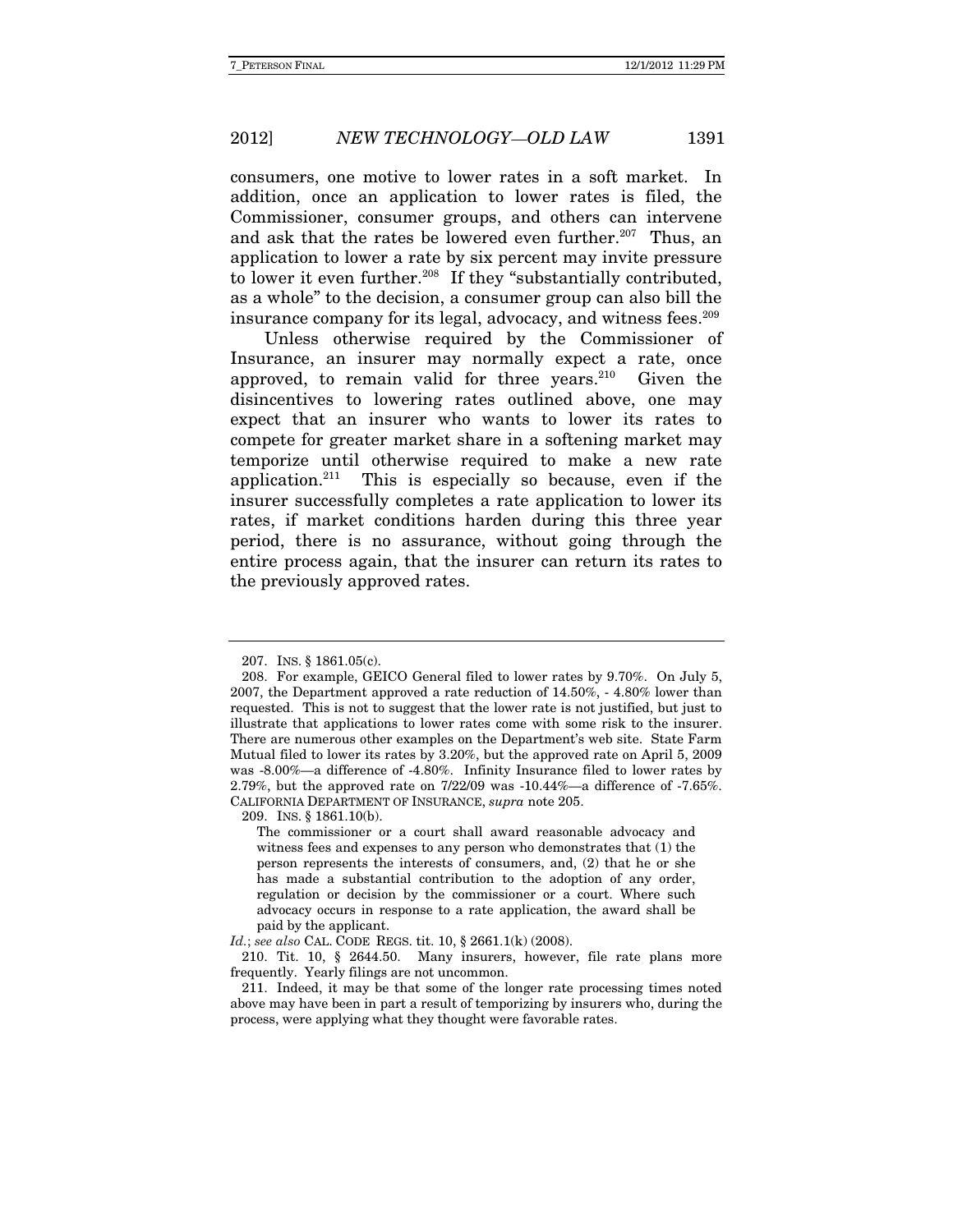Experience elsewhere suggests that this disincentive to lowering rates, with respect to personal automobile insurance, is unnecessary. Relying primarily on competition to regulate automobile rates, there are numerous file-and-use or use-and-file states. These all allow insurer's to lower rates (or raise them for that matter) without prior approval usually subject to the regulator's ability to disapprove a rate based on inadequacy, excessiveness, or unfair discrimination.<sup>212</sup> Even among the states that generally apply "prior approval" to private auto, many permit insurers to lower rates below the approved rate**.** 213 This is usually accomplished by moving the process from prior approval to either file-and-use or use-and-file if the change (often up or down) falls within a prescribed percentage. The percentage ranges from a high of 25% (Kentucky) to 10% (Alabama, Pennsylvania), 7% (South Carolina and possibly New Jersey), 5% (New York) and "less than 5%" (North Dakota).214

There does not appear to be any indication that facilitating the lowering of rates has impaired the solvency of insurers.215 The benefits of lower rates to consumers are obvious. States that show a concern for solvency modulate the impact by designating a range between five and ten percent.216 Others simply rely on the regulator's ability to disapprove a filed or used rate. California consumers would

215. See id.

 <sup>212.</sup> For examples see Alabama, Alaska, Arizona, Arkansas, Colorado, Delaware, District of Columbia, Florida, Georgia (rate decreases for auto), Idaho, Kansas, Kentucky (if rate change is not over twenty-five percent in last twelve months), Louisiana, Maryland, Maine, Mississippi, Minnesota, Missouri, Montana, New Hampshire, New Jersey (only if decrease is revenue neutral), New Mexico, New York (for rate decreases only), North Dakota (if less than five percent), Ohio, Oklahoma, Oregon, Pennsylvania (decreases of ten percent or less), Rhode Island (unless decrease exceeds five percent), South Carolina (up to seven percent below company's existing rate), South Dakota, Texas, Utah, Vermont, Virginia, and Wisconsin. Regulation Modernization, supra note 34.

<sup>213</sup>. See id.

 <sup>214.</sup> For examples, see Alabama (ten percent or less), Georgia (rate decreases for all lines except large commercial risks), Kentucky (decreases of more than twenty-five percent within twelve months), New Jersey (increases of seven percent, unclear about decreases), New York (as of 2010, flex rating up or down within five percent band in any twelve month period), North Dakota (if less than five percent), Pennsylvania (decreases of ten percent or less), and South Carolina (decrease of up to seven percent). The essential elements of various state regulations are listed online. See id.

<sup>216</sup>. See CAL. INS. CODE § 1861.05 (West 2011).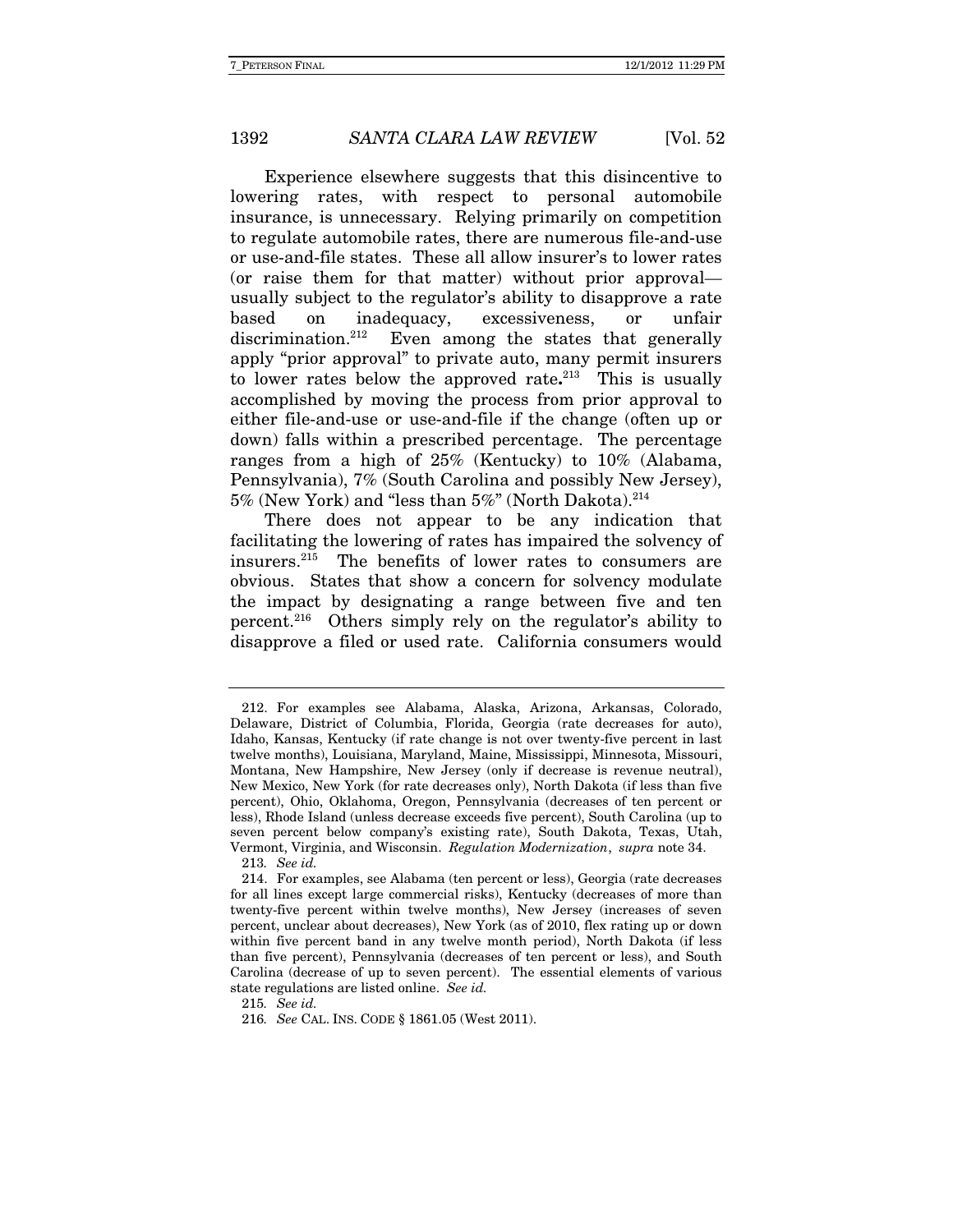benefit from a similar approach.

While insurers must charge the rate approved by the Commissioner, that a "rate" has been approved should be no impediment to charging a lower rate. It seems reasonable that a rate of \$100 includes the lower rate of  $$95.<sup>217</sup>$  Thus, insurers should be allowed to flex down without doing violence to the words or purpose of Proposition 103. New York, a prior approval state, is probably the most recent state to move in this direction. Effective January 2010, auto insurers may flex up or down within a five percent band in any twelve-month period without seeking prior approval.<sup>218</sup>

Ability to lower rates will be even more important as the safety of AVs evolves.Predicting loss trends for one, two or three years into the future is difficult at best.Marketing insurance is much like trading in futures. Money is collected now against a promise to deliver a service later at an unknown cost. The analogy may be even more apt than appears. Following the oil crisis of 1979–1980 claims frequency dropped. Drivers were not driving more safely; they were simply driving less because fuel prices had spiked.219 Where rapidly advancing technology pushes down the risk presented by AVs, the regulatory environment should be nimble enough to allow consumers to benefit with equal promptness.

As in other states, solvency concerns can be addressed by bounding the flex range within reasonable limits. Proposition 103 provides that the commissioner must hold a hearing if requested to do so and a rate adjustment for auto insurance exceeds seven percent.<sup>220</sup> This number seems a fair average for those many states that allow flex down (and usually up) without prior approval. If claims experience for AVs were to drop dramatically within the time frame in which an insurer might reasonably be expected to file a new rate plan, seven percent may prove too conservative a parameter.

<sup>217</sup>. See CAL. CIV. CODE § 3536 (2011) ("The greater contains the less.").

<sup>218</sup>. See Regulation Modernization, supra note 34.

 <sup>219.</sup> LeRoy Boison, Will Post-Katrina Gas Shortages Impact Auto Claim Frequencies? PINNACLE ACTUARIES, Dec. 2005, at 1, available at http://www.pinnacleactuaries.com/Files/Publications/mon-PinnacleMonograph 2005GasShortages.pdf.

 <sup>220.</sup> INS. § 1861.05(c) ("[T]he proposed rate adjustment exceeds 7% of the then applicable rate for personal lines or 15% for commercial lines, in which case the commissioner must hold a hearing upon a timely request.").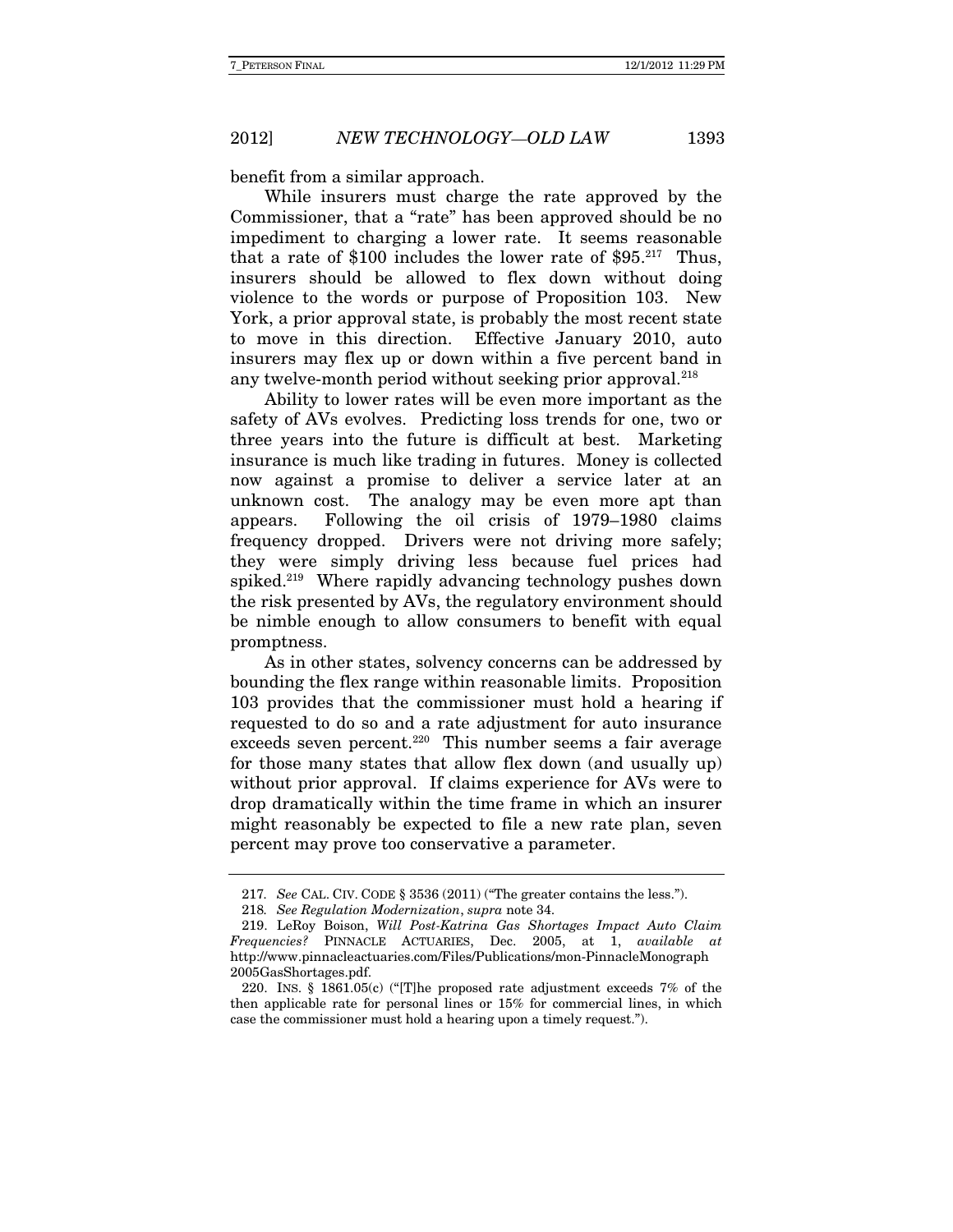There may be some concern that an insurer might flex down in an unfairly discriminatory way. This concern, if valid, may be addressed by requiring the insurer to flex down equally across all classes within the class plan. If improvements among the pool of AVs lower claims experience, lowering rates across the board is an awkward compromise. Unless rates may be lowered only for AVs, all insureds, whether driving AVs or more dangerous automobiles, will benefit from the lower rates attributed to improvements brought to the pool only by AVs. It should also be kept in mind that the Commissioner has the power to halt any rate change by holding a hearing on the Commissioner's own motion.221 Virtually every state forbids rates that are unfairly discriminatory, but this has not been an impediment to states with the flexibility noted above.

In order to credit savings to the AV owners who have earned them, it might be helpful to think of an AV that has been upgraded with a download as a vehicle different from the one that was originally rated. If a policyholder changes automobiles mid-term, or changes the use of an automobile (e.g., a change from commuting to pleasure), the insurer immediately adjusts the policyholder's rates. The adjustment, however, will be to a rate already pre-approved in the insurer's class plan. If, however, an insured purchases a new model that did not exist at the time of the previous rate filing, the insurer need not submit a new rate filing to rate the car. The new model is simply accounted for in the next rate filing. It may be helpful, then, to think of each significant upgrade to self-driving cars as analogous to a new model.

Anticipating rapid advances based on experience and technology, it might also be possible to pre-approve rate adjustments based on verifiable improvements. To insure the integrity of the suggested rate changes, perhaps some independent certification of the efficacy of the change might be required. The National Highway Traffic Safety Administration (NHTSA), Department of Transportation (DOT), or some other body may be an appropriate certifier.

Even if cost savings are clearly attributable to improvements in AVs, crediting them to AV policyholders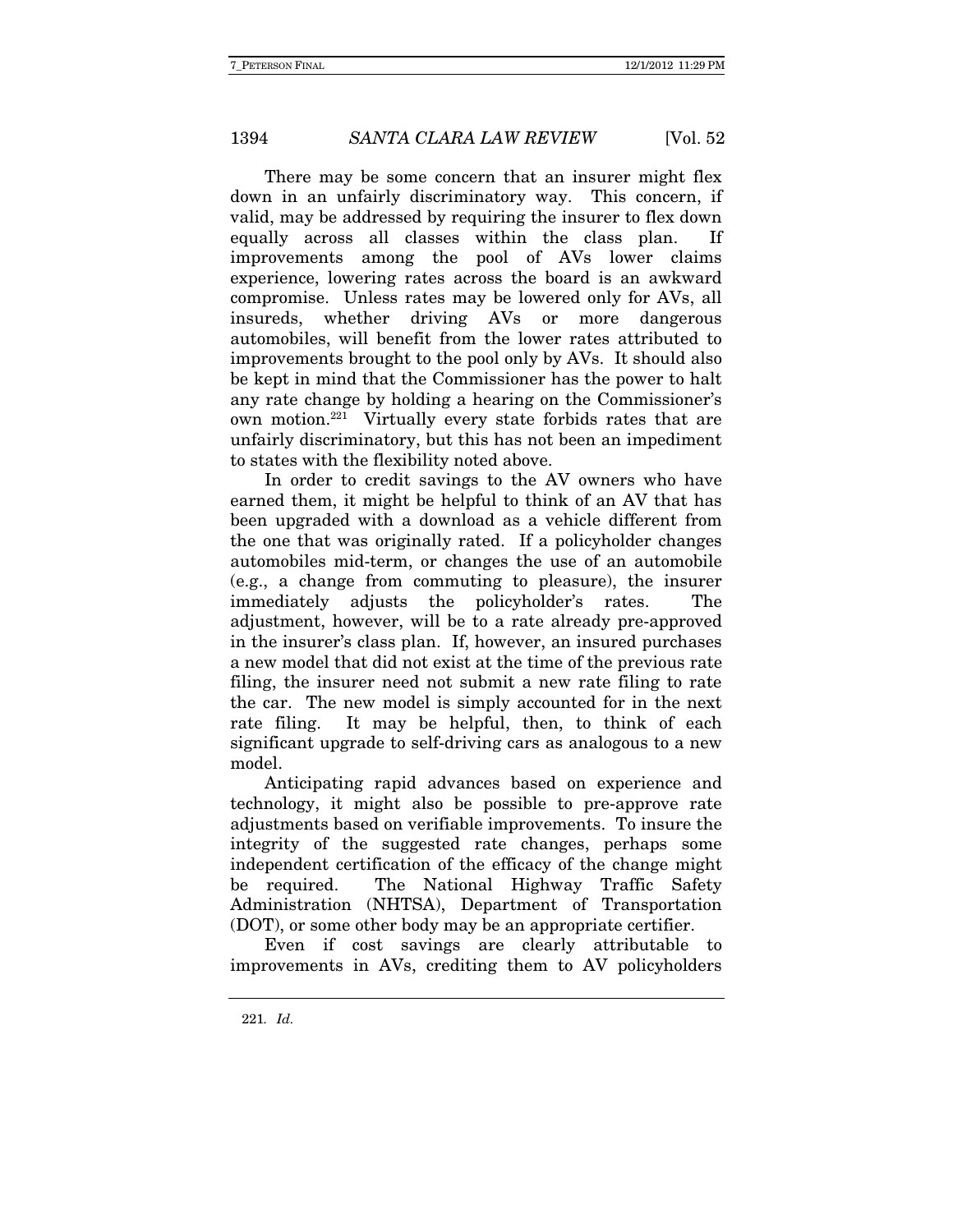may be difficult for another reason. Again, the mandatory rating factors impose their restraints. If rates fall for the "type of vehicle" rating factor, the factor's weight may, then, exceed the weight of the third mandatory factor—years of driving experience. The insurer would, then, be out of compliance.

As noted above, to the extent the liability and insurance burden passes to manufacturers and their insurers, rates may be adjusted outside the restraints of Proposition 103. Because the liability and/or insurance costs were passed on to the buyer in the cost of the car, it would be difficult to pass savings onto current owners after the sale was completed. Only new buyers would benefit from insurance savings attributable to more recent technological improvements.

It may be that the Commissioner could adopt a definition of "rate" that is broad enough or flexible enough to accommodate this new technology. Alternatively, the Commissioner could sponsor legislation to authorize "flex down." If the legislation were viewed as a modification of Proposition 103, it would require the two-thirds super majority noted above. It is at least arguable that lowering rates in a non-discriminatory way and consistent with maintaining solvency furthers the purposes of the Proposition.

#### **CONCLUSION**

California is the cradle of technological innovation. Not surprisingly, Google, one of the primary developers of AVs, is located in California.

California is not the cradle of insurance innovation. Despite Woody Allen's 1973 film, Sleeper, the drafters of Proposition 103, and the voters convinced to follow their lead, embedded in California a regulatory system ill-suited to insuring self-driving automobiles that are controlled by new and fast developing technology.222

Unless ways can be found to conform Proposition 103 to this new reality, insurance for AVs is likely to migrate to a statutory and regulatory environment untrammeled by Proposition 103—commercial policies carried by manufacturers and suppliers. This migration presents its

<sup>222</sup>. See SLEEPER, supra note 6.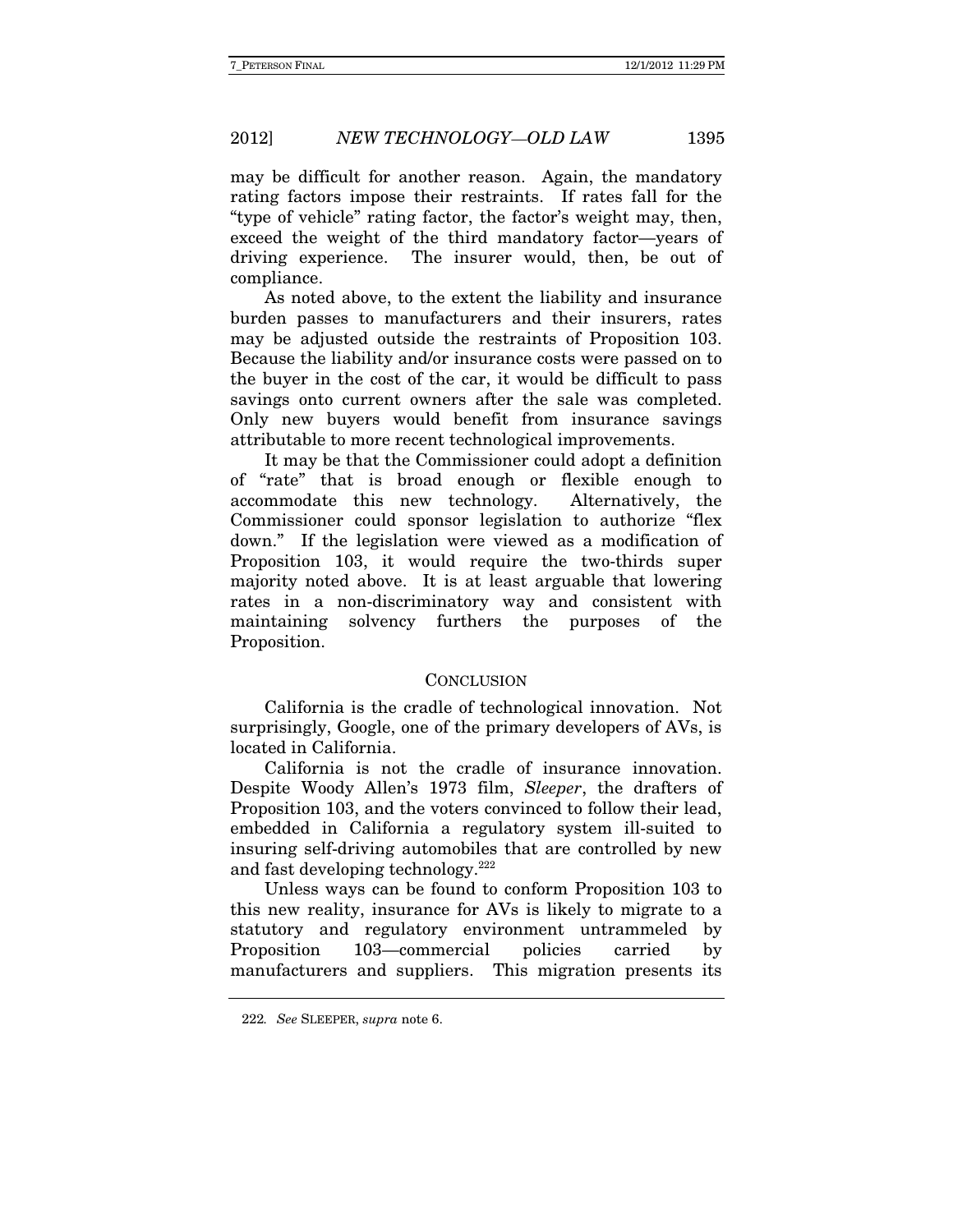own set of problems. While the safety of AVs could be more fairly rated, other important rating factors, such as annual miles driven and territory, must be compromised. Whether this migration occurs will also depend on how liability rules do or do not adjust to a world in which people will nevertheless suffer injuries from AVs, but in which it is unlikely our present fault rules will adequately address compensation.

If concepts of non-delegable duty, agency, or strict liability attach initial liability to owners of faulty cars with faultless drivers, the insurance burden will first be filtered through automobile insurance governed by Proposition 103. These insurers will then pass the losses up the distribution line to the insurers of suppliers and manufacturers that are not governed by Proposition 103. Manufacturers and suppliers will then pass the insurance cost back to AV owners in the cost of the vehicle. The insurance load reflected in the price of the car will pass through to automobile owners free of any of the restrictions imposed by Proposition 103. There will be no GDD, such as it is, no mandatory rating factors, and, depending on where the suppliers' or manufacturers' insurers are located, more flexible rating. One may ask: What is gained by this merry-go-round?

When addressing the insurance challenges of AVs, perhaps the regulatory system needs someone with the vision of the late Steve Jobs. In the age of the MacBook Pro, developers of AVs may find themselves working in a legal and regulatory environment (the Operating System, if you will) somewhat akin to the 1985 Mac.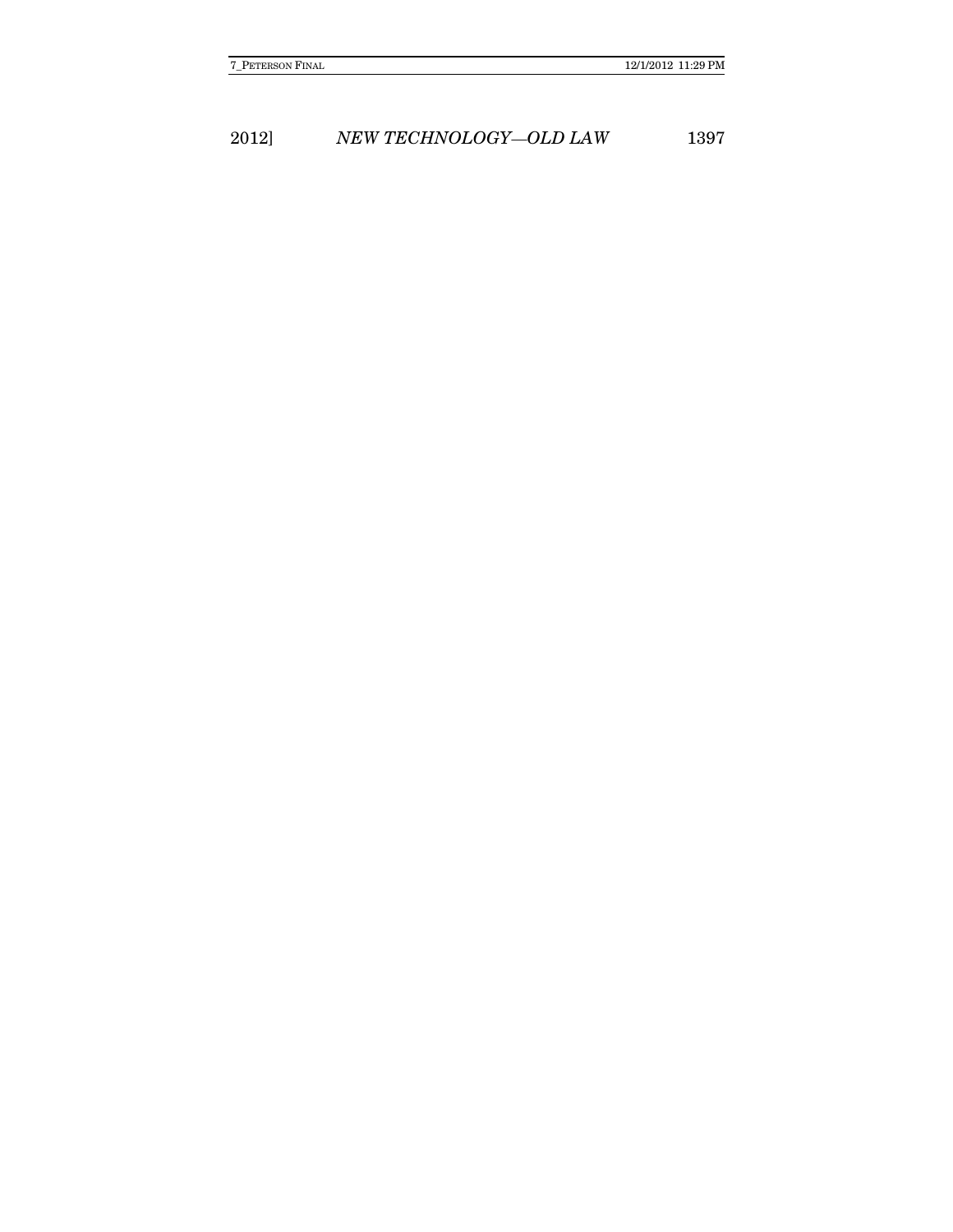# APPENDIX A Example with Self-Driving Cars  $(SDC)^{223}$

| Base Rate $=$        | 98.09          | (1)      |            |         |          |  |
|----------------------|----------------|----------|------------|---------|----------|--|
| (2)                  | (3)            | (4)      | (5)        | (6)     | (7)      |  |
|                      |                | "Proper" |            | Prop    |          |  |
|                      |                | per unit |            | 103     | Rating   |  |
|                      | Units          | cost     | Total      | GDD     | Factor   |  |
| Good                 | 95             | 100      | 9,500      | 95.91   | 0.978    |  |
| Good SDC             | $\overline{5}$ | 50       | 250        | 95.91   | 0.978    |  |
| Not Good             | 9              | 110      | 990        | 119.89  | 1.222    |  |
| Not Good - SD        | $\overline{1}$ | 50       | 50         | 119.89  | 1.222    |  |
| Totals               | 110            | 98.09    | 10,790     | 98.09   | 1.00     |  |
|                      |                |          |            |         |          |  |
|                      | (11)           | (12)     | (13)       | (14)    | (15)     |  |
|                      |                | "Proper" |            |         |          |  |
|                      |                | per unit | Initial    | Prior   | Adjusted |  |
| Car Type             | Units          | cost     | Relativity | Factors | Factor   |  |
| SDC                  | $\overline{6}$ | 50       | 0.51       | 1.02    | 0.50     |  |
| No SDC               | 104            | 100.87   | 1.03       | 1.00    | 1.03     |  |
| Totals               | 110            | 98.09    |            |         | 1.00     |  |
|                      |                |          |            |         |          |  |
| OR                   |                |          |            |         |          |  |
|                      |                |          |            |         |          |  |
| Good                 |                |          |            |         |          |  |
|                      |                |          |            |         |          |  |
|                      |                |          |            |         |          |  |
| Good SDC<br>Not Good |                |          |            |         |          |  |

223. See http://digitalcommons.law.scu.edu/facpubs/337/ to access the excel spreadsheet.